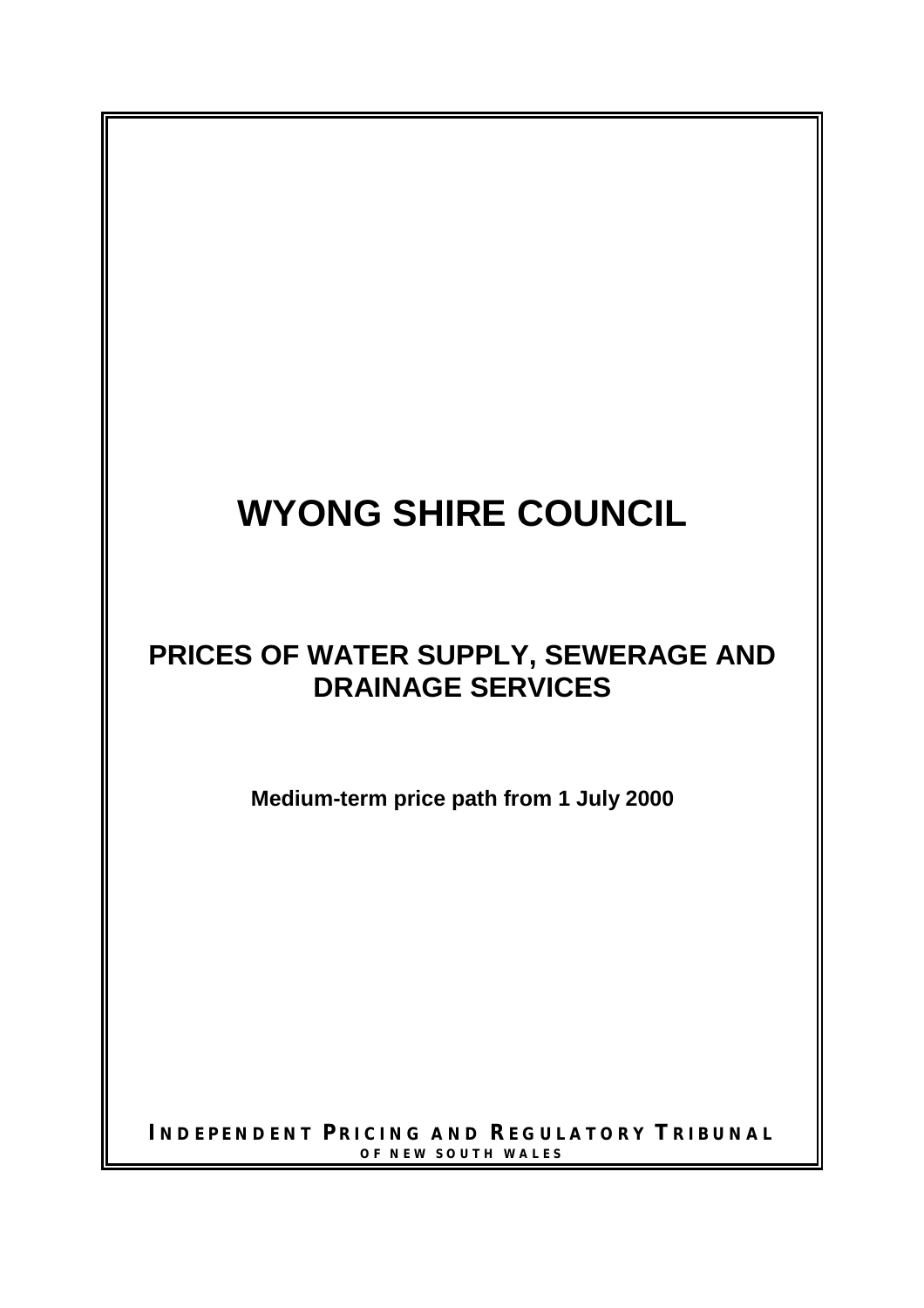# **WYONG SHIRE COUNCIL**

# **PRICES OF WATER SUPPLY, SEWERAGE AND DRAINAGE SERVICES**

**Medium-term price path from 1 July 2000**

**Determination No 5, 2000** 28 June 2000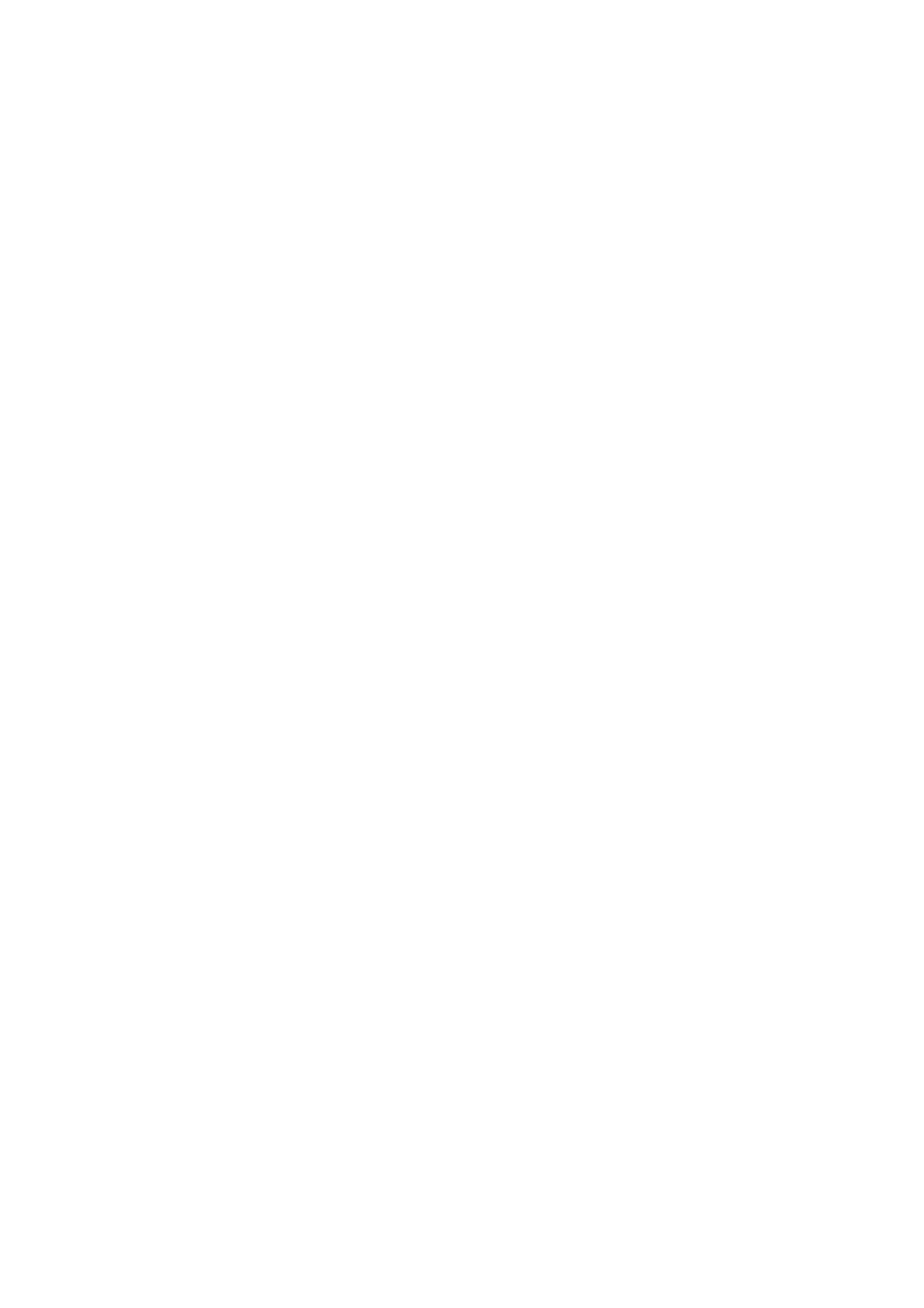| 1           | <b>INTRODUCTION</b>                                                                                                        |                                                                                                                                                                                                                                                                                                                                                                                                                                                                                                                                | 1                                                                                |
|-------------|----------------------------------------------------------------------------------------------------------------------------|--------------------------------------------------------------------------------------------------------------------------------------------------------------------------------------------------------------------------------------------------------------------------------------------------------------------------------------------------------------------------------------------------------------------------------------------------------------------------------------------------------------------------------|----------------------------------------------------------------------------------|
| $\mathbf 2$ |                                                                                                                            | <b>REVIEW PROCESS AND REGULATORY FRAMEWORK</b><br>2.1 What was the review process?<br>2.2 What pricing principles did the Tribunal follow?<br>2.3 What form does the price regulation take?                                                                                                                                                                                                                                                                                                                                    | 3<br>3<br>$\overline{\mathbf{3}}$<br>$\overline{\mathbf{4}}$                     |
| 3           | 3.1 Operating costs<br>3.1.1<br>3.1.2<br>3.2 Capital costs<br>3.2.3<br>3.3 Capital expenditure<br>3.5 Financial indicators | <b>WYONG COUNCIL'S REVENUE NEEDS</b><br>Operating expenditure<br><b>GST</b><br>3.2.1 Regulatory asset base<br>3.2.2 Rate of return<br>Depreciation<br>3.4 Dividends and tax equivalents                                                                                                                                                                                                                                                                                                                                        | 5<br>5<br>$6\phantom{a}$<br>9<br>10<br>11<br>12<br>13<br>13<br>16<br>17          |
| 4           | 4.1 Water charges<br>4.1.1<br>4.1.2<br>4.1.3<br>4.2.1<br>4.2.2<br>4.5.1<br>4.5.2<br>4.6 Developer charges                  | <b>MAXIMUM PRICES SET FOR EACH SERVICE AND IMPLICATIONS FOR</b><br><b>WYONG COUNCIL'S CUSTOMERS</b><br>Implications for residential customers<br>Implications for certain customer groups<br>Implications for non-residential customers<br>4.2 Sewer and trade waste charges<br><b>Residential customers</b><br>Non-residential customers<br>4.3 Vacant land charges<br>4.4 Stormwater charges<br>4.5 Miscellaneous charges<br>Wyong Council's proposed charges<br>Tribunal's determination and its implications for customers | 19<br>19<br>19<br>22<br>23<br>24<br>24<br>24<br>25<br>26<br>27<br>27<br>27<br>28 |
| 5           |                                                                                                                            | <b>IMPLICATIONS FOR THE ENVIRONMENT</b>                                                                                                                                                                                                                                                                                                                                                                                                                                                                                        | 29                                                                               |
| 6           |                                                                                                                            | <b>IMPLICATIONS FOR STANDARDS</b>                                                                                                                                                                                                                                                                                                                                                                                                                                                                                              | 31                                                                               |
|             | <b>ATTACHMENT 1</b>                                                                                                        | <b>LIST OF SUBMISSIONS</b>                                                                                                                                                                                                                                                                                                                                                                                                                                                                                                     | 33                                                                               |
|             |                                                                                                                            | ATTACHMENT 2 PRESENTERS AT PUBLIC HEARING                                                                                                                                                                                                                                                                                                                                                                                                                                                                                      | 34                                                                               |
|             | <b>ATTACHMENT 3</b><br><b>Section 15 compliance</b><br><b>Section 16 requirements</b>                                      | <b>IPART ACT REQUIREMENTS</b>                                                                                                                                                                                                                                                                                                                                                                                                                                                                                                  | 35<br>35<br>36                                                                   |
|             |                                                                                                                            | ATTACHMENT 4 REGULATORY ASSET BASE AND RATE OF RETURN                                                                                                                                                                                                                                                                                                                                                                                                                                                                          | 37                                                                               |
|             |                                                                                                                            | <b>ATTACHMENT 5 WACC PARAMETERS</b>                                                                                                                                                                                                                                                                                                                                                                                                                                                                                            | 38                                                                               |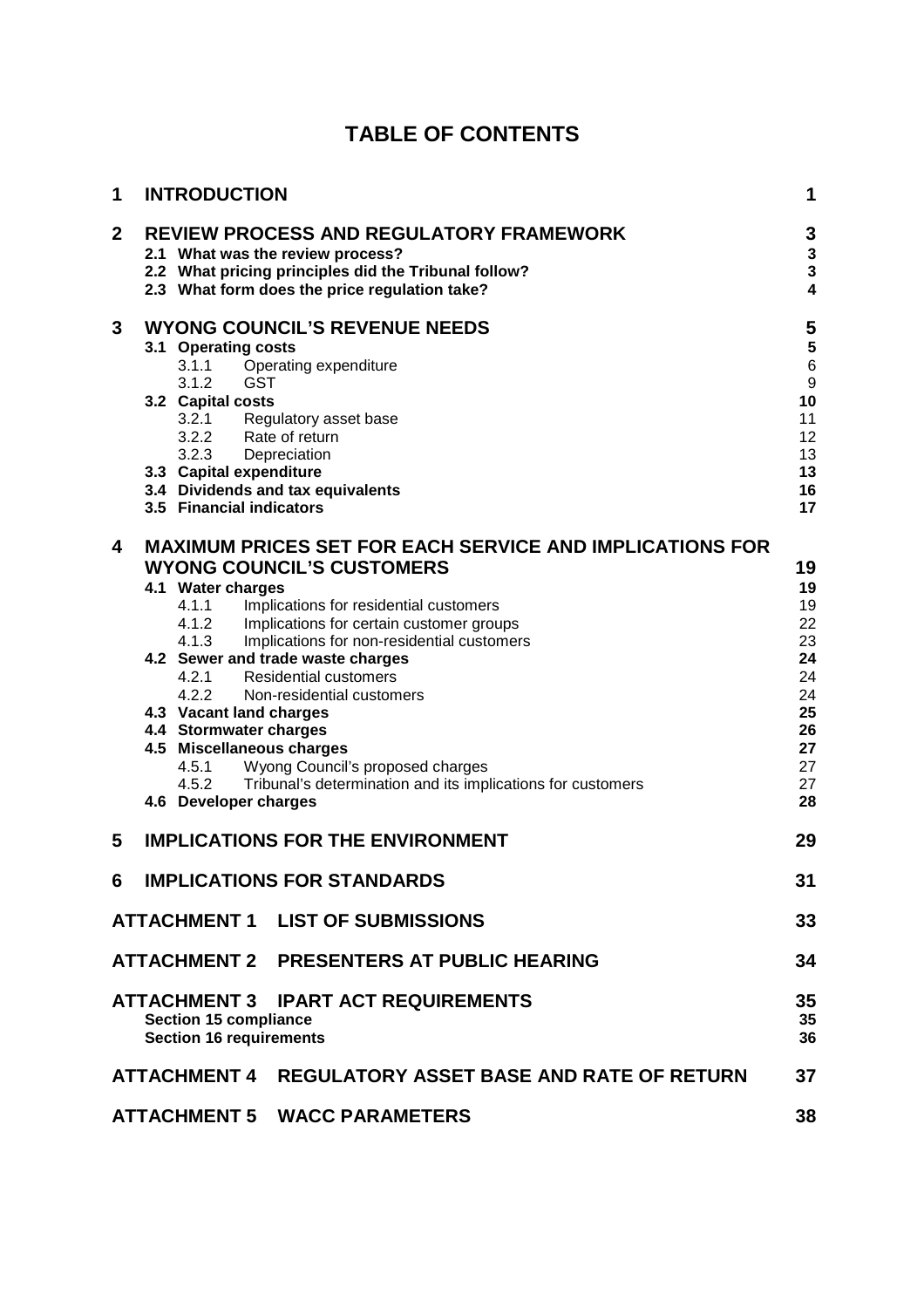|                                 | ATTACHMENT 6 FINANCIAL INFORMATION   | 39 |
|---------------------------------|--------------------------------------|----|
|                                 | ATTACHMENT 7 WATER SERVICE STANDARDS | 41 |
| <b>DETERMINATION No 5, 2000</b> |                                      |    |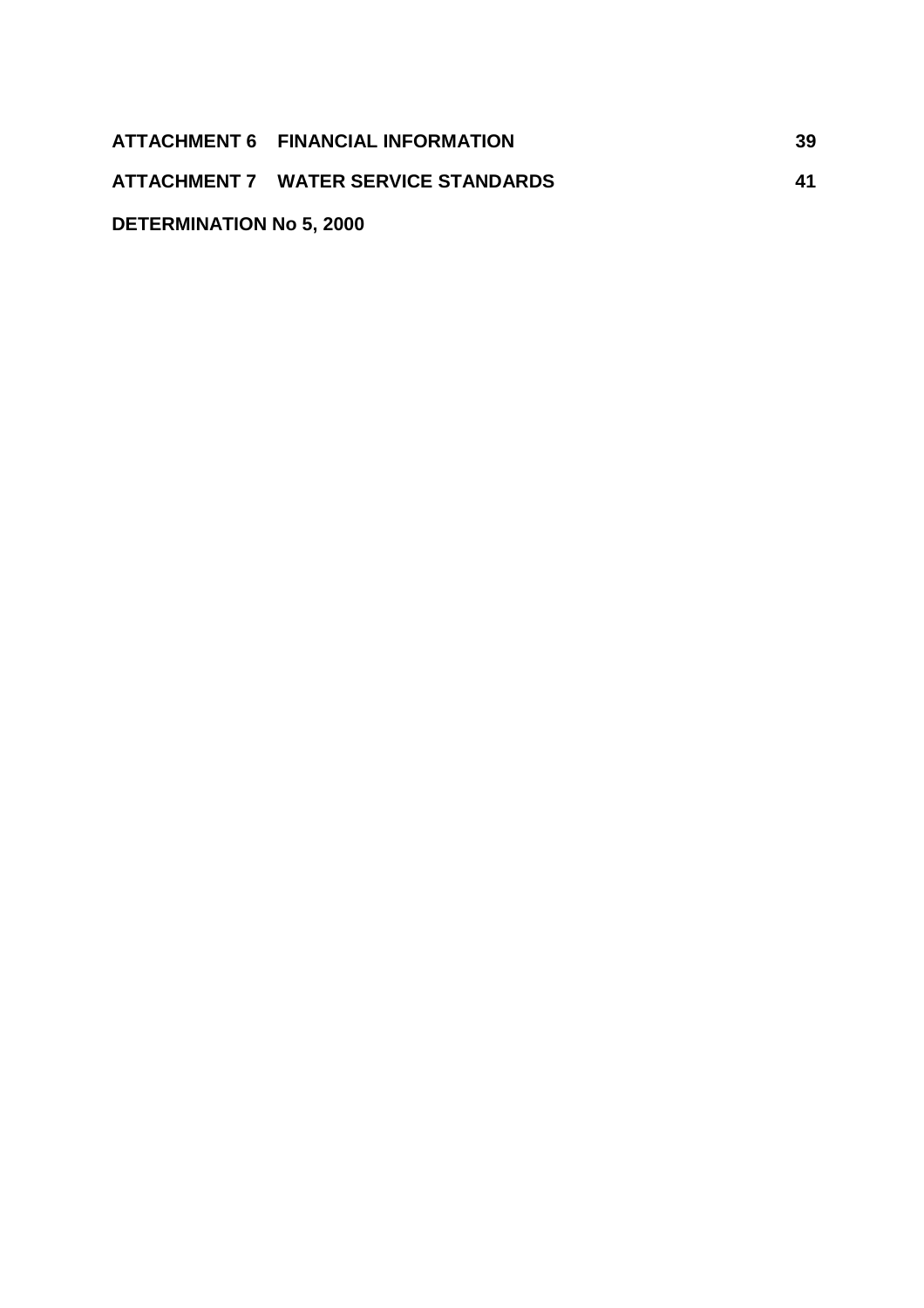

#### **INDEPENDENT PRICING AND REGULATORY TRIBUNAL O F N EW S OUTH W ALES**

#### **REPORT TO THE PREMIER ON THE DETERMINATION OF MAXIMUM PRICES UNDER SECTION 11 (1) OF THE INDEPENDENT PRICING AND REGULATORY TRIBUNAL ACT, 1992**

**Reference No:** 99/178

**Report:** No 5, 2000

**Agency:** Wyong Shire Council

#### **Declaration of government monopoly services under Section 4 of the Act:**

The Government monopoly services were declared by the Independent Pricing and Regulatory Tribunal (Water, Sewerage and Drainage Services) Order 1997, made on 5 February 1997 and published in Gazette No. 18 dated 14 February 1997 at page 558.

The maximum prices listed or calculated under sections 1 to 8 of this Determination are to apply from 1 July 2000 to 30 June 2003. The maximum prices for developer charges listed or calculated under section 9 are to apply from 1 July 2000 until replaced.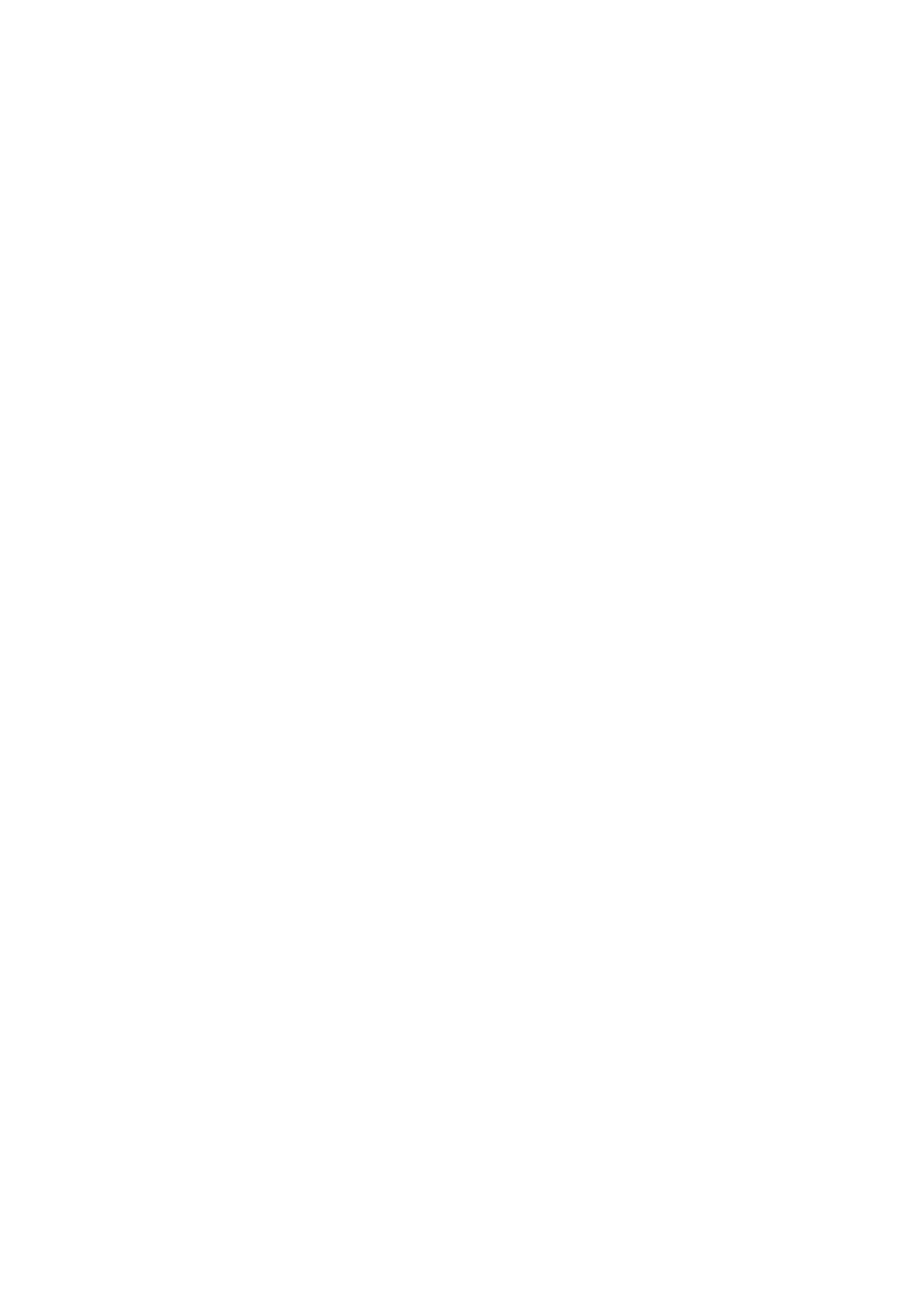### **1 INTRODUCTION**

The Independent Pricing and Regulatory Tribunal of New South Wales (the Tribunal) regulates the charges that Wyong Shire Council can levy for the water, sewerage and drainage services it supplies to residential and non-residential customers. Its role is to set the maximum prices the Council can charge for these services, in accordance with section 11(1) of the *Independent Pricing and Regulatory Tribunal Act*, *1992*.

The 1999 price determination will expire on 30 June 2000. The Tribunal has undertaken an investigation and review, and has made a determination for the next 3-year period, from 1 July 2000 until 30 June 2003.

The main change resulting from this determination is a new approach to charging for water services. Wyong Council proposed removing the prepaid water allowance, and charging a fixed service fee of \$103 plus a per kilolitre water usage charge. Although the Tribunal supports this initiative, it believes the Council's proposed fee structure would have resulted in too significant a rise in water charges for customers. It has therefore decided to remove the prepaid allowance, but set a lower maximum water service fee of \$80 per annum1 and allowed for a more gradual increase in the water usage charge over the next 2 years.

The determination has had regard to detailed financial analysis of the Council's revenue needs for its water and sewer business. This analysis indicates that the prices the Tribunal has set will generate sufficient revenue for the Council to maintain a strong financial position, although it may need to reduce its accelerated debt repayment program.

This report outlines the determination and the Tribunal's rationale in more detail. It sets out:

- the review process and regulatory framework
- the financial analysis that underpins the determination
- the prices set for each service and the implications for Wyong Council's customers
- the implications for the environment
- the implications for service standards.

 $\overline{a}$ 

The complete determination, which lists the maximum prices Wyong Council can charge for all water, sewerage and drainage services, follows this report.

<sup>&</sup>lt;sup>1</sup> For a customer with a 20mm connection. The fixed charge for other customers varies in proportion to the cross-sectional area of the connection.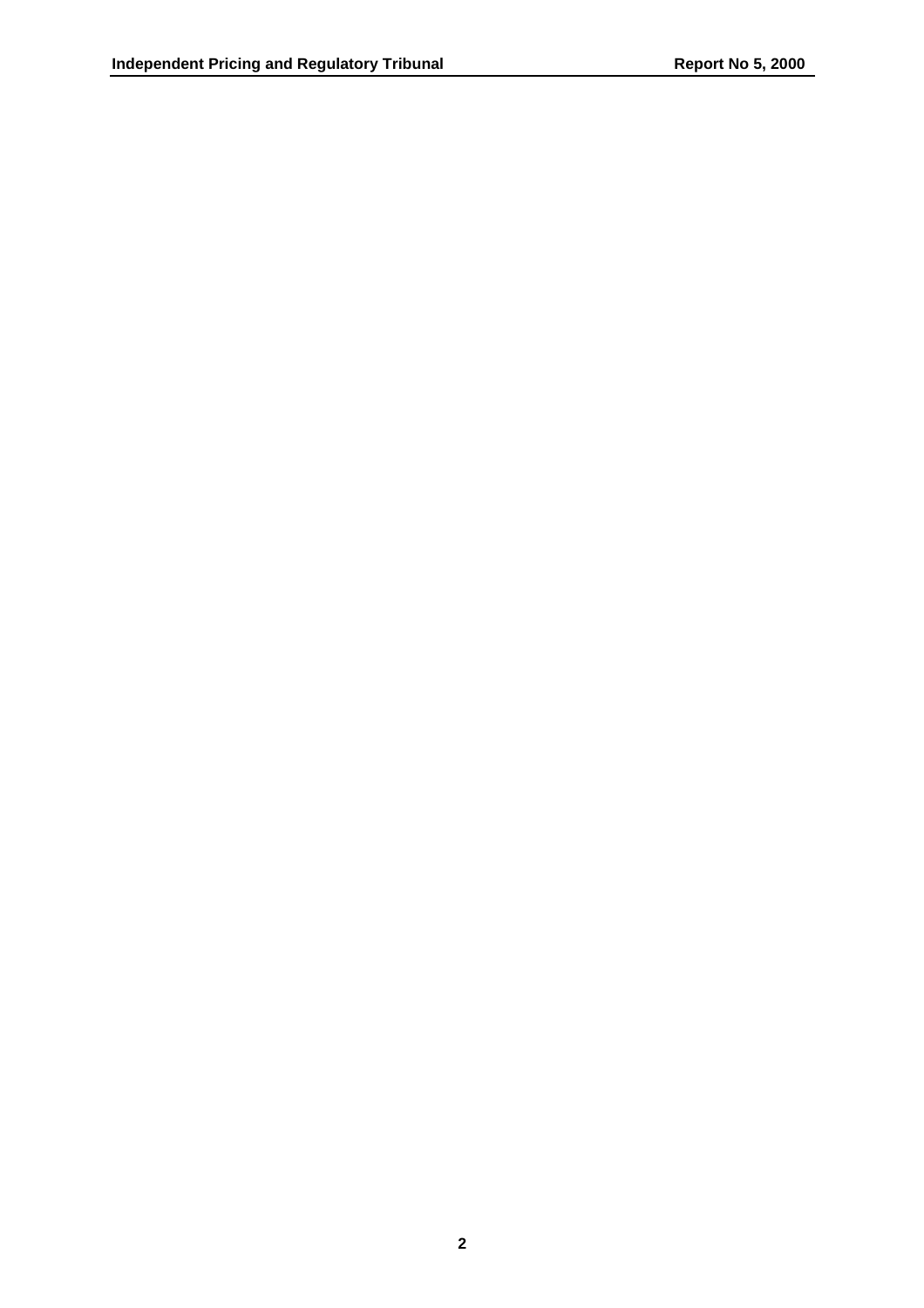# **2 REVIEW PROCESS AND REGULATORY FRAMEWORK**

### **2.1 What was the review process?**

The Tribunal reached its determination after an extensive investigation and review process. This process began with the Tribunal releasing an issues paper, and Wyong Shire Council responding by submitting proposals for the maximum prices it believes it needs to charge for supplying water, sewerage and drainage services.

The Tribunal then invited the public and interested parties to make submissions on these proposals and other issues relating to the pricing of these services (Attachment 1 provides a list of submissions received). It also held a public hearing, where interested parties presented their views (Attachment 2 provides a list of presenters).

In addition, the Tribunal commissioned a consultant, Halcrow Management Sciences Ltd (Halcrow), to analyse the projected capital expenditure and operating costs of the four metropolitan water agencies under its jurisdiction.2 Finally, it conducted its own analysis into the impacts of alternative pricing levels on Wyong Council, its customers and the environment, in line with Section 15 of the Act.

The Tribunal made its determination, taking into account all the information and analysis obtained through the process outlined above. The Tribunal members who considered this determination are Dr Thomas Parry (Chairman), Mr James Cox (Full-time Member), and Ms Cristina Cifuentes (Member).

Copies of all submissions, a transcript of the public hearing, and Halcrow's report can be viewed on the Tribunal's website at www.ipart.nsw.gov.au and are available for inspection at the Tribunal's office.

# **2.2 What pricing principles did the Tribunal follow?**

In determining prices under the IPART Act, the Tribunal must have regard for a range of economic, social and environmental issues, listed in Section 15 of the Act. The requirements of this section are set out in Attachment 3. The Tribunal aims to achieve the following objectives in setting prices:

- economic efficiency
- financial sustainability
- promoting competition
- equity
- environmental sustainability
- simplicity and transparency
- certainty and control of the costs of regulation.

 $\overline{a}$ <sup>2</sup> The agencies are Sydney Water Corporation, Hunter Water Corporation, Gosford City Council and Wyong Shire Council.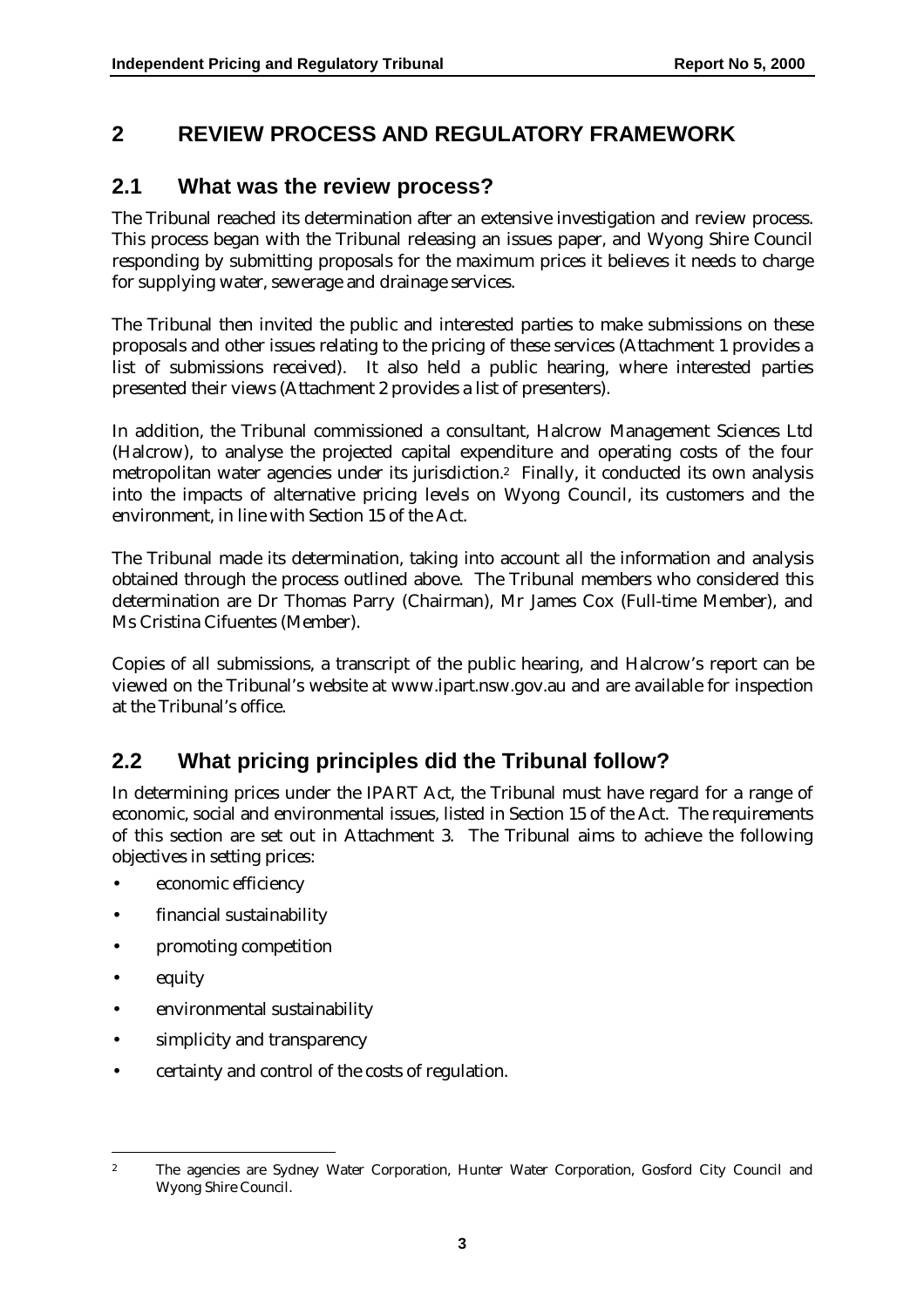These pricing principles are consistent with the requirements in Section 15. The extent to which the Tribunal has had regard to these requirements is outlined in Attachment 3.

### **2.3 What form does the price regulation take?**

This determination takes the form of a price cap applicable over a period of 3 years. It sets specific prices for all services in 2000/01. For 2001/02 and 2002/03, Wyong Council will be able to vary these prices in line with inflation using a CPI-X formula.

In deciding on the price capping approach, the Tribunal took into consideration Wyong Council's argument that the alternative approach—revenue regulation—was difficult to apply to water services because demand, and therefore revenue, fluctuates from year to year with weather conditions. The Public Interest Advocacy Centre (PIAC) also supports price cap regulation for water and sewerage supply agencies.3 The Tribunal decided to set specific prices for the first year of the price cap to manage the impact on customers of removing the prepaid water allowance.

The Tribunal decided on a medium-term price path of three years. This period has several advantages over a one-year price path, including:

- providing the agency with an incentive to improve its efficiency and certainty about the basis on which its revenue can be obtained
- providing customers with certainty about what they will be charged
- reducing the regulatory burden imposed on the agency, thus enabling it to focus on running its business rather than on making new pricing proposals each year.

Although the Tribunal had suggested in its issues paper that a longer determination period might be appropriate, it opted for three years for several reasons. These include uncertainties about the environmental standards and capital expenditures the Council may have to meet after 2003. Given the relatively short regulatory period, the Tribunal does not envisage having a mid-term review.

 $\overline{a}$ 

<sup>3</sup> Public Interest Advocacy Centre submission, p 4.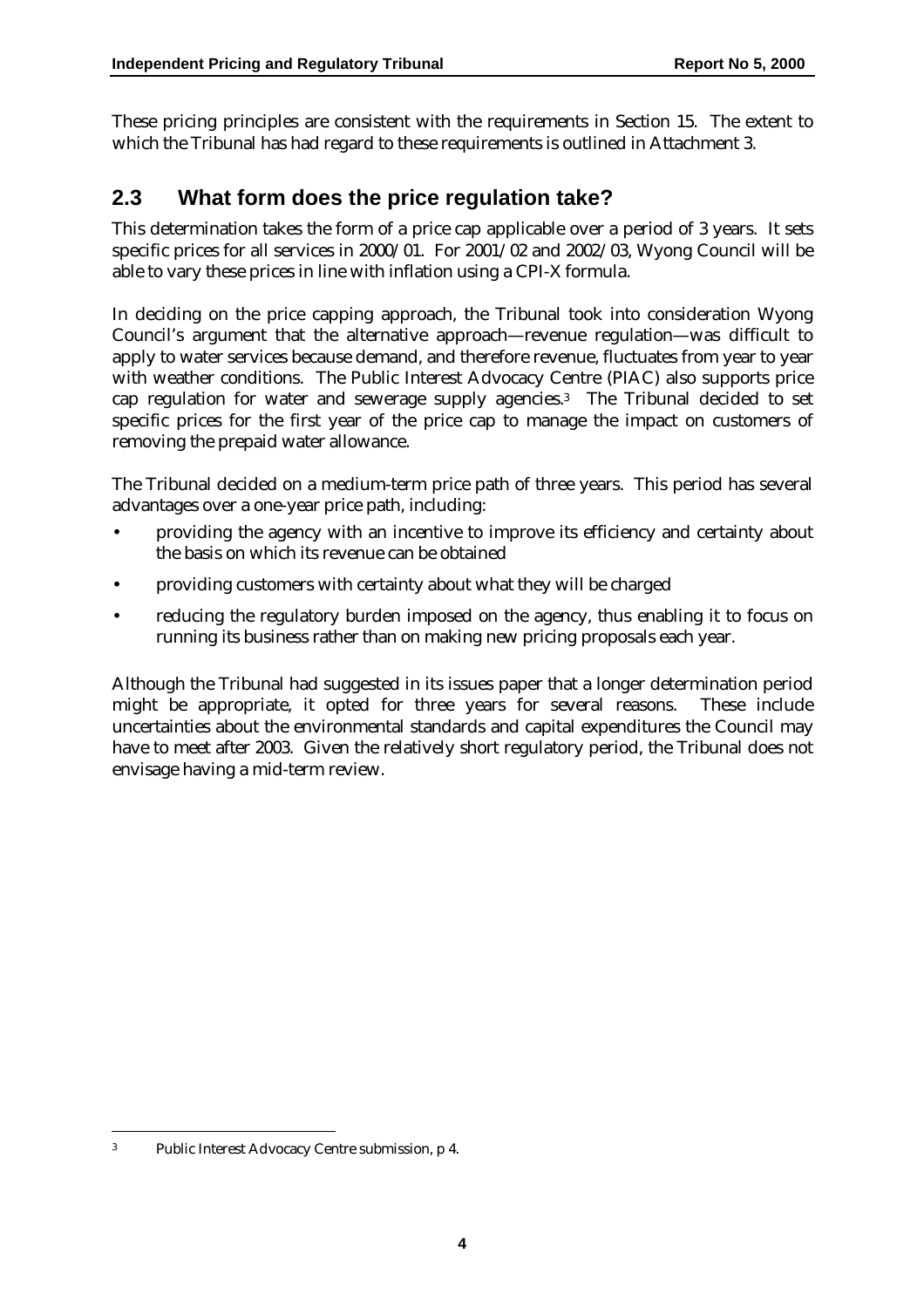### **3 WYONG COUNCIL'S REVENUE NEEDS**

One of the key questions the Tribunal considered in making this determination was how much revenue Wyong Council needs to earn from water, sewerage and drainage services to remain financially viable. Based on its analysis, the Tribunal believes that Wyong Council's water and sewer business can maintain a strong financial position with the revenues shown in Table 3.1. This is 6 per cent less than the Council's own estimate, and as a consequence, the Council will need to reduce its operating costs by improving its efficiency, and adjust its capital expenditure and accelerated debt repayment programs. The Tribunal believes this can be done with no reduction in the current standards of service.

| y minon or uay             |         |         |         |  |  |  |
|----------------------------|---------|---------|---------|--|--|--|
|                            | 2000/01 | 2001/02 | 2002/03 |  |  |  |
| Annual revenue requirement | 29.5    | 31 O    | 32.2    |  |  |  |

| Table 3.1 Tribunal's estimate of Council's total revenue requirements |
|-----------------------------------------------------------------------|
| (\$ million of day)                                                   |

The Tribunal arrived at these figures after considering Wyong Council's pricing proposals, and their impacts on customers and pricing outcomes. This generated a set of tariffs that were put into a financial model which uses a 'building block approach'4 to estimate the Council's revenue requirements. This approach sets the base revenue requirement as the sum of the estimated efficient operating costs and capital costs. Although capital expenditure does not explicitly appear in the building block formula, it is accounted for through additions to the asset base and is reflected in capital costs.

The Tribunal believes the building block approach is an effective method for estimating the revenue needs of the agencies it regulates. It notes PIAC's view that its use will establish consistency between regulated industries (eg electricity and gas), and that it offers greater transparency and accountability to consumers.5 However, there is a risk that relying solely on the outcomes of the building block approach could lead to procedure-bound methodology in which key decisions on major components of the revenue requirement are made in isolation. To avoid this risk, the Tribunal has also considered the overall implications of the resulting price paths. This involved analysing a range of financial indicators to ensure that its determination would not negatively affect Wyong Council's water and sewer business financial capacity or credit rating.

The remainder of this section outlines the main components of the Tribunal's analysis of Wyong Council's financial position that underpin its determination.

# **3.1 Operating costs**

 $\overline{a}$ 

To determine the Council's efficient operating costs, the Tribunal considered the Council's forecast operating expenditure and potential for improving its efficiency. It also took into account the implications of the introduction of the Goods and Services Tax (GST).

<sup>4</sup> For a more detailed description of this approach, see IPART, *Pricing for Electricity Networks and Retail Supply,* June 1999.

<sup>5</sup> Public Interest Advocacy Centre submission, p 2.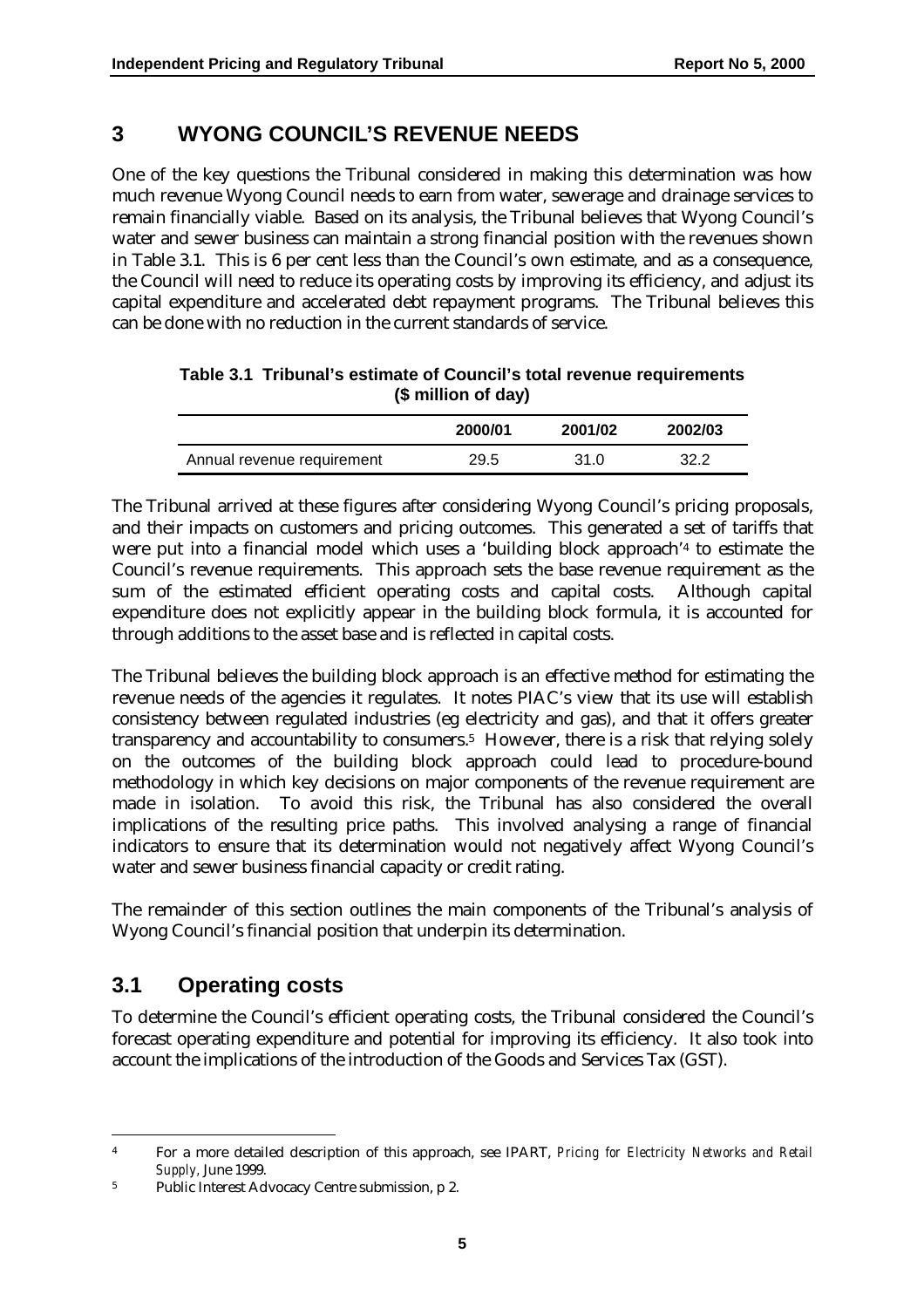### **3.1.1 Operating expenditure**

The Tribunal believes Wyong Council can reduce its operating costs by 3.5 per cent per annum over the next three years, through greater efficiency. This is more than the 1.5 per cent annual saving Council had forecast for the determination period (Table 3.2). In reaching this view, the Tribunal relied on analysis by Halcrow 6 on the projected operating expenditure.

**Table 3.2 Projected annual operating expenditure (\$ millions of the day)**

|                                                       | 2000/01 | 2001/02 | 2002/03 |
|-------------------------------------------------------|---------|---------|---------|
| Council's proposed operating expenditure              | 16.9    | 17.5    | 18.1    |
| Tribunal's estimate of required operating expenditure | 16.4    | 16.3    | 16.3    |

Halcrow's overall view was that Wyong Council is a 'no-frills' organisation that gets on with its job of providing a decent water and sewerage system. It has new infrastructure, is an integral part of the local community, and its small size enables its managers to have a more detailed knowledge of operations than those in larger businesses. Although its wastewater costs per connection are relatively high, benchmarking shows that Wyong's water operating costs per connection are comparable to the best-performing water businesses in Australia, England and Wales. It understands the need to introduce efficiencies and it budgets for (and achieves) annual efficiency reductions in expenditure.

In terms of its projected operating expenditure over the next few years, Wyong Council indicated in its submission that the introduction of its Workplace Reform and Continuous Improvement policy will lead to labour productivity improvements, and that this will result in a 1.5 per cent reduction in operating expenditure per connection. However, it expects its overall operating expenditure to increase due to the following pressures:

- high growth in the Wyong area
- increased maintenance due to the ageing of infrastructure
- higher maintenance costs to control odour at pumping stations
- increased processing costs in customer billing
- short-term increases in IT costs
- increased electricity costs.

Halcrow's analysis indicates this view is conservative. It believes that Wyong Council can achieve an overall operating efficiency savings of between 2.3 per cent and 3.5 per cent per annum. While acknowledging the constraints of the local government environment — such as community expectations about council's role in providing local employment — Halcrow identified a range of initiatives through which Wyong Council could increase its efficiency and thus reduce operating expenditure. They include:

- introducing schemes to generate client/service provider arrangements within the organisation, as other agencies have done
- selectively leasing or contracting out support services

 $\overline{a}$ 6 Halcrow Management Sciences Ltd, *NSW Water Agencies' Review - Summary*, December 1999.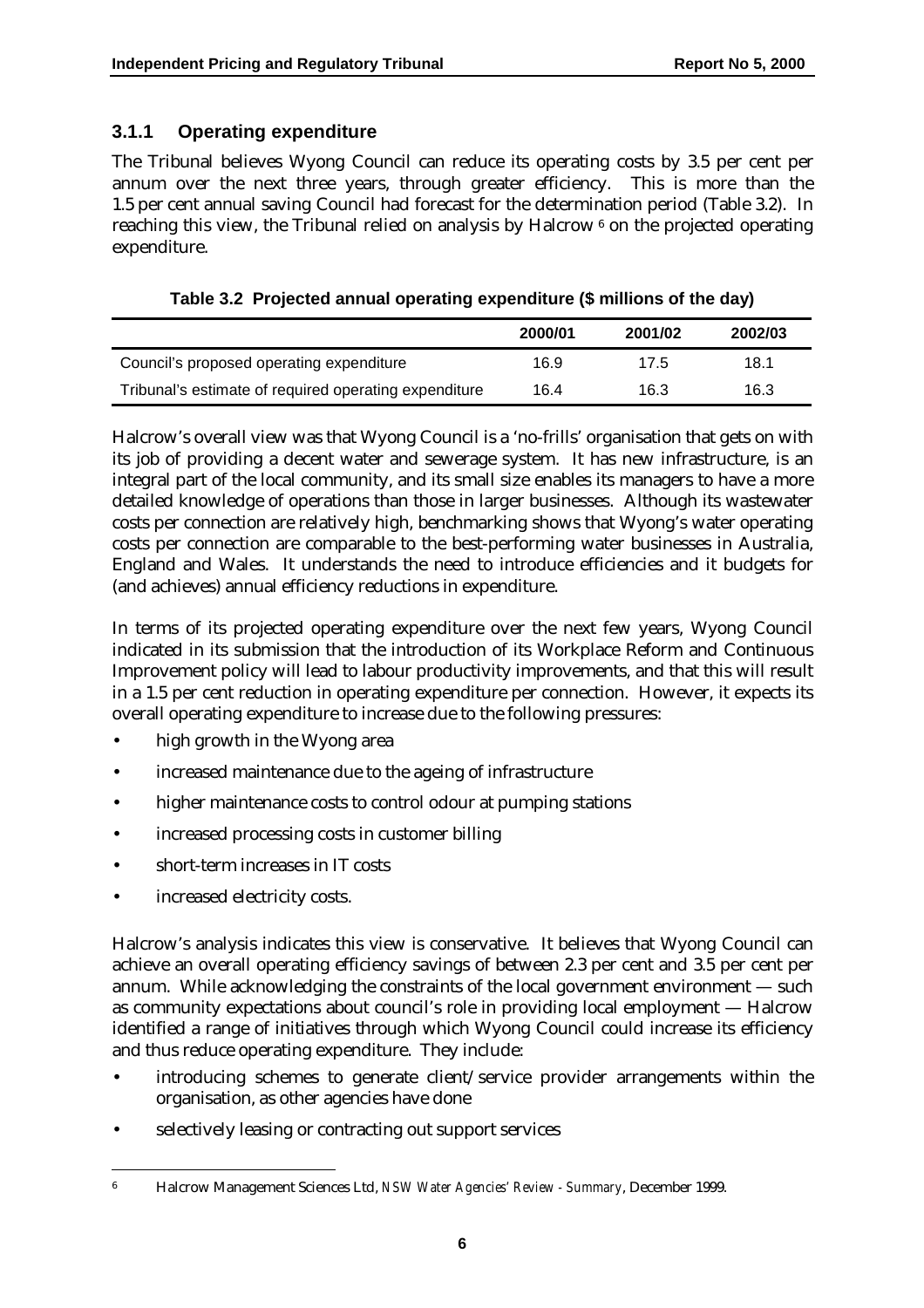- implementing proposed asset renewals, which should result in lower maintenance costs
- developing separate Key Performance Indicators for the different business units and linking these to the budget system
- introducing more specific output-based criteria in staff performance agreements
- undertaking more research into system leakage and implementing the changes required to reduce this leakage.

In addition, Halcrow believes that Wyong Council may have underestimated the efficiency savings it can achieve because it lacks appropriate systems to provide information on its real level of efficiency. For example:

- The Council measures certain outputs of its operating and maintenance teams, but it cannot extract the related cash input. Efficiency relates to both inputs and outputs.
- The current framework of service standards is subject to public consultation, but there is little understanding of customer views about the trade-off between price and service levels. The standards that exist at Wyong are not output based and do not provide Wyong with the vehicle to measure actual levels of service to the customer.

After close consideration of Wyong Council's projected operating expenditures and Halcrow's report, the Tribunal believes that there is scope for Wyong to achieve a 3.5 per cent efficiency saving in its operating expenditure—the high end of the range proposed by Halcrow. It has therefore reduced Wyong Council's total forecast operational costs by this amount in its estimation of Council's revenue needs.

The following graphs illustrate Wyong Council's historic and forecast operating costs per property and per kilolitre.7 For the years 2001 to 2003, the costs have been adjusted to include the impact of the GST and for the 3.5 per cent efficiency saving the Tribunal believes is achievable. The drop in costs in 1999 coincides with the Council's introduction of activitybased costing, where employee on-costs and administrative overheads were charged to capital works.

Figure 3.1 shows that over the current determination period, operating costs per property are projected to remain relatively constant. Figure 3.2 shows that the operating costs per kL of water sold are also projected to remain constant.

 $\overline{a}$ 7 Forecast operating costs per property and per kilolitre include the Tribunal's efficiency factors.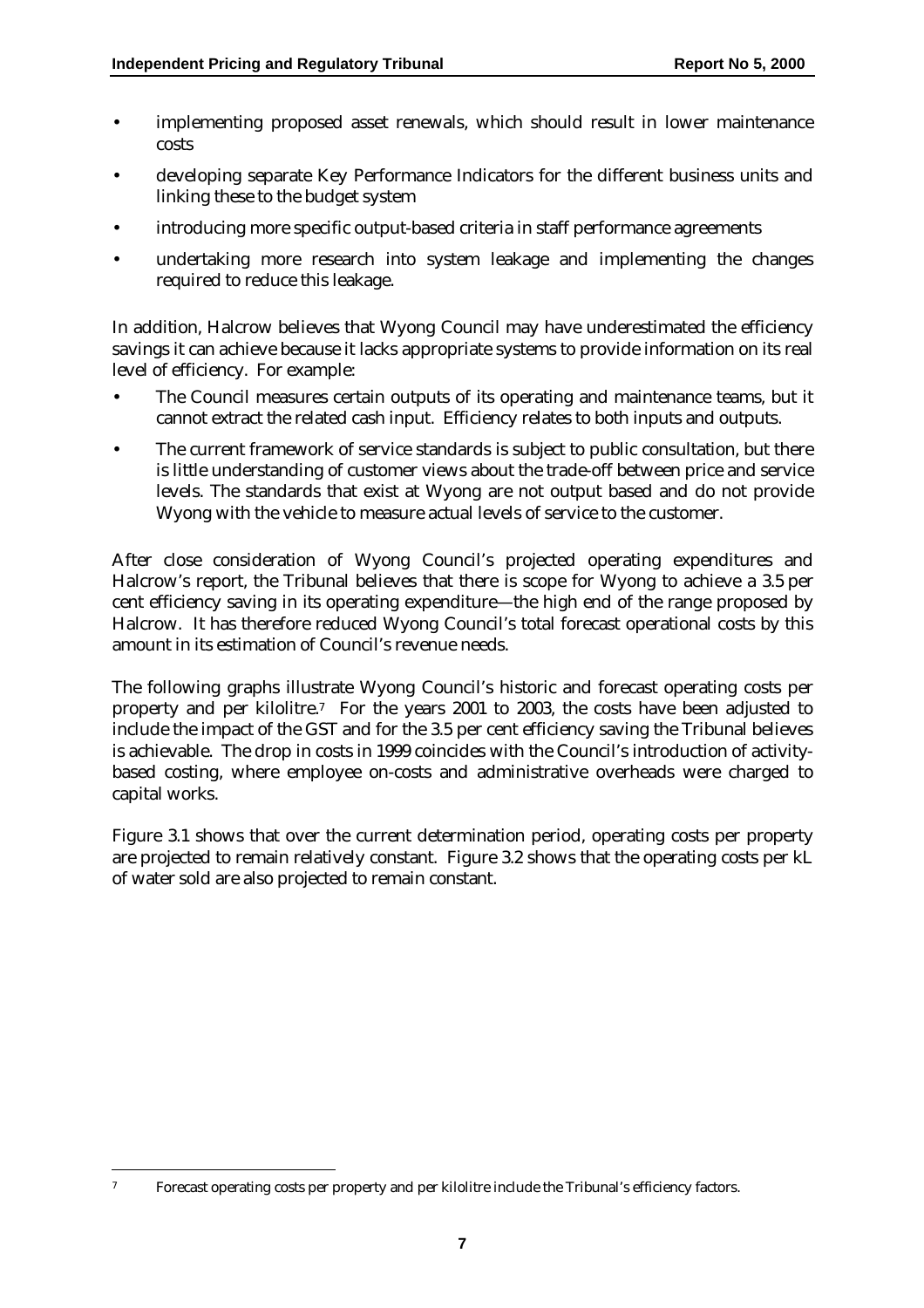



#### **Figure 3.2 Operating costs per kL – GST inclusive and adjusted by 3.5 efficiency per cent reduction**

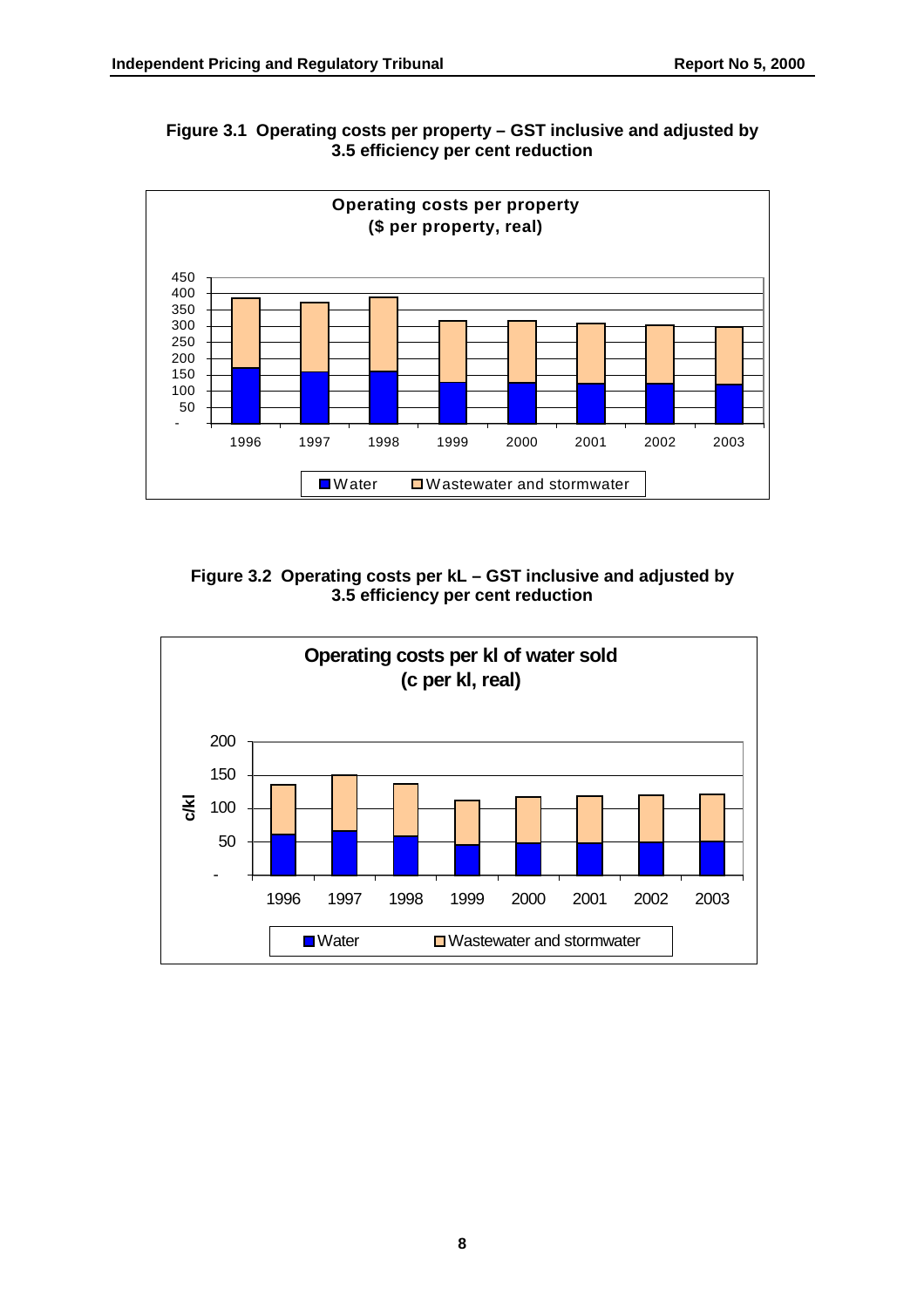### **3.1.2 GST**

 $\overline{a}$ 

The Tribunal has made an explicit adjustment to Wyong Council's costs as a result of the Federal Government's New Tax System (ANTS). The provision of water and sewerage services is GST-free.**8** This means that the water utilities:

- will not be required to pay GST on their revenue and will not have to increase prices by 10 per cent
- will be able to claim back GST credits on their purchases
- will see decreases in input costs where wholesale sales tax equivalents have been paid, and indirectly as suppliers' costs decrease.

The Tribunal proposes to adjust prices from 1 July 2000 for the specific impact of the ANTS package on the utility, and will exclude the economy-wide impact of the package from subsequent price indexation. This approach has the benefit that there will be no 'windfall' loss or gain for the utility and the impact on the consumer will equal the net impact of the GST package on the utility.

As price regulator, the Tribunal has set in place procedures to assist it in satisfying itself that the effects of the ANTS package are appropriately reflected in prices charged by the utilities it regulates. This is separate to the Australian Competition and Consumer Commission's (ACCC) role on price exploitation under the Trade Practices Act. The utilities regulated by the Tribunal are required to comply with the Tribunal's determination (and its procedures on ANTS compliance) and the price exploitation guidelines of the ACCC.

In estimating Wyong Council's operating costs, the Tribunal has considered the various ways the Federal Government's new tax system could affect Wyong Council. These include reduced input costs due to the abolition of wholesale sales taxes, additional compliance costs associated with the new system, a windfall gain associated with the 'spike' in the September quarter consumer price index (CPI) and subsequent impacts on the CPI, and an obligation to charge the 10 per cent GST on some of the services it supplies.

After careful consideration, the Tribunal made the following adjustments for the GST.

1. The Tribunal has estimated the cost savings as 0.2 per cent of revenue prior to the New Tax System. This figure was applied to both capital and operating expenditure.

To estimate these cost savings, the Tribunal required all regulated utilities to use an economic model, Econtech,<sup>9</sup> to predict the cost savings that would arise from the new tax system. This model examines all costs of the regulated services, and calculates the direct and indirect tax savings for that business.<sup>10</sup>

<sup>8</sup> GST-free means that no GST is levied on the sale of these goods or services and the registered business may also claim input tax credits.

<sup>&</sup>lt;sup>9</sup> The Econtech model has been used widely, including by ACCC and the NSW Treasury, to assess GST impacts.

<sup>10</sup> Direct tax savings arise where the business no longer has to pay certain taxes such as wholesale sales tax. Indirect tax savings arise from the business's supply chain, as taxes previously embedded in its inputs are removed.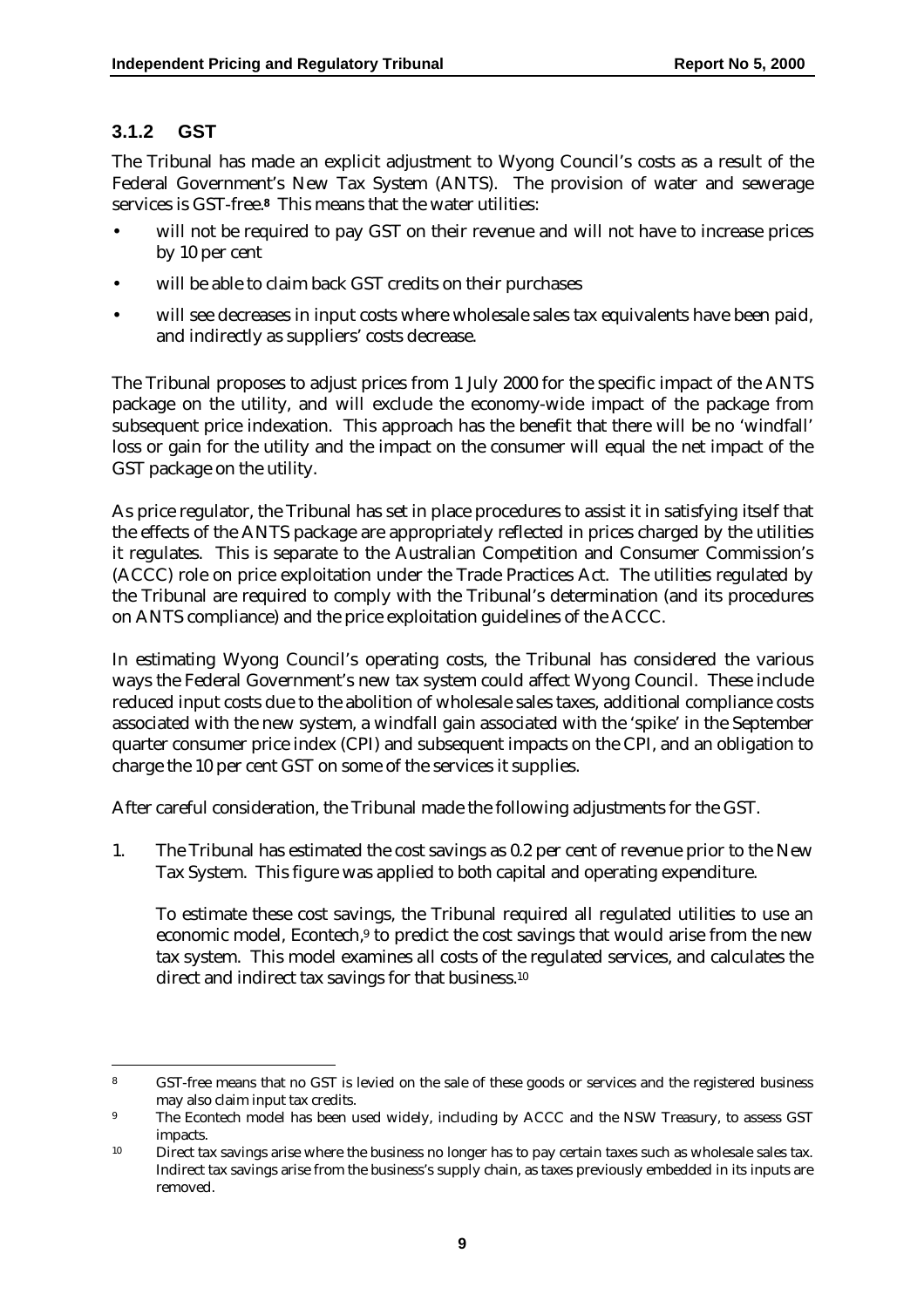The Tribunal required each utility to engage an independent auditor to certify that the costs it used in modelling is an accurate and representative record of its costs. Econtech has also reviewed each agency's modelling and provided an opinion on whether the data used in the model was representative, and that the model was used correctly. In its financial modelling the Tribunal used only the short term impacts as a one-off adjustment in 2000/01.

- 2. The CPI value used to calculate charges in 2001/02 and 2002/03 excludes the impact of the GST**.** The Tribunal considers that using a CPI value that includes the effects of the GST would result in Wyong Council 'double-dipping'. The CPI formula for calculating charges for  $2001/02$  and  $2002/03$  will include the period from the September quarter 2000, which would normally include the effects of the GST. This means that using a CPI value that includes the GST impact to calculate the 2001/02 and 2002/03 charges would have resulted in a windfall gain to Wyong Council. The Tribunal will use a value of the CPI that excludes the GST impact.
- 3. No compliance costs were included in the modelling**.** Wyong Council indicated that these costs would be small.
- 4. Maximum prices were determined on the basis that all charges are GST-free**.** Section 38.1 of *A New Tax System (Goods and Services) Act, 1999* indicates that the supply of water, sewerage services and a service that consists of the emptying of a septic tank or draining storm water are GST-free. Further, under Section 81.5(2) of the Act, the Federal Treasurer can make a determination to exempt the payment of certain Australian taxes, fees and charges from GST. At the end of January 2000, the Treasurer made a draft determination covering some charges affecting Wyong Council but he is yet to issue a final determination. The Australian Taxation Office has issued a draft ruling that interprets Section 38 under which some (non-cash) developer contributions may not be GST-free. The maximum charges included in this determination have been made on the basis that the charges are GST-free. In the event that any of the charges listed in this or any other determination do attract GST, the Tribunal has developed an approach for including GST in the maximum prices.11

The Tribunal's approach to modelling is consistent with the ACCC guidelines on price exploitation and the new tax system.12

# **3.2 Capital costs**

 $\overline{a}$ 

To estimate Wyong Council's capital costs, the Tribunal has established a valuation for the Council's existing asset base for regulatory purposes—that is, its regulatory asset base (RAB). It also considered its rate of return on these assets and depreciation (return of capital).

<sup>11</sup> This approach is outlined in the determination.

<sup>12</sup> ACCC, *Price Exploitation and the New Tax System*, March 2000.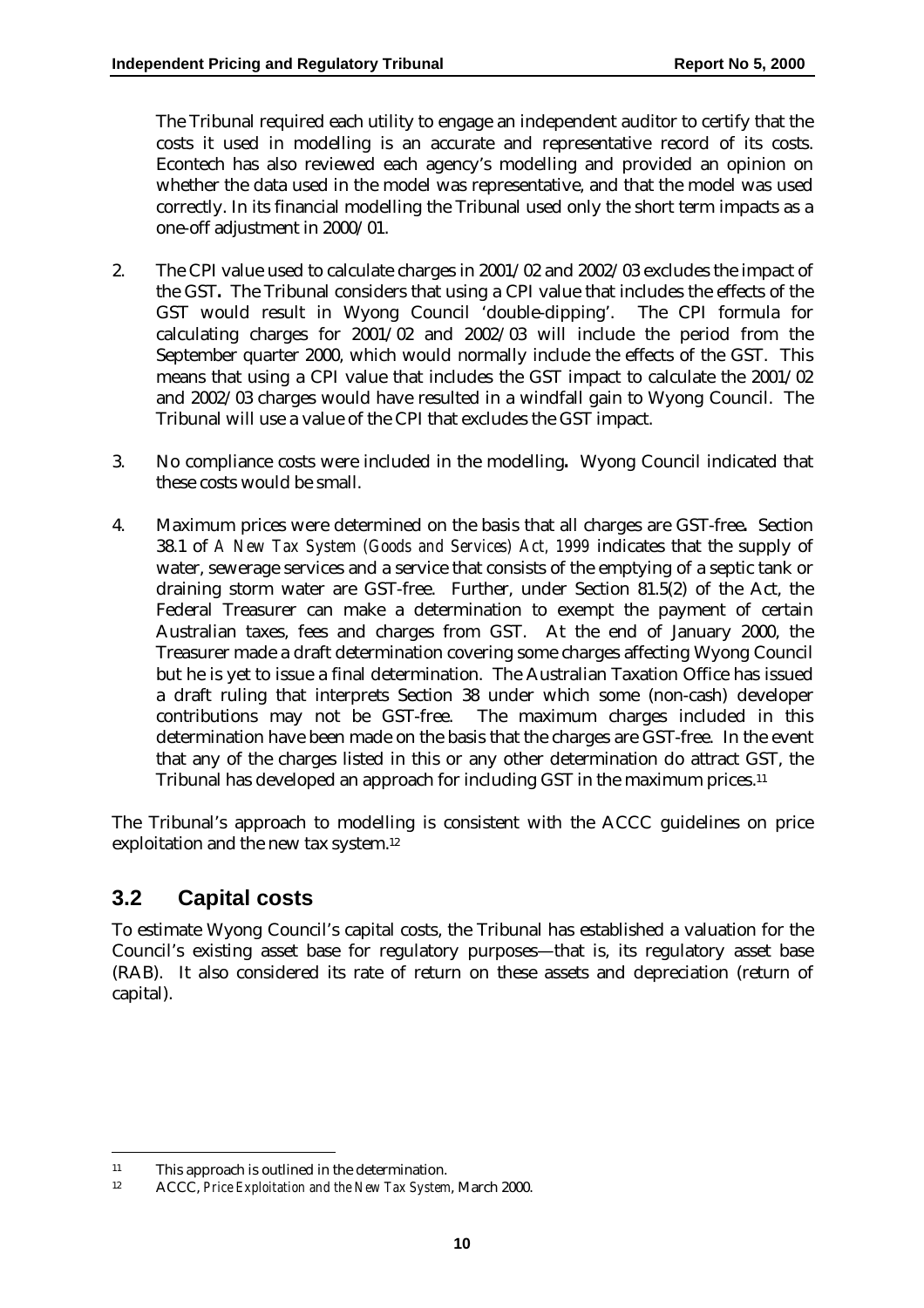#### **3.2.1 Regulatory asset base**

The Tribunal has estimated the value of Wyong Council's regulatory asset base as \$186 million in 1999/00, using an optimised deprival valuation (ODV) approach. According to this approach, three underlying bases need to be considered:

- Replacement cost—the cost of replacing the existing assets with identical assets in the same condition (ie after allowing for depreciation). For regulatory purposes, these costs can be optimised by adjusting for technological change and past poor investment decisions (such as bad location for example). The value so obtained is called the Depreciated Optimised Replacement Cost.
- Recoverable amount—the future revenue stream, minus cash operating costs, that the assets will generate. This figure is then adjusted to today's dollars (ie present value) to allow for the time value of money (or interest cost). This is the 'Line in the Sand' (LIS) methodology referred to in previous determinations for Sydney Water and Hunter Water.13
- Net realisable value—if the assets are surplus to requirement, the value is the price the assets could be sold for in the open market.

Once an amount has been estimated for each of these bases, whichever is higher of the recoverable amount and the net realisable value is considered to be the Economic Value of the assets. Whichever is lower of the Economic Value and the Depreciated Optimised Replacement Cost (DORC) is the Optimised Deprival Value of the assets.

Since in the case of Wyong's assets, the DORC is certain to be much higher than the Economic Value,14 the Tribunal has estimated the value of the Council's assets by using the LIS<sup>15</sup> to determine their Economic Value. This resulted in a regulatory asset value of \$186 million for 1999/00.16 The Tribunal is likely to consider its valuation again when it makes its next determination.

For financial analysis, the Tribunal has also estimated the value of the asset base for 2002 and 2003 by rolling forward the 2001 regulatory asset base (as described above) from year to year as follows:17

- the opening asset base at the start of each year is indexed by the CPI18
- projected capital expenditure (excluding capital contributions) is added and indexed19

 $\overline{a}$ <sup>13</sup> The LIS value is equal to the present value of future free cashflows. For the current determination the LIS value as of the end of 1998/99 was estimated using the actual free cashflow in that year. The free cashflow is actual cash revenue less cash operating costs and renewals expenditure. The opening regulatory base for the regulatory period was obtained by rolling forward the 1998/99 LIS value one year to 1999/00.

<sup>14</sup> Wyong values its assets at their so called Modern Equivalent Asset value which is comparable to DORC. At the end of 1998/99 Wyong valued its assets at \$428m.

<sup>15</sup> As the assets are clearly not surplus there is no need to test their net realisable value so the Economic Value is equivalent to the LIS.

<sup>16</sup> The regulatory asset base of \$186m includes \$2.5m of working capital.

<sup>17</sup> The asset roll forward process is discussed in detail in the Tribunal's recent determination for the NSW electricity distributors, *Regulation of NSW Electricity Distribution Networks, Determination and Rules Under the National Electricity Code,* IPART*,* December 1999, p 53.

<sup>18</sup> CPI inclusive of the ANTS effects.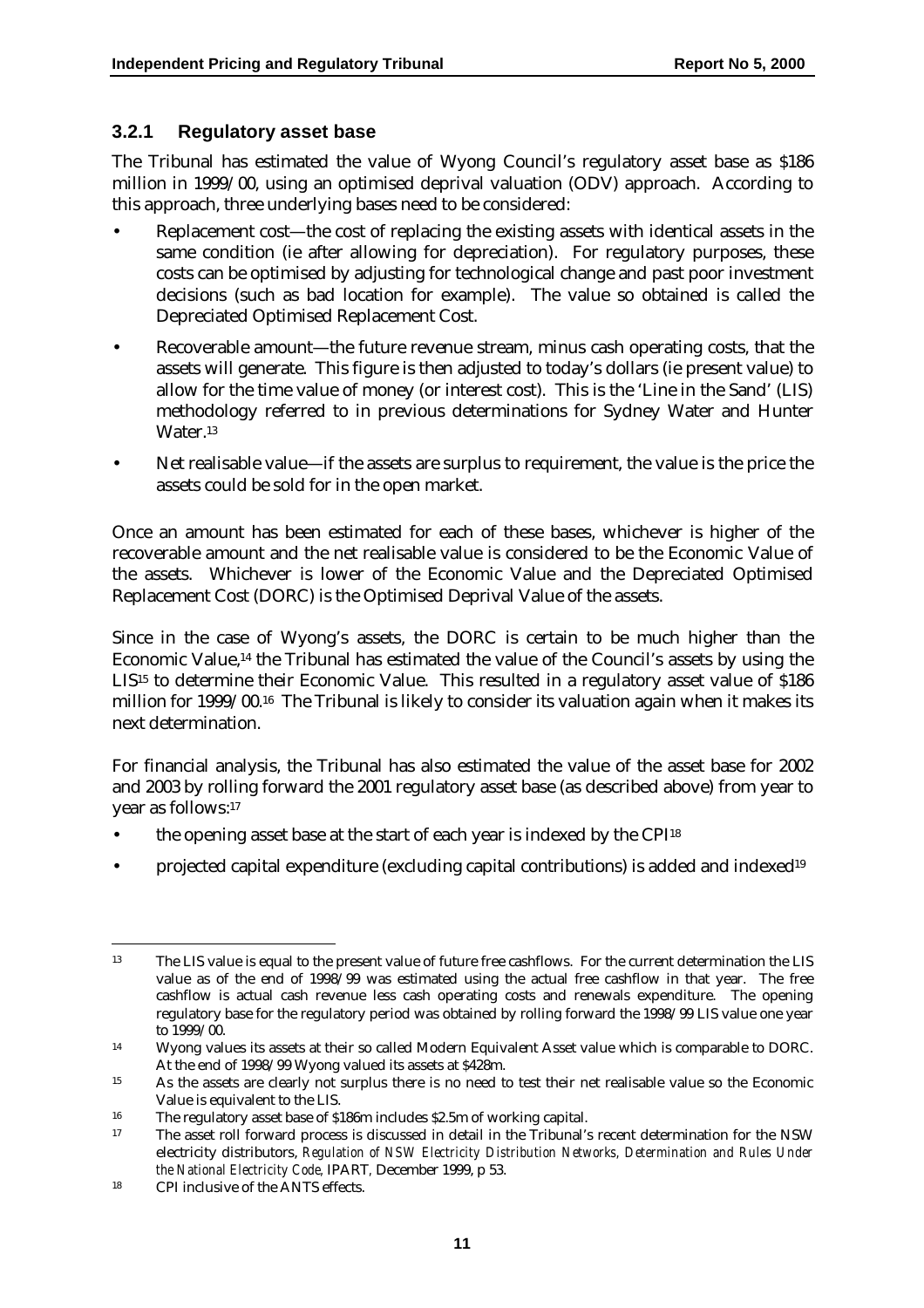• depreciation and asset disposals are subtracted to obtain the closing asset base.

Attachment 4 provides the components of the regulatory asset base for 2001 to 2003.

### **3.2.2 Rate of return**

The rate of return a regulated agency receives on its assets is a key element of its overall revenue requirement. Its rate of return multiplied by the value of its underlying asset base determines its dollar return. The Tribunal, therefore, needs to ensure the prices it sets will result in an adequate rate of return for the agency.

The prices set in this determination will result in a rate of return ranging between 5.4 per cent and 5.6 per cent (see Attachment 4), which the Tribunal believes is adequate for Wyong Council's water and sewerage business.

An adequate rate of return is one that enables the owners of a regulated business to finance its regulated undertakings and obtain reasonable returns in accordance with the risks involved. If the rate of return is too low, the regulated business may face financial difficulties and run short of capital. It would then have to reduce maintenance and capital expenditure to below optimum levels, resulting in lower levels of service and increased costs to customers in the long term. If the rate of return is too high, the business is likely to be charging higher prices, and this could result in it over investing in assets or building up cash.

The rate of return usually reflects a business' cost of capital. The Tribunal has estimated the agencies' likely Weighted Average Cost of Capital (WACC) using a range of underlying parameters,20 listed in Attachment 5. This resulted in a range of 4.8 per cent to 7.8 per cent on a real, pre-tax basis. For its financial modelling, the Tribunal has used a WACC of 7 per cent for all the agencies. The value of 7 per cent is for a commercial water agency.

Although the rate of return for Wyong is at the lower end of the range, the Tribunal considers that this rate is reasonable for Councils.21 This is because Councils are not subject to the financial distribution requirements of the NSW Government—that is, they are not required to pay dividends or tax equivalents—and they do not transfer the equivalents of such distributions from water and sewerage funds into general Council funds. Therefore, if they charged prices that reflected a commercial rate of return, it would result in higher prices for customers and a large build up of cash for the Council.

 <sup>19</sup> Capital expenditure occurs throughout the year. Half the percentage change in CPI (inclusive of the ANTS effects) is used because, on average, the capital expenditure would be incurred half way through the year.

<sup>&</sup>lt;sup>20</sup> For financial modelling purposes, the Tribunal has estimated the WACC for the agencies on a commercial basis. The WACC is a weighted average of the agency's cost of debt and equity. The agencies' cost of equity has been estimated using the Capital Asset Pricing Model. A detailed discussion of this methodology may be found in the Tribunal's recent determination for the NSW electricity distributors, *Regulation of NSW Electricity Distribution Networks, Determination and Rules Under the National Electricity Code,* IPART, December *1999*.

<sup>21</sup> Wyong Council believes that "a return on capital of a minimum of 2 per cent is reasonable for the industry" and that this "rate of return is justified as Council is not required to pay dividends", submission pp 6-7.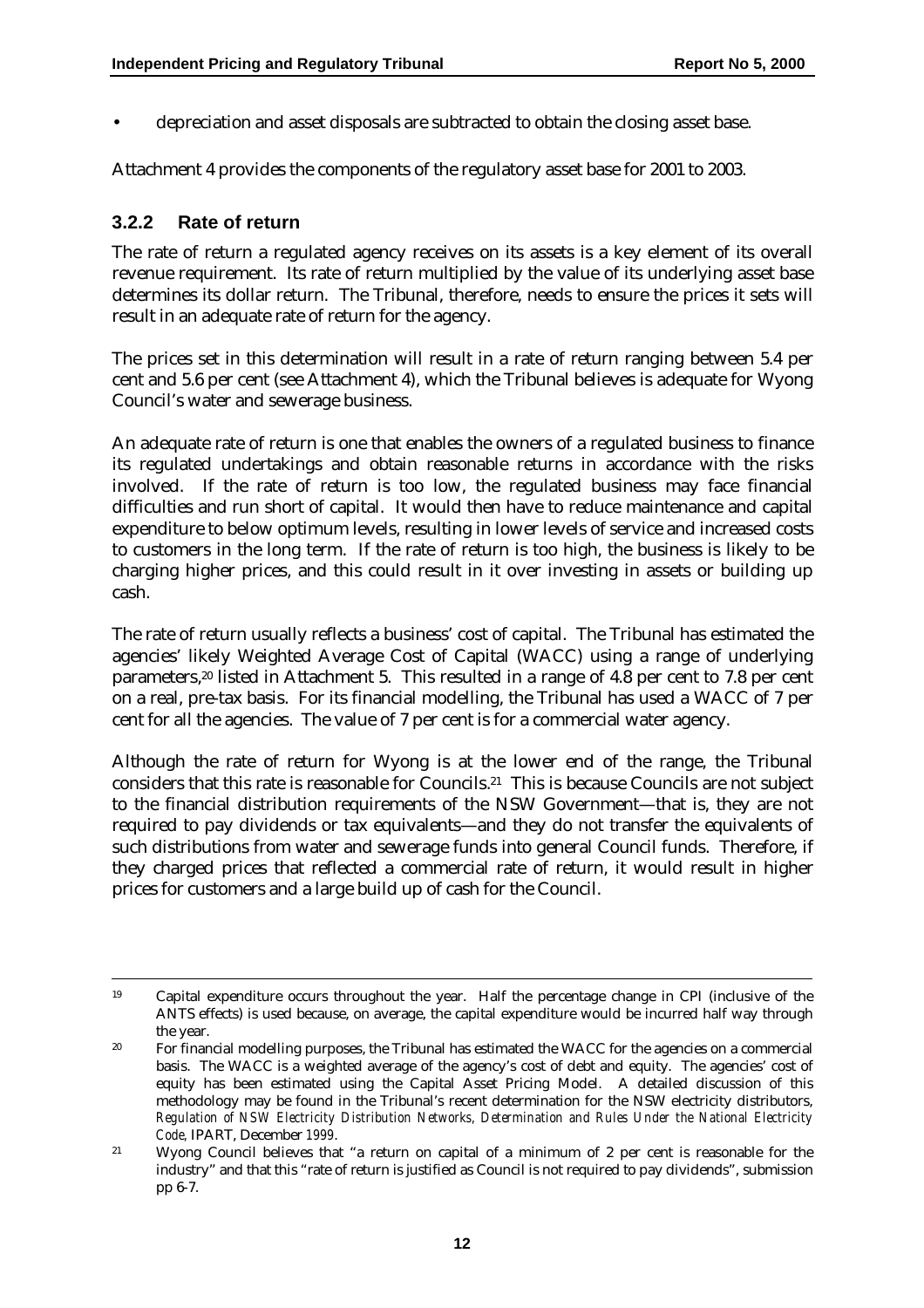The final issue the Tribunal considered in relation to return on assets was working capital. The Tribunal recognises that any business must maintain an investment in working capital to allow it to manage the lag between payments to suppliers and receipts from customers. As investment in working capital is a necessary part of conducting the business, it should earn a return similar to investment in physical assets. For financial modelling, the Tribunal has used a nominal return of 10 per cent. This approach is consistent with the Tribunal's other recent determinations.

#### **3.2.3 Depreciation**

The Tribunal considered depreciation in estimating the Council's capital costs. It has determined to allow depreciation on the asset base established for regulatory purposes, and to adopt depreciation schedules based on the straight-line depreciation methodology.

In its submission, Wyong Council used an average asset life of 45 years for existing assets. However, in its financial modelling, the Tribunal used an average asset life of 75 years to depreciate the regulatory asset base. Since Council's sewerage and water infrastructure is relatively new, this is considered a more realistic estimate of its assets likely life span.22

### **3.3 Capital expenditure**

 $\overline{a}$ 

The Tribunal seeks to ensure that the prices it sets enable regulated agencies to fund prudent and efficient capital expenditure. In considering Wyong Council's proposed capital expenditure, the Tribunal has taken into account Council's need to meet agreed service standards, as well as future demand. The Tribunal has also considered the need to discourage over-investing in infrastructure, and the trade-off between capital expenditure, operating expenditure and demand management.

In its submission, Wyong Council projected a slight increase in its capital expenditure on water, sewerage and stormwater over the regulatory period (Table 3.3).

| <b>Activity</b> | 2000/01 | 2001/02 | 2002/03 | Total |
|-----------------|---------|---------|---------|-------|
| Water           | 4.5     | 4.4     | 4.5     | 13.4  |
| Sewerage        | 7.4     | 7.6     | 7.9     | 22.9  |
| Stormwater      | 4.3     | 4.6     | 4.7     | 13.6  |
| <b>Total</b>    | 16.2    | 16.6    | 17.1    | 49.9  |

**Table 3.3 Projected capital expenditure by business activity (\$1999/00, millions)**

Source: Wyong Submission, p 18 and Annual Information Return 1999/00.

Table 3.4 shows that the primary factor driving this increase is growth—more than half of Wyong's projected capital expenditure is related to expected growth in demand.

<sup>&</sup>lt;sup>22</sup> Halcrow commented that the majority of Wyong's water and wastewater infrastructure is new, p 41.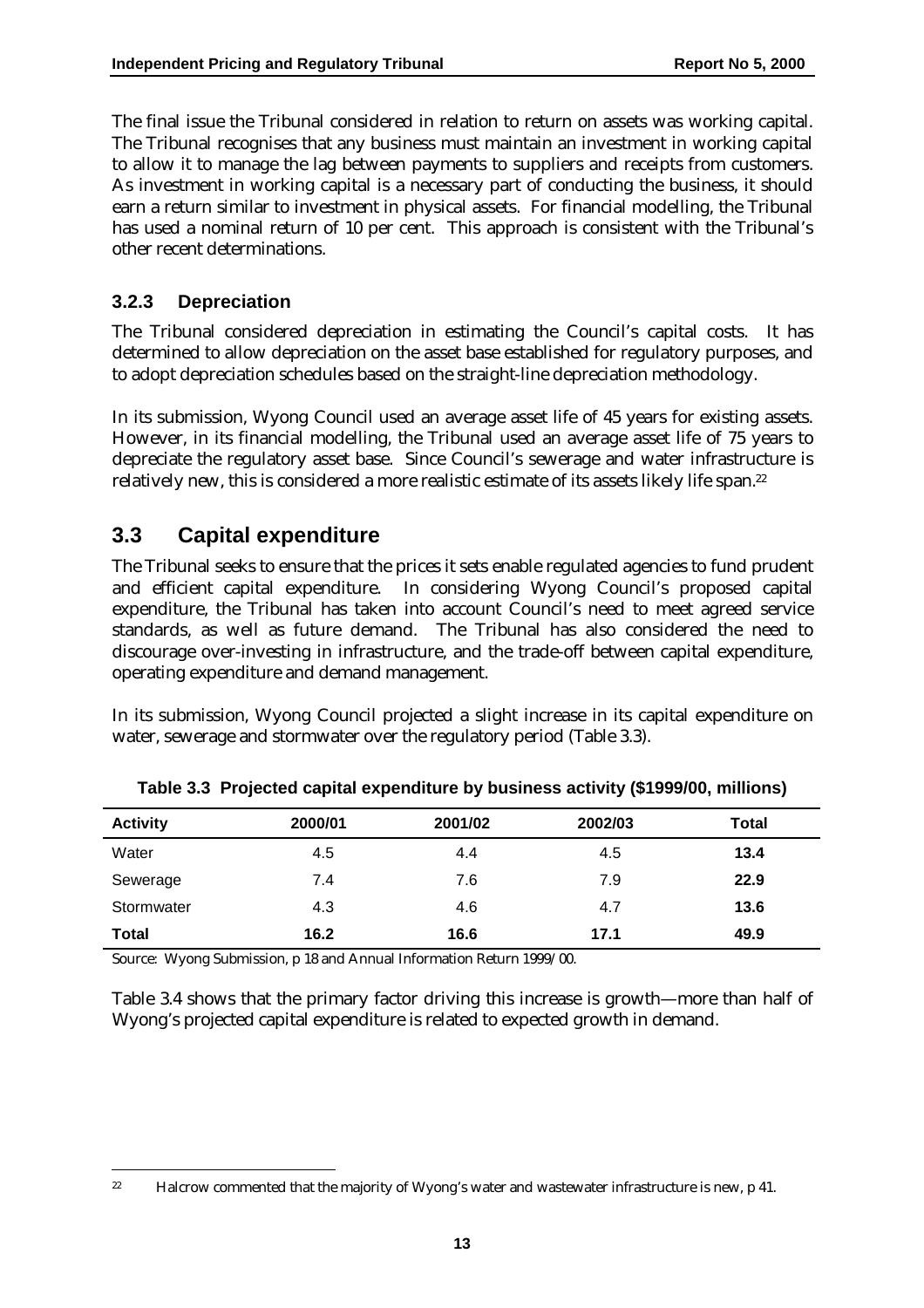| <b>Driver</b>                                                                            | 2000/01 | 2001/02 | 2002/03 | Total |
|------------------------------------------------------------------------------------------|---------|---------|---------|-------|
| Renewals<br>(replacement and renewal of existing<br>assets to maintain current capacity) | 3.3     | 4.3     | 3.4     | 11.0  |
| Standards<br>(expenditure needed to meet new<br>standards or environmental requirements) | 3.9     | 2.7     | 3.9     | 10.5  |
| Growth<br>(expenditure to meet the expanding needs<br>of existing and new customers)     | 9.0     | 9.6     | 9.8     | 28.4  |
| <b>Total</b>                                                                             | 16.2    | 16.6    | 17.1    | 49.9  |

#### **Table 3.4 Projected capital expenditure by driver (\$1999/00, millions)**

Source: Correspondence from Wyong Council 5 May 2000.

The Tribunal has reviewed the Council's projected capital expenditure program for the determination period, again relying on the analysis and recommendations of Halcrow.23 In general, Halcrow considered that Wyong Council could deliver its proposed service levels for lower capital expenditure. It identified the potential for efficiency gains ranging between five per cent and 19 per cent of projected capital expenditure per annum, listed in Table 3.5.24

|  |  | Table 3.5 Potential to reduce capital expenditure through greater efficiency |  |  |  |  |
|--|--|------------------------------------------------------------------------------|--|--|--|--|
|--|--|------------------------------------------------------------------------------|--|--|--|--|

| Year                        | 2000/01  | 2001/02    | 2002/03    |
|-----------------------------|----------|------------|------------|
| Expected<br>efficiency gain | 5% to 7% | 12% to 17% | 14% to 19% |

Source: Halcrow Management Sciences Ltd, p 53.

 $\overline{a}$ 

The Tribunal believes it is reasonable to expect Wyong Council to achieve capital efficiency gains at the highest end of this range. Therefore, in its financial analysis, it has adjusted the Council's capital expenditure projections in line with this expectation, as shown in Table 3.6.

#### **Table 3.6 Projected capital expenditure used in the Tribunal's financial analysis (\$1999/00, millions)**

|                                                                                           | 2000/01 | 2001/02 | 2002/03 | Total |
|-------------------------------------------------------------------------------------------|---------|---------|---------|-------|
| Projected capex used in Tribunal's<br>analysis, adjusted for expected efficiency<br>gains | 15.1    | 13.7    | 13.7    | 42.5  |

<sup>23</sup> For a summary of Halcrow's findings see *New South Wales Water Agencies' Review – Summary,* Halcrow Management Sciences Limited, December 1999.

<sup>&</sup>lt;sup>24</sup> Halcrow's proposed capital efficiency gains for the NSW agencies are comparable with those recently proposed by Ofwat for the UK water authorities, as shown below:

**Capital maintenance expenditure to maintain serviceability to customers of the networks**. A stepped improvement in 2000–01 of between 0 per cent and 11 per cent in addition to 1.4 per cent per year leading to savings in the range 3 per cent – 15 per cent in the period to 2004–05.

**Capital enhancement expenditure to meet new quality and environmental standards**. A stepped improvement in 2000–01 of between 1 per cent and 19 per cent in addition to 2.1 per cent per year leading to savings in the range 7 per cent – 24 per cent in the period to 2004–05.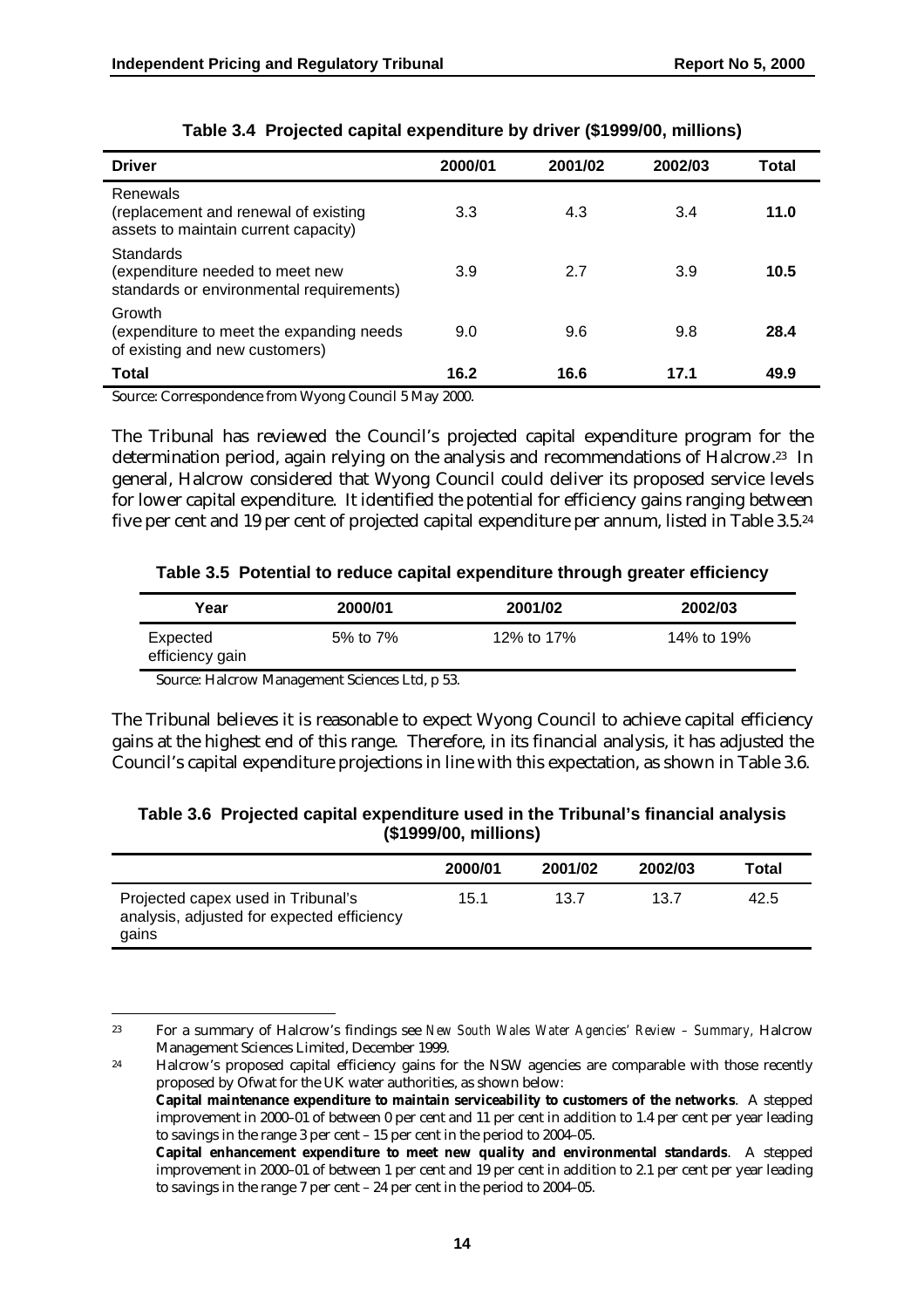The main factors influencing the Tribunal's decision to apply Halcrow's highest efficiency factor were Wyong Council's history of underspending on its forecasts (Figure 3.3), and Halcrow's view that the Council may be able to postpone some of the expensive works included in its capital expenditure program.25

Figure 3.3 provides an overview of Wyong Council's historic and projected capital expenditure. The figure presents:

- Wyong's projected capital expenditure for water, sewerage and stormwater over 1996/97 to 1999/00, estimated at the major determination in 1996
- Wyong's actual capital expenditure over 1996/96 to 1999/00
- Wyong's forecast capital expenditure for 2000/01 to 2002/03, estimated for the current review
- the capital expenditure used by the Tribunal in the financial analysis for 2000/01 to 2002/03.

Figure 3.3 shows that Wyong Council underspent on capital expenditure by \$18.5 million against the projected expenditure in 1996/97 and 1997/98. However, this underspend was 'corrected' in the following two years with an overspend of \$9.0 million. Therefore, over the last four years, the Council has underspent on capital expenditure by \$9.5 million.



**Figure 3.3 Forecast versus actual capital expenditure, historical and projected**

<sup>&</sup>lt;sup>25</sup> Halcrow considered that this could be achieved through more careful consideration of the design peak demand for water and better emergency planning for bushfire situations.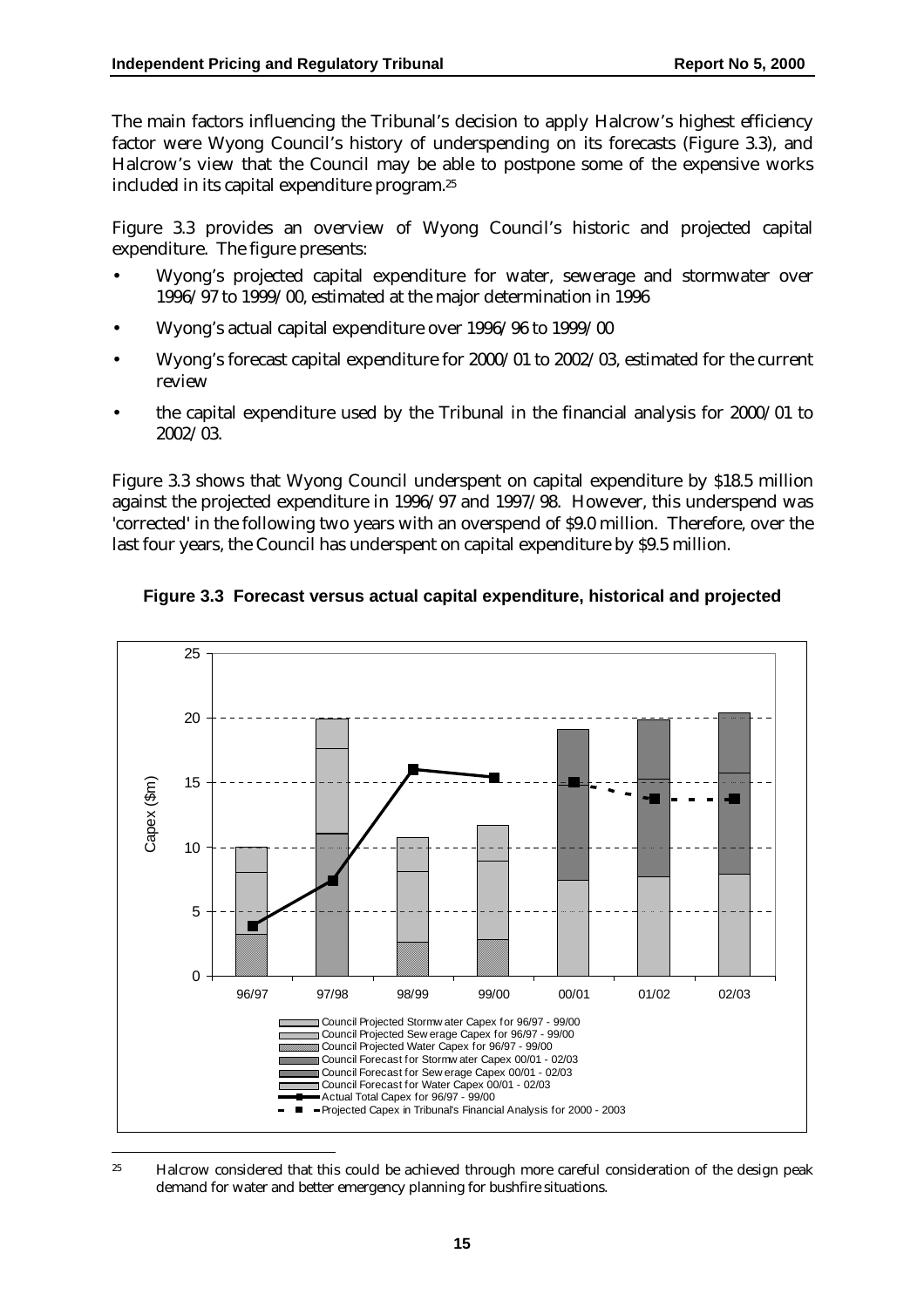### **3.4 Dividends and tax equivalents**

In estimating the revenue requirement, the Tribunal has not included dividend and tax equivalent payments.26 The Tribunal believes that, for this determination, any surplus income should be used to ensure that no customers are adversely affected by the removal of the prepaid water allowance.

Wyong Councils' water and sewerage business is not subject to the State Government's financial distribution and tax equivalents regime. Nor does it make explicit dividend or tax equivalent payments to the Council's general fund.

Wyong Council<sup>27</sup> considers that there are two options for any surplus income generated in the water and sewerage business:

- return to customers in the form of lower charges
- payment of dividend and tax equivalents to Council for general use.

Section 409(3)(a) of the *Local Government Act, 1993* would seem to preclude Councils from paying a dividend to the general fund from money it derives as a water supply authority.28,29 The Tribunal sought legal advice from the Crown Solicitor's Office on this issue. In response the Crown Solicitor has advised the Tribunal that:

Although the matter is far from clear, the better view is that surplus money, being the return on water and sewerage services provided by the Council, may be remitted to their general funds as dividends.

At the public hearing, Wyong Council indicated that it would obtain its own legal advice.

The Tribunal believes that this matter is far from being resolved. At the public hearing, Gosford Council indicated that it would obtain its own legal advice. Pending clarification, the Tribunal is reluctant to set prices on the basis that dividends will be paid by Council's water and sewerage business to the general fund of Council.

 $\overline{a}$ <sup>26</sup> National Competition Policy competitive neutrality principles apply to 'category one' local government activities (Wyong's water and sewerage business is in this category). These principles require that prices reflect full cost recovery including an appropriate rate of return on capital employed and taxation equivalents.

<sup>&</sup>lt;sup>27</sup> Wyong Shire Council, submission to the Independent Pricing and Regulatory Tribunal, 2000/2001 Pricing Proposal and Medium Term Price Path, p 13.

<sup>28</sup> Section 409(3)(a) of the *Local Government Act, 1993* states, "money that has been received as a result of the levying of a special rate or charge may not be used otherwise than for the purpose for which the rate or charge was levied."

<sup>&</sup>lt;sup>29</sup> This is the view expressed in correspondence that the Department of Local Government sent the Tribunal on 10 March 2000. "Currently, the Department considers that councils are unable to pay dividends from their water and sewerage funds to their general fund because it would conflict with section 409(3)(a) of the *Local Government Act, 1993*. In addition, the payment of a dividend would be seen as a probable attempt by the councils to subsidise general income from water and sewerage income."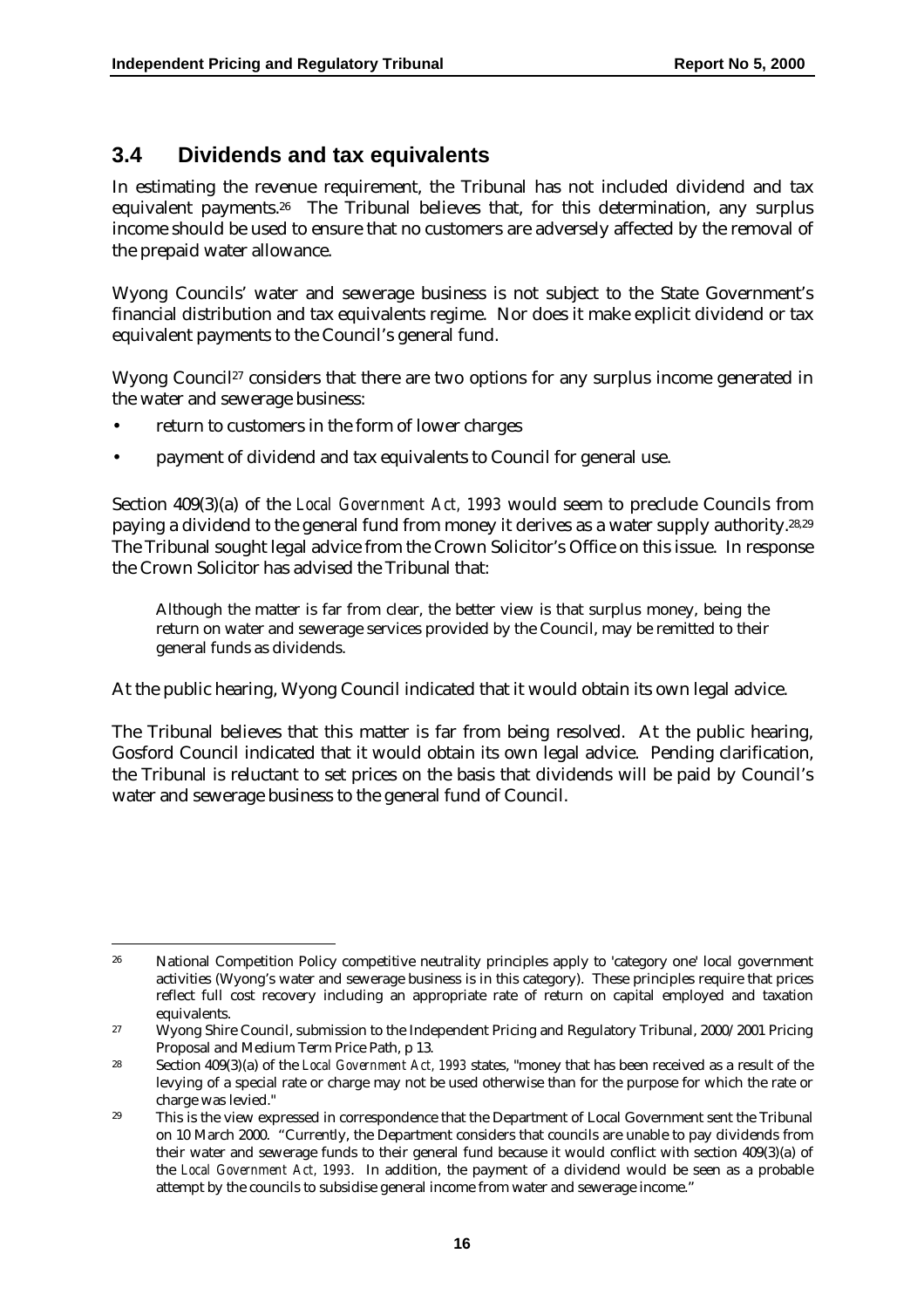### **3.5 Financial indicators**

 $\overline{a}$ 

The final major component of the Tribunal's analysis in relation to estimating Wyong Council's financial needs aimed to ensure that the prices it sets for water and sewerage services will not have a negative impact on the Council's financial capacity or credit rating.

This involved analysing a range of financial indicators that are commonly used by debt rating agency, Standard and Poors, and the NSW Treasury. These indicators were chosen on the basis of relevance, availability of information, and common usage in the financial community. They focus on the agency's financial capacity and ability to service and repay debt.

This analysis indicates that the prices set in the determination will enable Wyong Council's water and sewer business to maintain its strong financial position and current credit ratings30 over the next three years (see Table 3.7). For example:

- The funds flow interest coverage and funds flow net debt payback indicate the Council is well able to service its debt. However, it may need to modify its accelerated debt repayment program, under which it proposed reducing its projected level of net debt from \$22 million in 2000/01 to \$15 million in 2002/03.
- The gearing level (total debt to total capital ratio) is a low 13 per cent in 2000/01 and declines further over the determination period.
- The internal financing ratio indicates that Wyong Council is well able to finance its capital expenditure.

Together, these financial indicators show that the prices set through this determination will generate sufficient cashflow for Wyong Council to comfortably fund its operations, service its debt and meet its capital expenditure forecasts while at the same time maintaining appropriate standards.

<sup>30</sup> In evaluating the credit ratings for Wyong Shire Council, the Tribunal has compared them with the ratings corresponding to a business with an 'excellent' risk profile.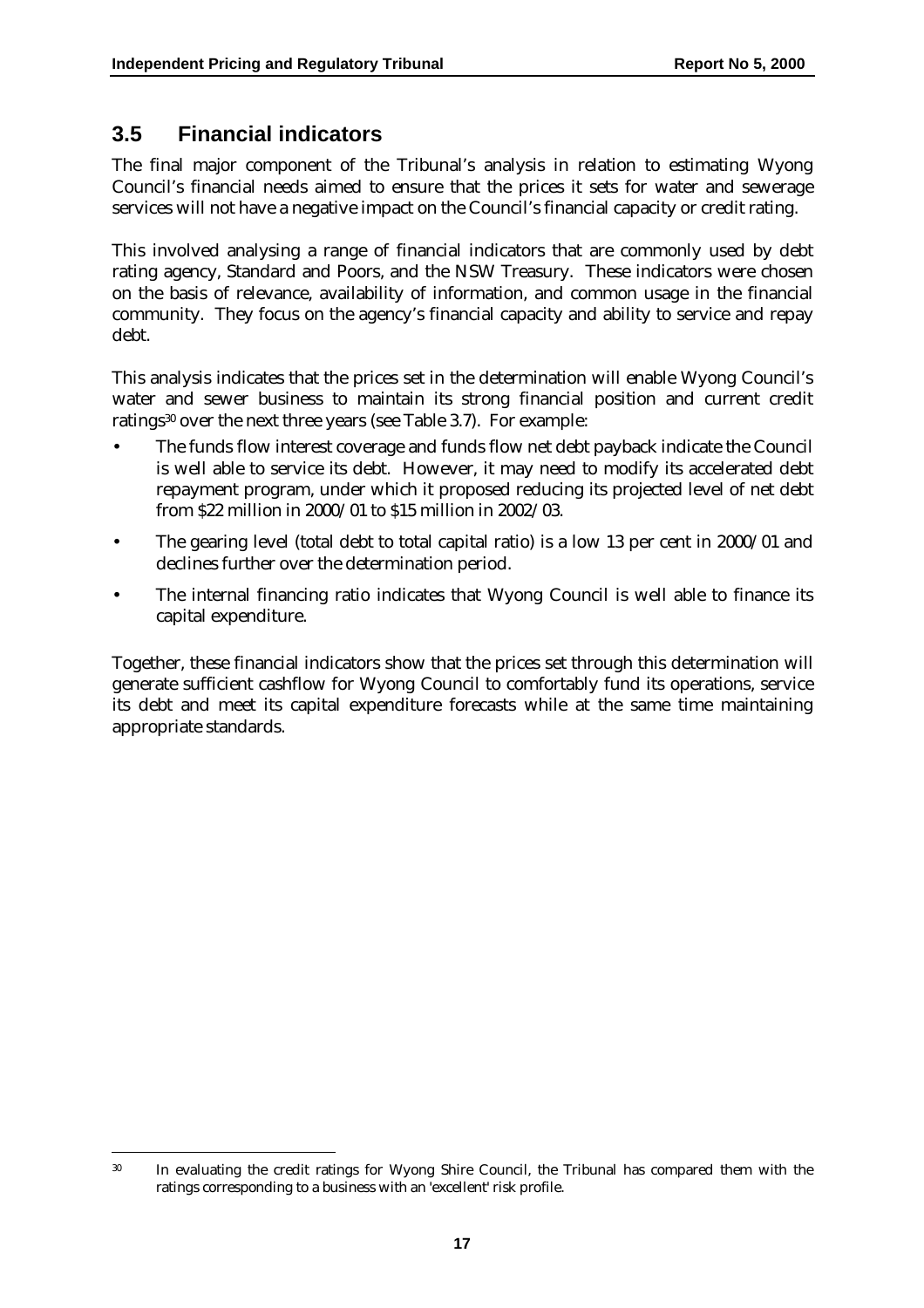|                                     | 1996/97    | 1997/98    | 1998/99 | 1999/00 | 2000/01 | 2001/02 | 2002/03 |
|-------------------------------------|------------|------------|---------|---------|---------|---------|---------|
|                                     |            |            |         |         |         |         |         |
| Ability to service debt             |            |            |         |         |         |         |         |
| 1. Funds flow interest coverage     | 4.5        | 6.8        | 7.5     | 10.2    | 12.8    | 10.8    | 12.6    |
| S&P - US utilities (1995)           | AA         | AA         | AA      | AA      | AA      | AA      | AA      |
| 2. Pre-tax interest coverage        | 1.35       | 2.03       | 3.08    | 4.33    | 5.01    | 4.41    | 5.61    |
| S&P - US utilities (1995)           | <b>BBB</b> | <b>BBB</b> | AA      | AA      | AA      | AA      | AA      |
| Ability to repay debt               |            |            |         |         |         |         |         |
| 3. Funds flow net debt payback      | 2.79       | 1.60       | 1.24    | 1.2     | 1.7     | 1.1     | 0.9     |
| NSW Treasury rating (1994)          | AAA        | AAA        | AAA     | AAA     | AAA     | AAA     | AAA     |
| 4. Funds from operations/total debt | 0.26       | 0.42       | 0.44    | 0.44    | 0.46    | 0.62    | 0.66    |
| S&P - US utilities (1995)           | AA         | AA         | AA      | AA      | AA      | AA      | AA      |
| 5. Total debt/total capital         | 31%        | 27%        | 21%     | 19%     | 13%     | 12%     | 11%     |
| S&P - US utilities (1995)           | AA         | AA         | AA      | AA      | AA      | AA      | AA      |
| Reliance on debt                    |            |            |         |         |         |         |         |
| 6. Internal financing ratio         | 743%       | 449%       | 119%    | 106%    | 82%     | 120%    | 123%    |
| S&P - US utilities (1995)           | AA         | AA         | AA      | AA      | AA      | AA      | AA      |
| Net debt or (cash holdings) (\$m)   | 36         | 29         | 20      | 19      | 22      | 19      | 15      |

#### **Table 3.7 Financial indicators and credit ratings for Wyong Council's water and sewer business**

For a definition of each of these financial indicators used in the Tribunal's analysis, see Attachment 6.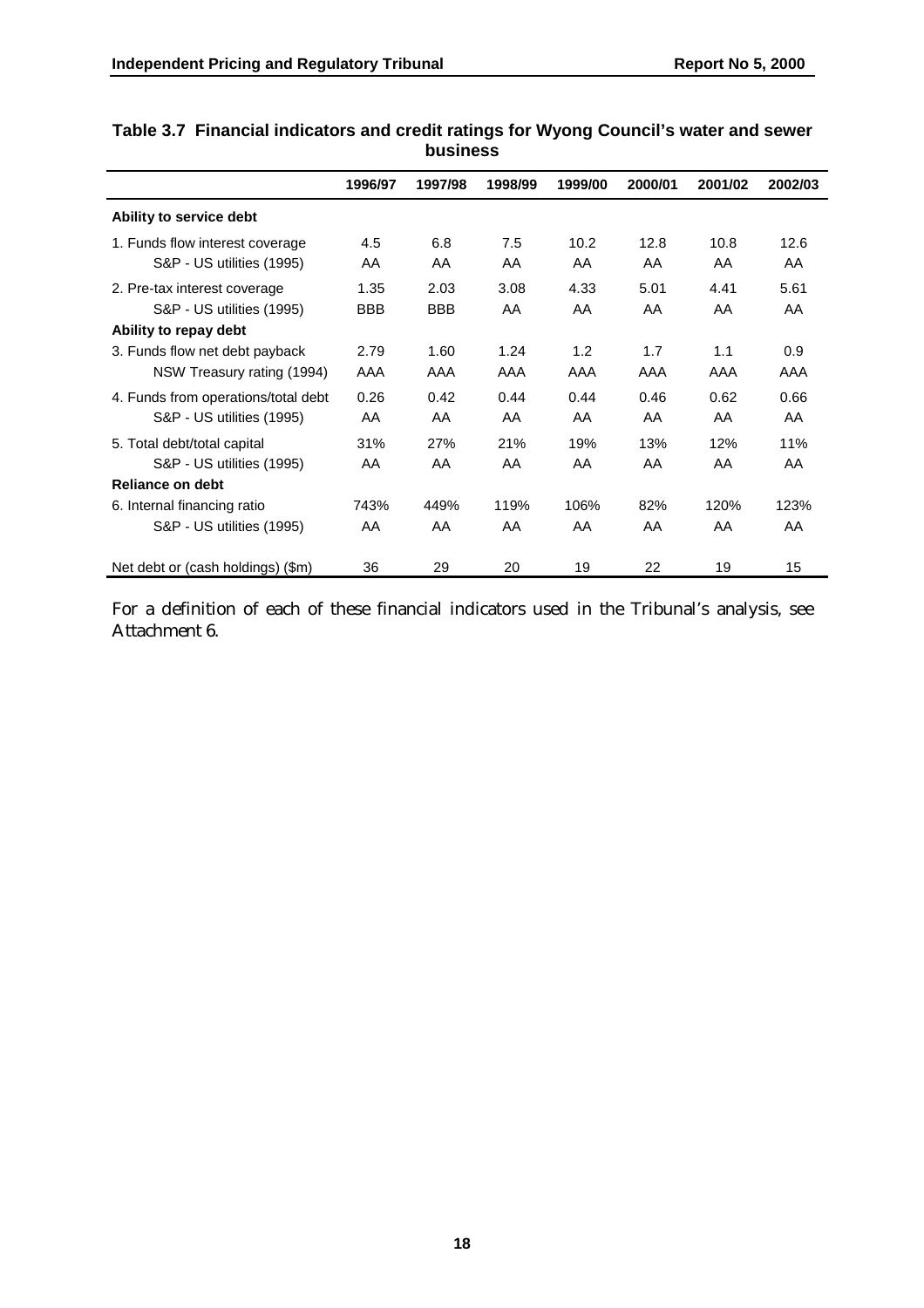### **4 MAXIMUM PRICES SET FOR EACH SERVICE AND IMPLICATIONS FOR WYONG COUNCIL'S CUSTOMERS**

In addition to ensuring that the prices it sets will enable Wyong Council's water and sewerage business to remain financially viable, the Tribunal must consider the effect these prices will have on Wyong Council's customers. This section outlines the Tribunal's determination on the maximum prices the Council can charge for water, sewerage and trade waste, stormwater and miscellaneous services, and discusses the implications of these determinations on both residential and non-residential customers. It also looks at the implications of the water charges on certain customer groups.

# **4.1 Water charges**

The Tribunal has accepted Wyong Council's proposal to introduce a two-part water tariff, which involves removing the current prepaid water allowance for 200 kilolitres (kL), and charging customers a lower fixed service fee and per kL water usage charge. Most water supply entities already use this price structure, and it is widely accepted as being more efficient, equitable and financially viable. However, the Tribunal has modified the Council's proposed levels of these charges to reduce the impact on residential customers. It has also modified the Council's proposed water usage charge for non-residential customers so it is the same as that for residential customers. In doing so, it has rejected Council's proposal that power stations be charged a higher rate of \$0.77 per kL for water in 2000/01.

Residential and non-residential customers pay an annual water service charge, based on the size of the meter connection to the property, together with a water usage charge. Currently all customers pay a pre-paid water allowance for 200kL of water and a water usage charge for consumption levels greater than 200kL per year.

### **4.1.1 Implications for residential customers**

Wyong Council<sup>31</sup> proposed to alter the way it charges residential customers for water supply services by removing the prepaid water allowance of \$176 for 200kL of water, increasing the water usage charge by 5 cents per year, and reducing the water service charge, as summarised in Table 4.1.

| Year                          | Usage charge<br>(per kL) | Service charge <sup>1</sup><br>(per annum) |
|-------------------------------|--------------------------|--------------------------------------------|
| 1999/2000 (current situation) | \$0 <200kL, \$0.60>200kL | \$176                                      |
| 2000/2001                     | \$0.65                   | \$103                                      |
| 2001/2002                     | \$0.70                   | \$95                                       |
| 2002/2003                     | \$0.75                   | \$87                                       |

**Table 4.1 Wyong Council's current and proposed residential water charges (\$ of day)**

1 The water service charge is based on the size of the meter connection to the property. This charge is calculated for a 20mm connection.

 $\overline{a}$ 31 Wyong Shire Council submission, p 4.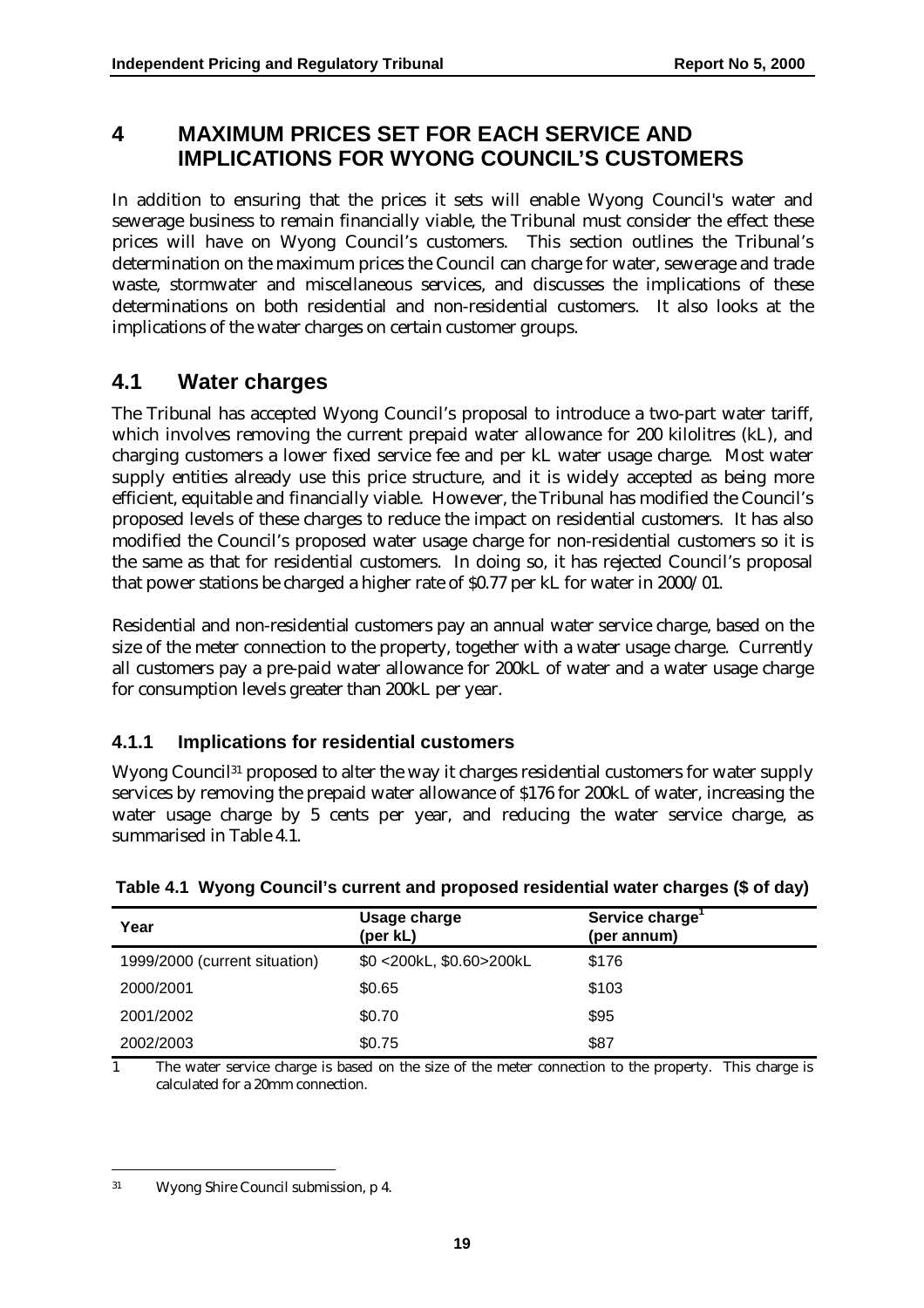The Tribunal's analysis indicates that the impact of this change on residential customers would vary, depending on the level of water consumption. As Table 4.2 shows, for customers with low levels of water usage it would have resulted in lower water charges. However, more than 67 per cent of customers would experience higher charges. For those with water consumption levels of 200kL or greater, Council's proposal would have resulted in a significant increase in their water accounts.

|                                 |                        |           |        | $(7 - 1)$                 |        |                           |        |                           |
|---------------------------------|------------------------|-----------|--------|---------------------------|--------|---------------------------|--------|---------------------------|
|                                 |                        | 1999/2000 |        | 2000/01                   |        | 2001/02                   |        | 2002/03                   |
| Water<br>usage (kL<br>per year) | % of Res.<br>Customers | Current   | Actual | Increase or<br>(decrease) | Actual | Increase or<br>(decrease) | Actual | Increase or<br>(decrease) |
| Vacant                          | 4                      | 176       | 103    | (73)                      | 95     | (81)                      | 87     | (89)                      |
| $>0$ to 50                      | 18                     | 176       | 119    | (57)                      | 113    | (64)                      | 106    | (70)                      |
| 50-100                          | 10                     | 176       | 152    | (24)                      | 148    | (29)                      | 143    | (33)                      |
| 100-150                         | 10                     | 176       | 184    | 8                         | 183    | 7                         | 181    | 5                         |
| 150-200                         | 12 <sup>°</sup>        | 176       | 217    | 41                        | 218    | 42                        | 218    | 42                        |
| 200-250                         | $12 \overline{ }$      | 191       | 249    | 58                        | 253    | 62                        | 256    | 65                        |
| 250-300                         | 11                     | 221       | 282    | 61                        | 288    | 67                        | 293    | 72                        |
| 300-400                         | 13                     | 266       | 331    | 65                        | 340    | 74                        | 350    | 84                        |
| 400-500                         | 5                      | 326       | 396    | 70                        | 410    | 84                        | 425    | 99                        |
| 500-1000                        | $\overline{4}$         | 506       | 591    | 85                        | 620    | 114                       | 650    | 144                       |
| >1000                           | 0.4                    | 956       | 1,078  | 122                       | 1,145  | 189                       | 1,212  | 256                       |

| Table 4.2  Impact of Wyong's proposed residential water charges by water usage level |  |
|--------------------------------------------------------------------------------------|--|
| (\$ of day)                                                                          |  |

Note: The increase or decrease in the water bill was calculated from 1999/00.

The impact was calculated using the mid-point of water usage, 1500kL was used for >1000kL.

The Tribunal believes this level of impact is too high. It has therefore modified the Council's proposal, after modelling the impact of a range of alternative pricing levels to determine a combination of service and usage charges with a less adverse effect on most customers. The Tribunal has set a maximum service charge of \$80 and usage charge of \$0.60 per kL for 2000/01. Wyong Council will be able to adjust the usage and service charges for 2001/02 and 2002/03 according to Table 4.3.

| Table 4.3 Residential and non-residential water charges determined by Tribunal <sup>1</sup> |  |
|---------------------------------------------------------------------------------------------|--|
|---------------------------------------------------------------------------------------------|--|

| Year                             | Usage charge<br>(per kL)                            | Service charge <sup>2</sup><br>(per annum)               |
|----------------------------------|-----------------------------------------------------|----------------------------------------------------------|
| 1999/2000<br>(current situation) | \$0 <200kL, 60c>200kL                               | \$176                                                    |
| 2000/2001                        | \$0.60                                              | \$80                                                     |
| 2001/2002                        | \$0.675 x (1+CPI <sub>1</sub> <sup>-GST</sup> -3%)  | $$80 \times (1 + \text{CPI}_1^{\cdot \text{GST}} - 3\%)$ |
| 2002/2003                        | \$0.70 x (1+CPI <sub>1</sub> <sup>-GST</sup> -3%) x | $$80 x (1+CPI1$ <sup>-GST</sup> -3%) x                   |
|                                  | $(1+CPI2-GST-3%)$                                   | $(1+CPI2-GST-3%)$                                        |

1 CPI and **CPI-GST** are defined in the Determination attached to this report.

**CPI-GST** means the CPI exclusive of the net impact of:

• the GST*;* and

• changes to any other Commonwealth, State or Territory taxes or charges, consequent upon the introduction of the GST.

2 The service charge is calculated for a 20mm connection.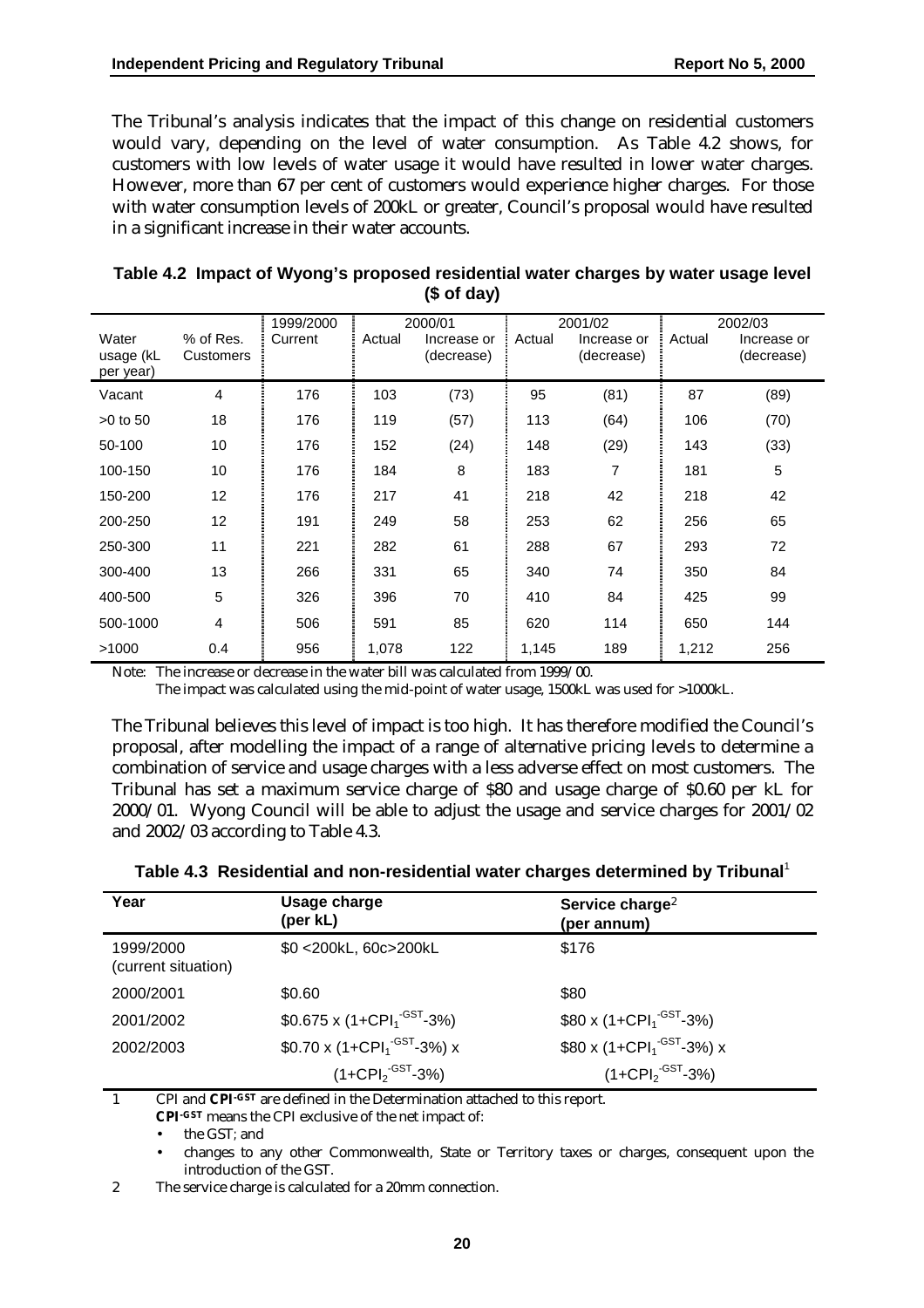The Tribunal has limited increases in the charges to CPI-GST-3%. This reflects the Tribunal's view that there should be no real increase in charges over the period of the price path32, and that Wyong Council does not need a real increase to maintain a strong financial position. This approach also allows for a moderate growth in the usage charge for water without adversely affecting customers.

The outcomes for residential customers from the Tribunal's decision on water and usage charges are shown in Table 4.4 below.

|                                 |                        | 1999/2000 |        | 2000/01                   |        | 2001/02                   |        | 2002/03                   |
|---------------------------------|------------------------|-----------|--------|---------------------------|--------|---------------------------|--------|---------------------------|
| Water<br>usage (kL<br>per year) | % of Res.<br>Customers | Current   | Actual | Increase or<br>(decrease) | Actual | Increase or<br>(decrease) | Actual | Increase or<br>(decrease) |
| Vacant                          | $\overline{4}$         | 176       | 80     | (96)                      | 80     | (96)                      | 80     | (96)                      |
| $>0$ to 50                      | 18                     | 176       | 95     | (81)                      | 97     | (79)                      | 98     | (79)                      |
| 50-100                          | 10                     | 176       | 125    | (51)                      | 131    | (45)                      | 133    | (44)                      |
| 100-150                         | 10                     | 176       | 155    | (21)                      | 164    | (12)                      | 168    | (9)                       |
| 150-200                         | 12                     | 176       | 185    | 9                         | 198    | 22                        | 203    | 27                        |
| 200-250                         | $12 \overline{ }$      | 191       | 215    | 24                        | 232    | 41                        | 238    | 47                        |
| 250-300                         | 11                     | 221       | 245    | 24                        | 266    | 45                        | 273    | 52                        |
| 300-400                         | 13                     | 266       | 290    | 24                        | 316    | 50                        | 325    | 59                        |
| 400-500                         | 5                      | 326       | 350    | 24                        | 384    | 58                        | 395    | 69                        |
| 500-1000                        | $\overline{4}$         | 506       | 530    | 24                        | 586    | 80                        | 605    | 99                        |
| >1000                           | 0.4                    | 956       | 980    | 24                        | 1,093  | 137                       | 1,130  | 174                       |

**Table 4.4 Tribunal decision - residential water charges by water usage level (\$ of the day)**

Note: The increase or decrease in the water bill was calculated from 1999/00.

The impact was calculated using the mid-point of water usage, 1500kL was used for >1000kL.

The Tribunal's decision on water charges means that residential customers with low levels of water usage will have large reductions in water charges in 2000/01. As an example, a customer with water consumption of 75kL per year will experience a reduction in charges of \$51 in 2000/01.

Most residential customers, however, will experience a small increase in their water charges. A customer using 225kL of water per year, for example, will pay an additional \$24 in 2000/01, and an extra \$47 in 2002/03. This is a lower impact than would have resulted from Wyong Council's proposal, under which this same customer would have been charged an additional \$58 in 2000/01 and an additional \$65 in 2002/03.

In 2000/01 the maximum increase in residential water charges will be capped at \$24, irrespective of water usage. For the following two years, the size of the increase in the charges will depend on the level of water consumption. The Tribunal believes that this will give customers time to adjust their water consumption levels and minimise any increase in their water bills.

 $\overline{a}$ 

<sup>32</sup> In making this decision, the Tribunal has assumed that inflation will be 3 per cent each year.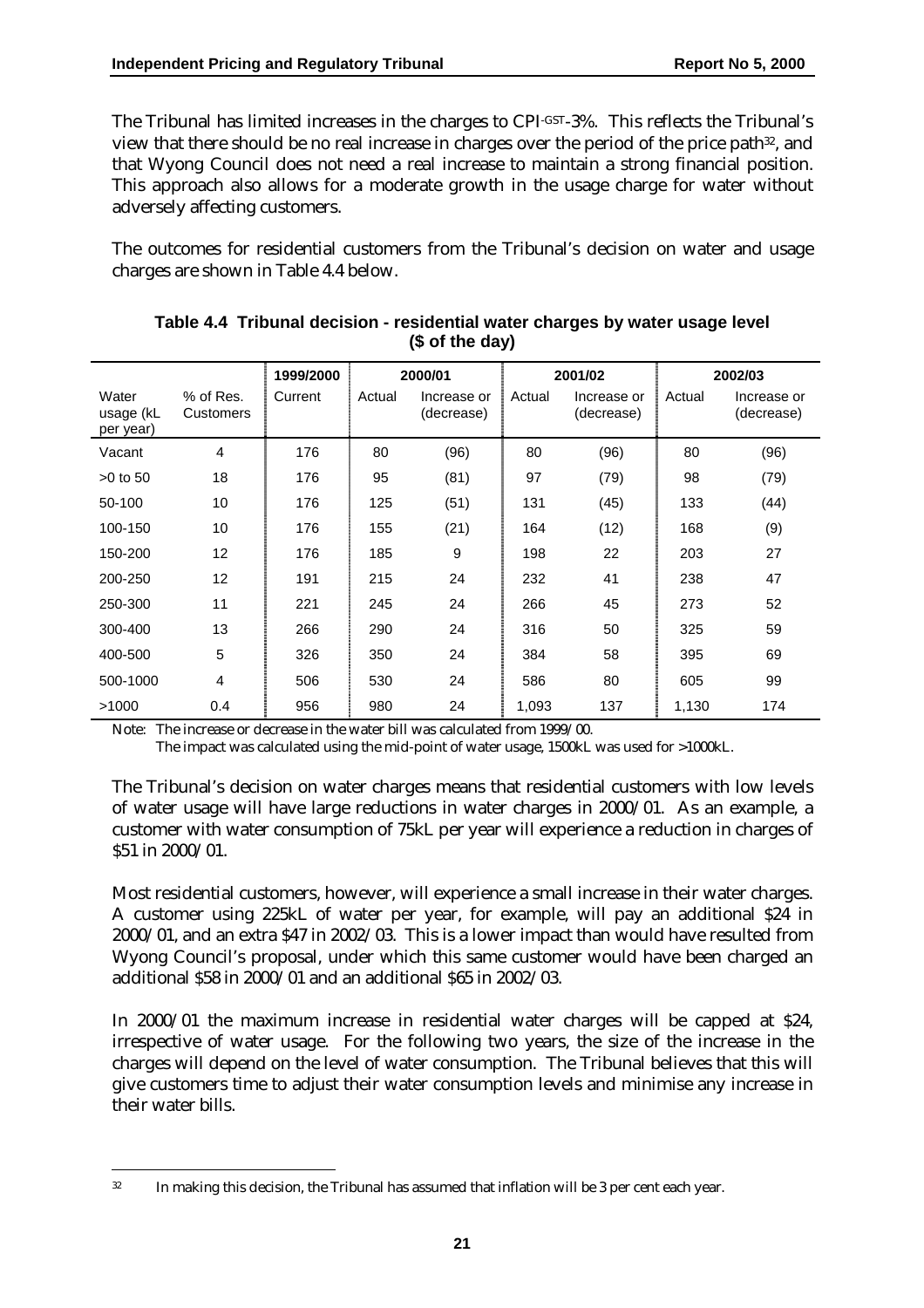#### **4.1.2 Implications for certain customer groups**

The Tribunal recognises that certain customer groups may be more adversely affected than others by its determination on water charges. These include low-income large families, pensioners and tenants. Wyong may need to consider providing these customers with additional assistance.

#### *Low income large families*

Approximately two per cent of families in the Wyong Local Government Area are lowincome large families.33 These families are typically high water users, and so might experience significant increases in their water accounts as a result of the removal of the prepaid water allowance.

The Tribunal recommends that Wyong Council investigate how it could assist these families if they have difficulty paying their water bills under the new charging arrangement. Some mechanisms it might consider include advice on water saving, free fitting of water saving devices and, where appropriate, an additional rebate.

This recommendation is in line with the 1993/94 determination for the Sydney Water Board,<sup>34</sup> in which the Tribunal required the Water Board to put in place appropriate safety nets and transitional arrangements for potentially disadvantaged low-income groups and pensioners.

#### *Pensioners*

A significant proportion of Wyong Council's total accounts are pensioner accounts (around 27 per cent in 1999). Currently, pensioners receive a rebate of half their water and sewerage service charge, up to \$87.50 for each service, which is jointly funded by the Council and the Department of Local Government.

This situation will not change under the new pricing arrangements. Although with the removal of the prepaid water allowance, the service charge will be reduced and the usage charge increased, both Wyong Council and the Department of Local Government have advised that they will continue to provide pensioners with a rebate of half their total water bill.

The Department of Local Government provided the following explanation:

… the payment of rebates is governed by section 575 of the Local Government Act, which provides for Councils to reimburse half of the rate or charge, up to a maximum rebate of \$87.50 for both water and sewerage services. This section applies so that the rebate is calculated on the total bill, not just the service charge. There is no intention to alter the current arrangement whereby the Minister for Local Government reimburses the Councils with 55 per cent of the rebates paid by the Councils. 35

 $\overline{a}$ 33 Australian Bureau of Statistics Census 1996, Basis Community Profile, Catalogue No. 2020.0 (B24 and B26). Large families were defined as four or more children.

<sup>34</sup> Government Pricing Tribunal, *Water Board 1993/94 Prices of Water, Sewerage and Drainage Services*, July 1993.

<sup>35</sup> Correspondence from The Cabinet Office, 10 May 2000.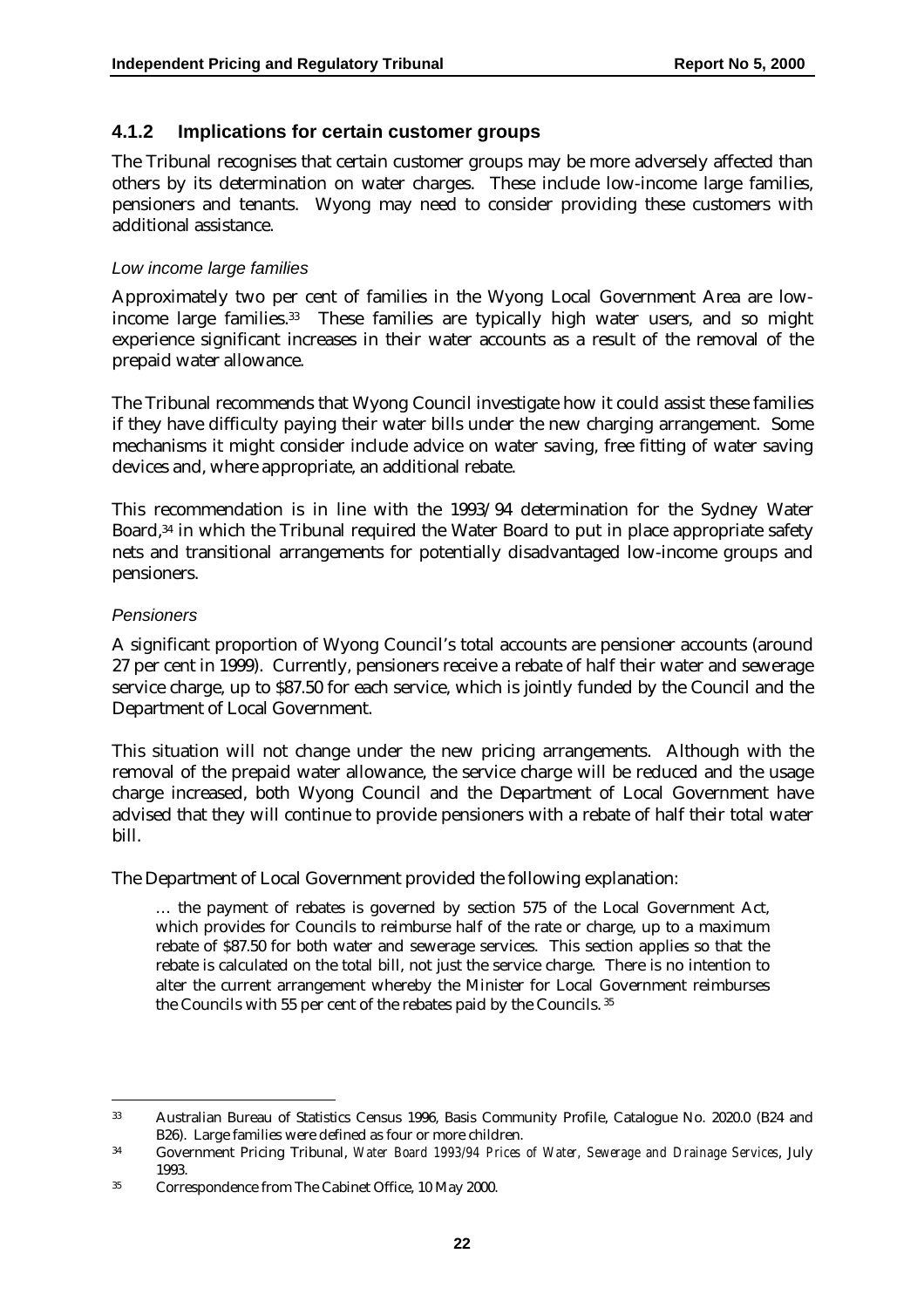#### *Tenants*

Under the *Residential Tenancies (Residential Premises) Regulation, 1995*, landlords are able to incorporate provisions in the tenancy agreement that make the tenant responsible for water usage charges. For tenants where this is the case, the Tribunal's determination to increase the usage charge and decrease the fixed fee over the next four years could have a negative impact. This is because they will now be required to pay for every kL they use (rather than just the amount over the 200kL allowance), and will not receive the offsetting decrease in the fixed service charge. As the Public Interest Advocacy Centre<sup>36</sup> explains, there is no mechanism to ensure that landlords pass on the reduction in the fixed charge to their tenants. The Tribunal has noted PIAC's argument for "the most gradual phase-in possible of the proposed changes in order to reduce the price shock to customers",37 and taken steps in line with this approach (see Section 4.4.1).

As tenants do not have a customer relationship with the Council, it would be difficult for Council to provide rebates to them to offset increases in water usage charges. The Tribunal therefore recommends that the Council investigate options for providing assistance to this group through its hardship committees or whether it can take action to encourage landlords not to pass through the additional cost to tenants.

#### **4.1.3 Implications for non-residential customers**

For non-residential customers, Wyong Council proposed to remove the prepaid water allowance of \$176 for 200kL of water and charge most non-residential customers the same water usage charges as residential customers (Table 4.1). The one exception was power stations,<sup>38</sup> which it proposed charging a higher rate of \$0.77 per kL in 2000/01. It also proposed charging non-residential customers the same service fee as residential customers for a 20mm connection, and a proportionately higher charge for larger connections. In addition, the Council proposed that several other charges—such as the fire service charge and fees for exempt properties—be tied to size of the connection.

The Tribunal decided to modify the Council's proposal for non-residential customers in the same way as it did for residential charges. It also rejected the Council's proposal to charge power stations a higher rate.

The impact of the Tribunal's decisions for non-residential customers will depend on their level of water consumption per year. Those with a service connection of 20mm39 will be affected in the same way as residential customers (see Table 4.4 above). More than half Wyong's non-residential customers use less than 100kL of water a year, and these customers will experience significant reductions in their water charges.

As the Tribunal has decided that power stations should be charged the same water usage charge as other non-residential customers, the power stations will experience a reduction in the kilolitre water charges over the regulatory period.

 $\overline{a}$ 

<sup>36</sup> Public Interest Advocacy Centre submission, p 10.

<sup>37</sup> Public Interest Advocacy Centre submission, p 10.

<sup>38</sup> The Council's argument for a higher water usage charge for power stations is that the power stations did not provide any capital contribution towards the cost of the infrastructure, Correspondence from Wyong Shire Council 15 February 2000.

<sup>39</sup> Non-residential customers pay a water service charge based on the size of the service connection.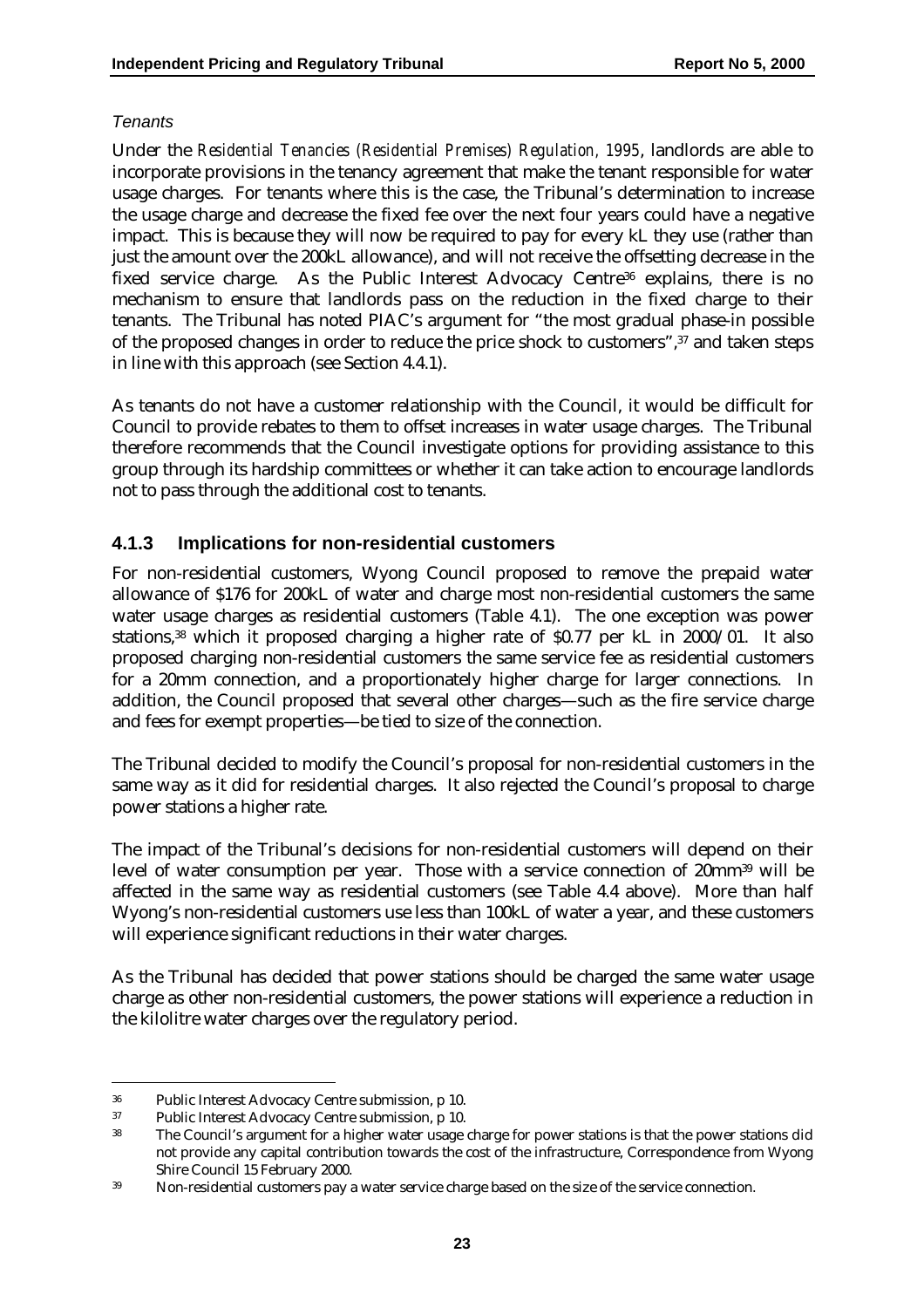### **4.2 Sewer and trade waste charges**

The Tribunal has determined that sewer service charges for residential and non-residential customers will not change in 2000/01, and will adjusted by CPI-GST-3% in the following two years. The Tribunal has decided that trade waste charges will not increase in 2000/01, and will be adjusted by CPI-GST-3% in the following two years.

Residential customers only pay an annual sewer service charge. Non-residential customers pay an annual sewer service charge and a sewer usage charge, which depends on whether the property is classified as a trade waste discharger.

### **4.2.1 Residential customers**

The Tribunal has rejected the Council's proposal to increase the sewer service charge for a residential property from \$347 in 1999/00 to \$355 in 2000/01. This charge will remain at \$347 for the coming year. The Tribunal also modified Council's proposal to adjust this price by CPI-1.5% in the following two years—instead it capped increases for 2001/02 and 2002/03 at CPI-GST-3% (Table 4.5), for the same reasons as outlined in 4.1.1.

| Table 4.5 Tribunal's determination on residential sewer service charges |  |
|-------------------------------------------------------------------------|--|
|-------------------------------------------------------------------------|--|

| Charge                              | 2000/01 | 2001/02                                          | 2002/03                                                                              |
|-------------------------------------|---------|--------------------------------------------------|--------------------------------------------------------------------------------------|
| Sewer service charge<br>(per annum) | \$347   | \$347 x (1+CPI <sub>1</sub> <sup>-GST</sup> -3%) | \$347 x (1+СРІ <sub>1</sub> <sup>-GST</sup> -3%) x<br>$(1+CPI2$ <sup>-GST</sup> -3%) |

#### **4.2.2 Non-residential customers**

#### *Sewer service charge*

The Tribunal has rejected Wyong Council's proposal that for non-residential premises, the sewer service charge for a 20mm connection increase from \$125 in 1999/00 to \$128 in 2000/01, with charges for larger service connections increasing in proportion to the square of the meter size. Instead, the sewer service charge for a 20mm connection will remain at \$125 in 2000/01. The Tribunal also modified the Council's proposal to adjust sewer service charges by CPI-1.5% in the following two years, and has capped increases for 2001/02 and 2002/03 at CPI-GST-3%.

#### *Sewer usage charge*

Non-residential customers also pay a sewer usage charge, based on the estimated volume of water discharged into the sewerage system. The water usage is multiplied by a discharge factor, based on the type of premises, to estimate the volume of water discharged. The level of the sewer usage charge depends on whether the non-residential property is classified as a trade waste discharger (eg Category A or Category B) under the Council's Trade Waste Policy.40

 $\overline{a}$ 40 Wyong Shire Council's Trade Waste Policy (September 1999).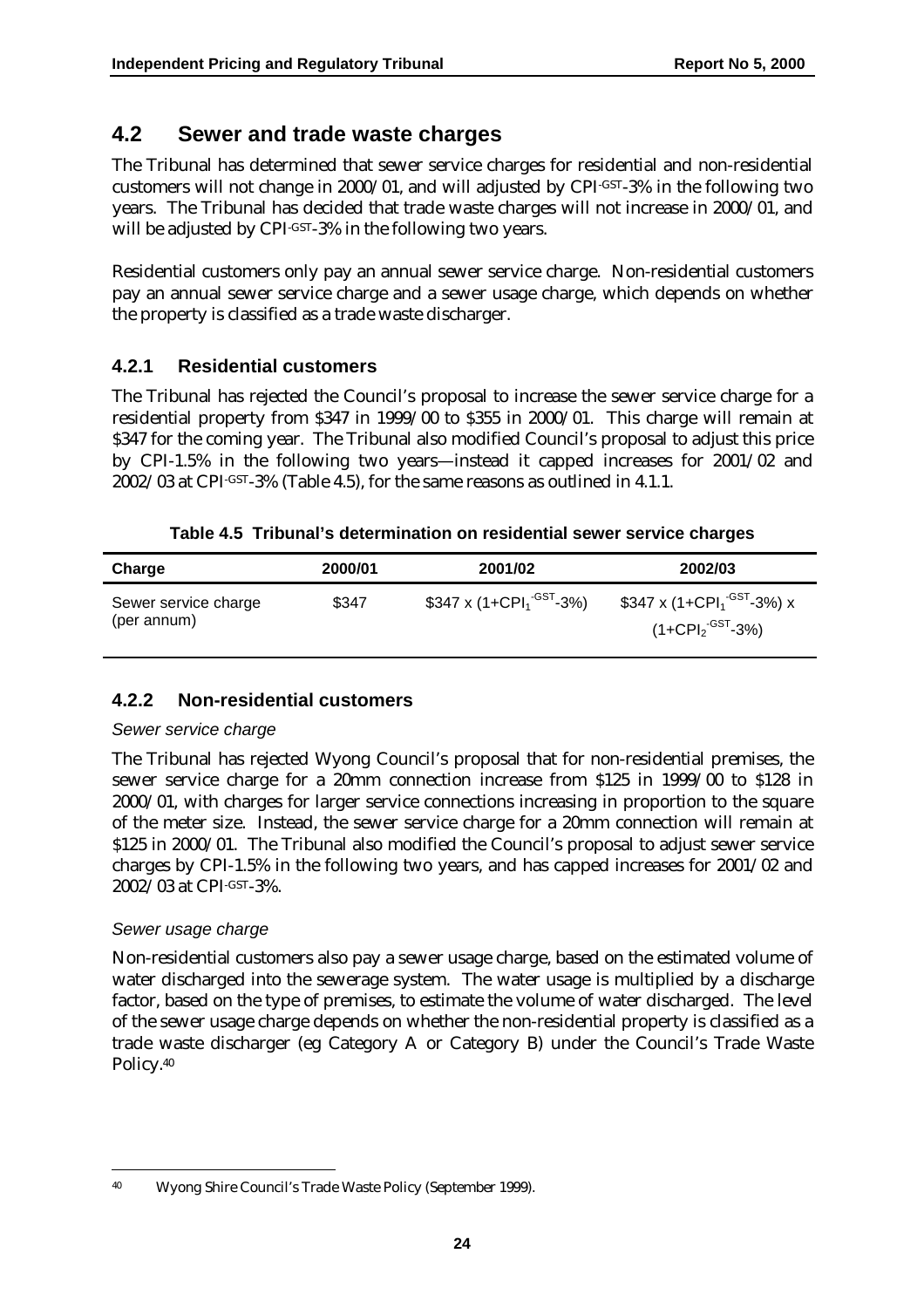The Tribunal has accepted Wyong Council's proposal for sewer usage charges in 2000/01 (set out in Table 4.6 below).

| <b>Type of premises</b>                                                   | <b>Parameter</b>                          |           |
|---------------------------------------------------------------------------|-------------------------------------------|-----------|
| Non-residential customers<br>not classified as Trade<br>Waste dischargers | Volume                                    | \$0.60/kL |
| Category A                                                                | Volume                                    | \$0.35/kL |
| Trade Waste Discharger                                                    | <b>Biological Oxygen Demand</b>           | \$0.59/kg |
|                                                                           | <b>Suspended Solids</b>                   | \$0.48/kg |
|                                                                           | Oil and grease                            | \$1.19/kg |
| Category B                                                                | Volume                                    | \$0.60/kL |
| Trade Waste Discharger                                                    | <b>Excess Biological Oxygen</b><br>Demand | \$0.59/kg |
|                                                                           | <b>Excess Suspended Solids</b>            | \$0.48/kg |
|                                                                           | Excess Oil and grease                     | \$1.19/kg |

#### **Table 4.6 Tribunal's determination on non-residential sewer usage charges in 2000/01**

The Tribunal has set a lower rate of increase in the sewer usage charges for the following two years—CPI-GST-3%, rather than the CPI-1.5% proposed by Council (Table 4.7).

|  | Table 4.7 Non-residential sewer usage charges in 20001/02 and 2002/03 |  |  |  |  |
|--|-----------------------------------------------------------------------|--|--|--|--|
|--|-----------------------------------------------------------------------|--|--|--|--|

| Charge                                   | 2000/01                    | 2001/02                                                     | 2002/03                                                                     |
|------------------------------------------|----------------------------|-------------------------------------------------------------|-----------------------------------------------------------------------------|
| Non-residential<br>sewer usage<br>charge | Charge as per<br>Table 4.6 | Table 4.6 charge x<br>$(1+{\sf CPI}_1$ <sup>-GST</sup> -3%) | Table 4.6 charge x $(1+CPI1-GST-3%)$<br>x (1+CPI $_2$ <sup>-GST</sup> – 3%) |

CPI and **CPI-GST** are defined in the Determination attached to this report.

**CPI-GST** means the CPI exclusive of the net impact of:

• the GST*;* and

• changes to any other Commonwealth, State or Territory taxes or charges, consequent upon the introduction of the GST.

In addition, the Tribunal has determined that the maximum total sewerage charge (ie service charges plus usage charges) for any non-residential property for the year 2000/01 will be the sum of the fixed service and usage charges or \$347, whichever is the greater.

### **4.3 Vacant land charges**

The Tribunal has determined that Wyong Council can retain the vacant land charges for water and sewer service over next three years, but at a reduced level. As the Tribunal has made substantial changes to prices with the removal of the pre-paid water allowance in this determination, it will review vacant charges in the next determination.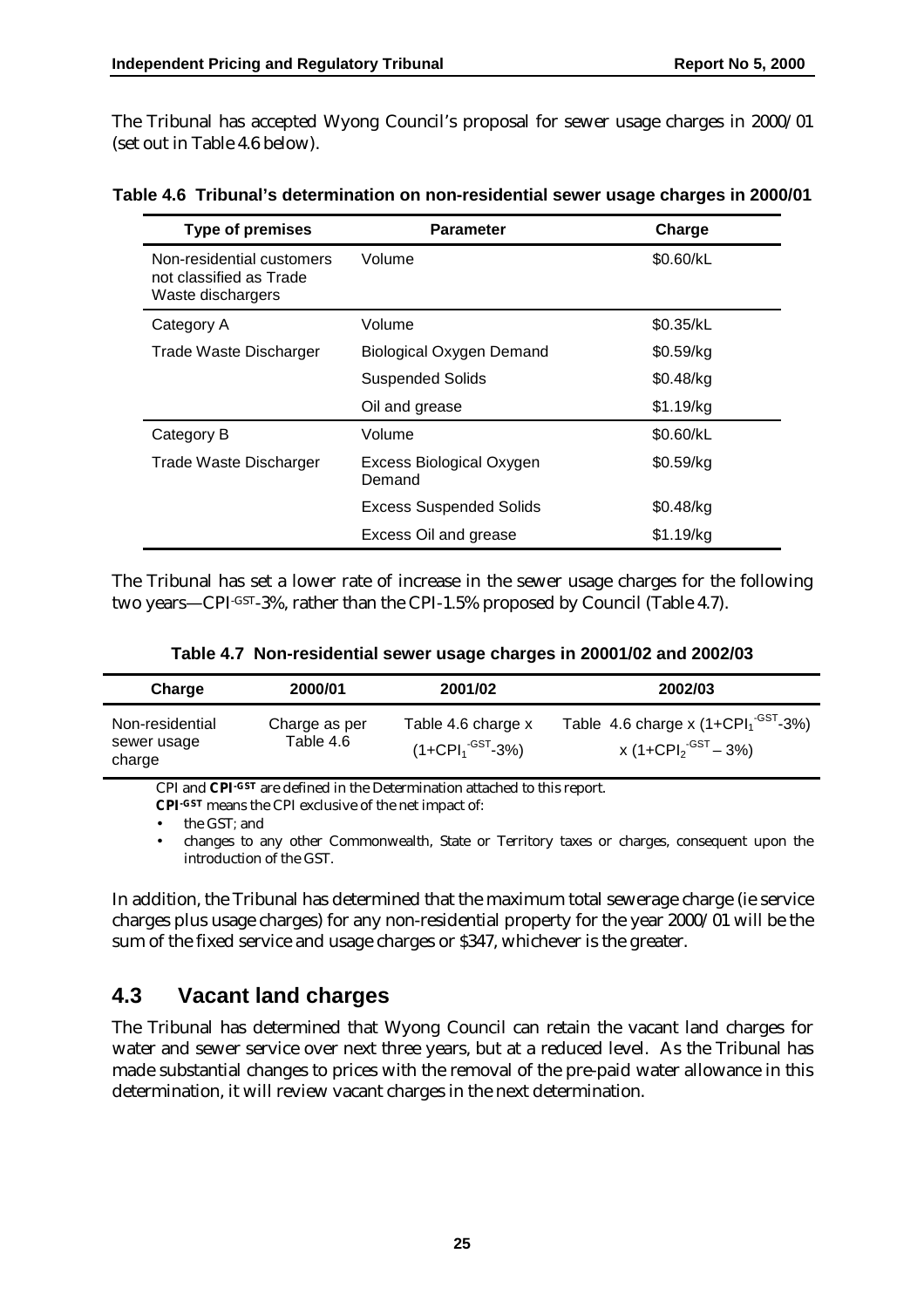Vacant land charge is a periodic charge for access or 'availability' to properties which are not connected to the water, sewerage or stormwater services but where the services are available for connection. Hunter Water Corporation does not currently charge for vacant land. Sydney Water<sup>41</sup> is proposing to remove its charge of \$370.40. Wyong Council is proposing to retain their vacant land charges, but to reduce them over the next three years in line with the reduction in the water service charge.

|               | 1999/2000<br><b>Current</b> | 2000/01 | 2001/02 | 2002/03 |
|---------------|-----------------------------|---------|---------|---------|
| Water service | \$176                       | \$103   | \$95    | \$87    |
| Sewer service | \$347                       | \$355   | \$360   | \$366   |
| Total         | \$523                       | \$458   | \$455   | \$453   |

|  |  |  | Table 4.8 Wyong Council's proposed vacant land charges (\$ of day) |  |  |  |  |  |  |  |
|--|--|--|--------------------------------------------------------------------|--|--|--|--|--|--|--|
|--|--|--|--------------------------------------------------------------------|--|--|--|--|--|--|--|

Note: an inflation rate of 3 per cent was assumed in 2001/02 and 2002/03.

The Tribunal has previously questioned the appropriateness of the vacant land charge. On the one hand, it may be argued that, regardless of the availability of services, charges should only be levied when services are used. On the other, agencies have to supply services for a defined area. In new areas, agencies assume that all properties will eventually connect to the system and, because it is economically more efficient, infrastructure is constructed on that basis. Moreover, the availability of the sewer is a benefit to the owner of the vacant land.

For this determination period, however, the Tribunal has decided Wyong Council can levy vacant land charges, as set out in Table 4.9.

|               | 2000/01 | 2001/02 | 2002/03 |
|---------------|---------|---------|---------|
| Water service | \$80    | \$80    | \$80    |
| Sewer service | \$347   | \$347   | \$347   |
| Total         | \$427   | \$427   | \$427   |

|  | Table 4.9 Tribunal's determination on vacant land charges (\$ of day) |  |  |  |
|--|-----------------------------------------------------------------------|--|--|--|
|  |                                                                       |  |  |  |

Note: an inflation rate of 3 per cent was assumed in 2001/02 and 2002/03.

### **4.4 Stormwater charges**

Unlike the other water agencies, Wyong Council does not have a separate charge for stormwater services. Currently, capital expenditure on stormwater infrastructure is funded through sewerage charges. Operating and maintenance expenditure on stormwater is financed through the general fund of Council.

Wyong Council's projected level of capital expenditure on stormwater is substantial—it averages \$4.5 million per year over the regulatory period, which is more than a quarter of its total capital expenditure (see Table 3.1 in Section 3). At the public hearing, the Council $42$ 

 $\overline{a}$ 

<sup>41</sup> Sydney Water Corporation submission, p 69.

<sup>42</sup> Transcript, pp 51-52.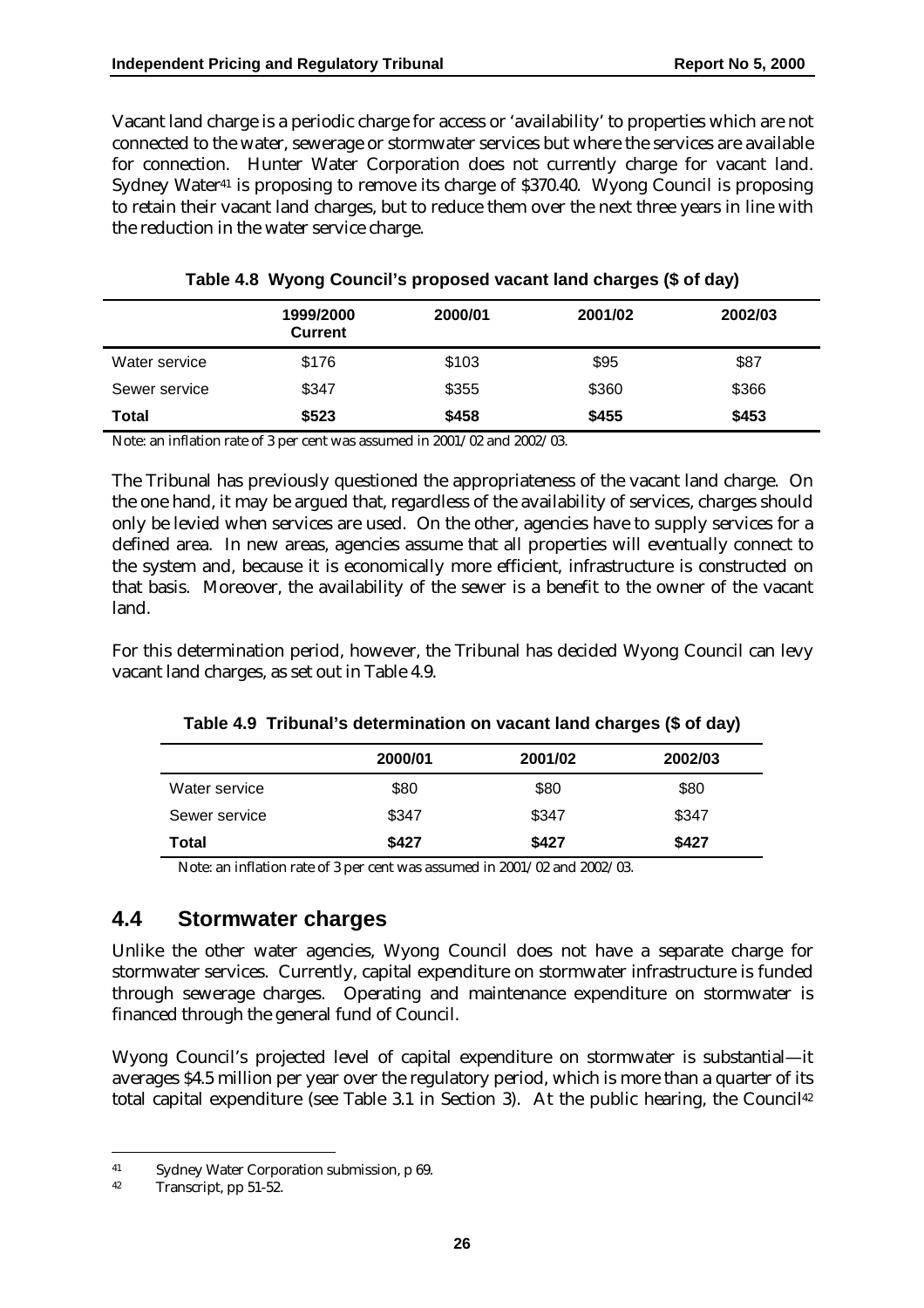indicated that it has flooding problems similar to Gosford Council's, and a significant backlog of works must be completed to solve them.

Wyong Council should consider whether the existing arrangement for funding stormwater services is the best way to provide and fund this service.

### **4.5 Miscellaneous charges**

In addition to water and sewerage charges, Wyong Council levies a range of miscellaneous charges for other related services. For this determination, proposals for these charges were detailed in separate submissions. The Tribunal has set a maximum fixed fee for every miscellaneous charge for each agency—those for Wyong Council can be found at the end of this report. These fees apply for the entire determination period, and no new miscellaneous charges can be introduced in this time.

### **4.5.1 Wyong Council's proposed charges**

In late 1999, the Tribunal facilitated a Water Miscellaneous Charges Working Group (WMCWG) that included representatives of each agency and stakeholders. This group aimed to review the agencies' range of miscellaneous charges and to assist them in preparing their proposals.43 It decided that the agencies would present their proposed charges in terms of the underlying material and labour costs involved, and show the level of overheads recovered, according to the formula below.

Miscellaneous Charge **=** Base Cost + Direct Material Cost + Profit Margin Where: Base cost = [Direct cost of labour (including on costs) + transport + equipment] \* [business unit overheads]

Wyong Council calculated its proposed charges using a base cost that assumed a direct cost of labour of \$40 per hour with no overheads, and did not include a profit margin in the calculation.

#### **4.5.2 Tribunal's determination and its implications for customers**

In making its determination, the Tribunal used a base labour rate of \$25 per hour and overheads of 100 per cent (ie all inclusive labour rates of \$50 per hour), and no profit margin was allowed. It also adopted a number of charges that the WMCWG found were common services provided by all the agencies.

Although miscellaneous charges do not collectively account for a material proportion of total revenue from the water and sewerage business, they can be individually significant, particularly for low-income consumers.

 $\overline{a}$ 43 The following stakeholder representatives were invited to participate in the WMWCG: Electricity and Water Ombudsman of NSW, Council of Social Services of New South Wales, Public Interest Advocacy Centre, NSW Department of Community Services, Urban Development Institute of Australia. Of those EWION, NCOSS and PIAC attended meetings. UDIA and a DOCS representative at Sydney Water were informed on outcomes.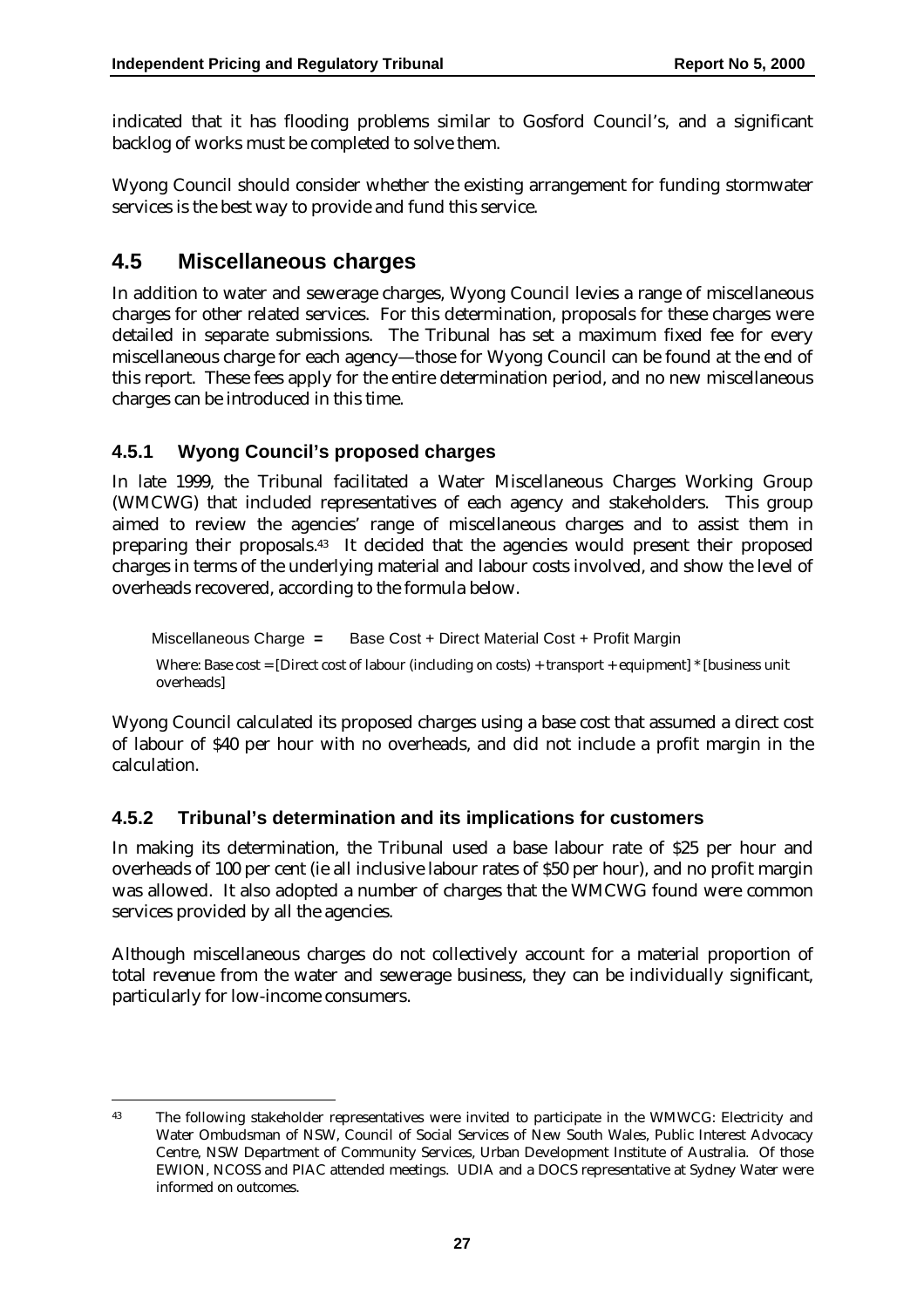In making its decision, the Tribunal took into account arguments made by consumer and environment groups. Both PIAC<sup>44</sup> and NCOSS<sup>45</sup> argued that the Tribunal should determine an exhaustive list of charges. NCOSS believes fixed miscellaneous charges impact harshly and disproportionately on low-income consumers, and that the agencies should not be able to introduce new charges without clearly indicating why this was necessary. PIAC was particularly concerned about the introduction of late payment fees and personal visit fees. PIAC and the PENGOs<sup>46</sup> considered it inappropriate to factor in a profit margin. The PENGOs believed that there should be no increase in the level of the charges. PIAC argued for common service levels for common charges.

### **4.6 Developer charges**

The Tribunal has decided to delay any changes to the methodology for calculating the maximum charge for supplying water and sewerage services to new developments. A determination for developer charges will be released in conjunction with the medium-term determination for Sydney Water Corporation.

Developer charges are up-front charges paid by developers to water agencies to recover the infrastructure costs incurred in servicing new developments. In Determination Number 4, 1996, the Tribunal established a methodology $47$  for Wyong to calculate developer charges. In the Issues Paper, the Tribunal indicated that it would review a number of matters raised by the development industry. The Tribunal has received a number of submissions and would like to consider any changes in the context of the Sydney Water review. As the Tribunal considers that any amendments to the methodology should be applied at the same time by all agencies, it will not be making a determination at this time.

The maximum prices for developer charges continue to be calculated by applying the methodology applicable as at 30 June 2000.

 $\overline{a}$ 44 Public Interest Advocacy Centre submission, p 9.

<sup>45</sup> NCOSS submission, p 2.

<sup>46</sup> PENGOs submission, p 10.

<sup>47</sup> The methodology was established under section 13A(1)(b) of the *Independent Pricing and Regulatory Tribunal Act, 1992.*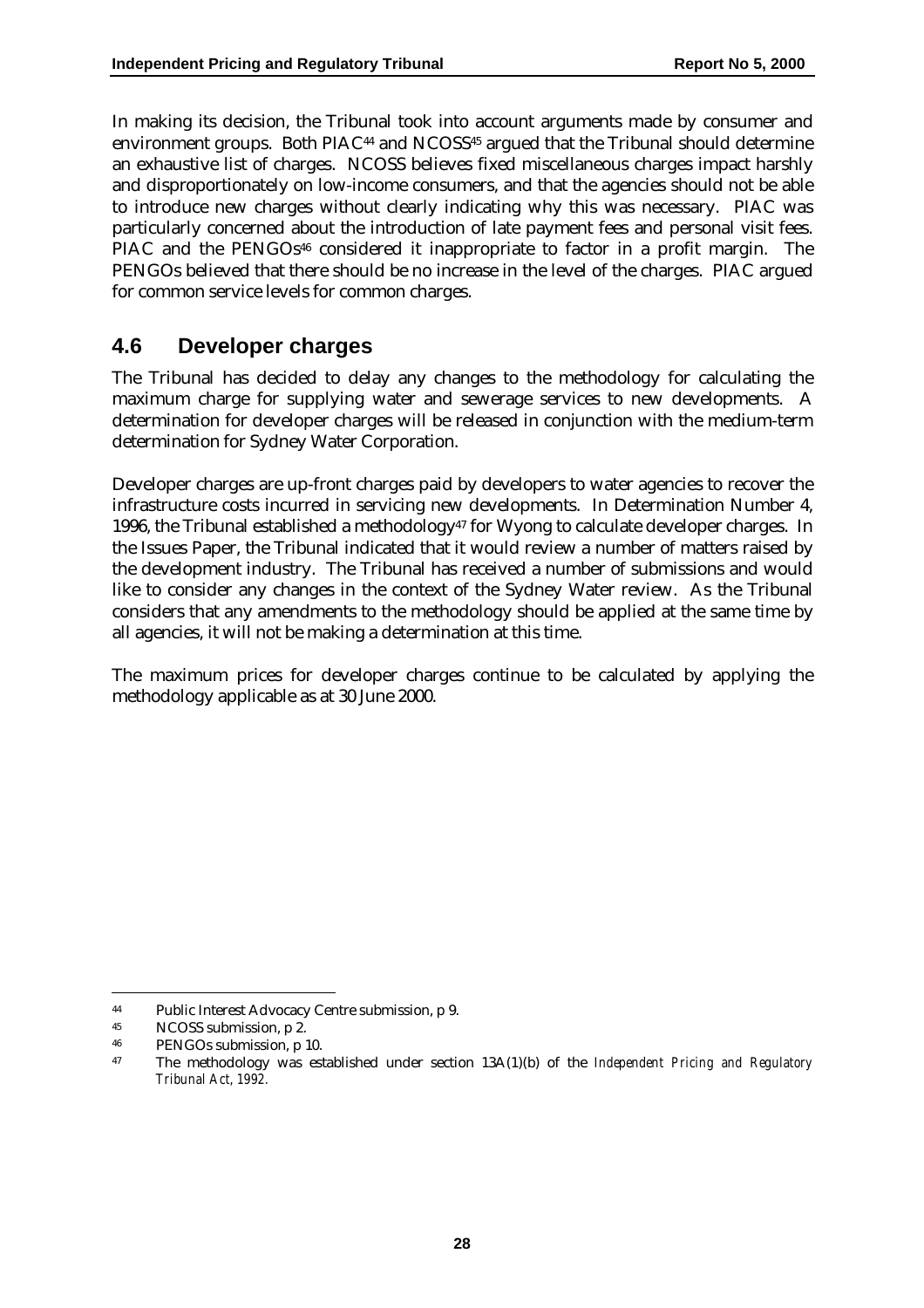# **5 IMPLICATIONS FOR THE ENVIRONMENT**

The Tribunal believes its decision to change the way consumers are charged for water, so their water bill depends more on the amount of water they use, sends an important price signal that will help manage water demand. However, further efforts are required.

A continued focus on water demand management is important to ensure that in the future the competing interests of customers and the environment (eg environmental flows in water catchments) can be met. Although Wyong Council<sup>48</sup> argues that its past efforts in demand management have resulted in average residential water use of 220kL per year, the Tribunal urges the Council to continue its current initiatives and explore further mechanisms to reduce water usage, including the following.

- **1. Providing incentives for consumers to install water saving devices.** Although the SEDA Smart Showerhead Program49—which provides financial incentives for consumers to purchase water efficient showerheads—has not been successful to date, the removal of the prepaid water allowance may change this. The 200kL allowance meant that only large users gained a financial benefit from reducing their usage; under the new pricing arrangement, all water users will save money if they reduce their usage. Council should consider PIAC's suggestion that such retro-fitting campaigns should be funded by the increase in user charges.<sup>50</sup> It should also note the PENGOs' suggestion that similar incentives should be provided for the installation of rainwater tanks, water efficient equipment, composting toilets and grey water recycling systems.
- **2. Introducing metering for unmetered water systems.** Wyong Council has installed meters on all services associated with significant water usage, such as watering of parks and reserves. This has reduced unaccounted water use from 13 per cent to 10 per cent. The Council believes most of the remaining 10 per cent is leakage from pipes.<sup>51</sup>
- **3. Reducing leakage.** In line with Halcrow's recommendation, the Council should undertake more research to identify the causes of leakage from the water system, and takes steps to rectify the problem.
- **4. Promoting increased reuse of sewage effluent.** Although Wyong Council notes that the absence of infrastructure for the reticulation of sewage treatment plant effluent continues to be an obstacle for the development of effluent reuse schemes, it is investigating various options for the reticulation of sewerage effluent at the treatment plant:
	- Supplying effluent to Delta Electricity's Vales Point and Munmorah plants for boiler feed-water.52 This would reduce its potable water demand and recycle a proportion of effluent currently directed to an ocean outfall. Delta reports that a similar scheme is successful at Eraring Power Station.<sup>53</sup> The major impediment to this project is the capital cost of the pipeline and associated infrastructure to deliver effluent to the plant, estimated at \$3.0 million.54 The Tribunal is keen to

 $\overline{a}$ 

<sup>48</sup> Wyong Shire Council submission, p 4.

<sup>49</sup> Wyong Shire Council submission, p 23.

<sup>50</sup> PIAC submission, p 11.

<sup>51</sup> Wyong Shire Council submission, p 24.

<sup>&</sup>lt;sup>52</sup> The majority of this supply is used at Vales Point, since Munmorah does not generate on a regular basis. Private communication with Mr G Dean, Delta Electricity, 24 May 2000.

<sup>53</sup> Private communication with Mr G Dean, Delta Electricity, 25 May 2000.

<sup>54</sup> Private communication with Mr K Grantham, Wyong Shire Council, 23 May 2000.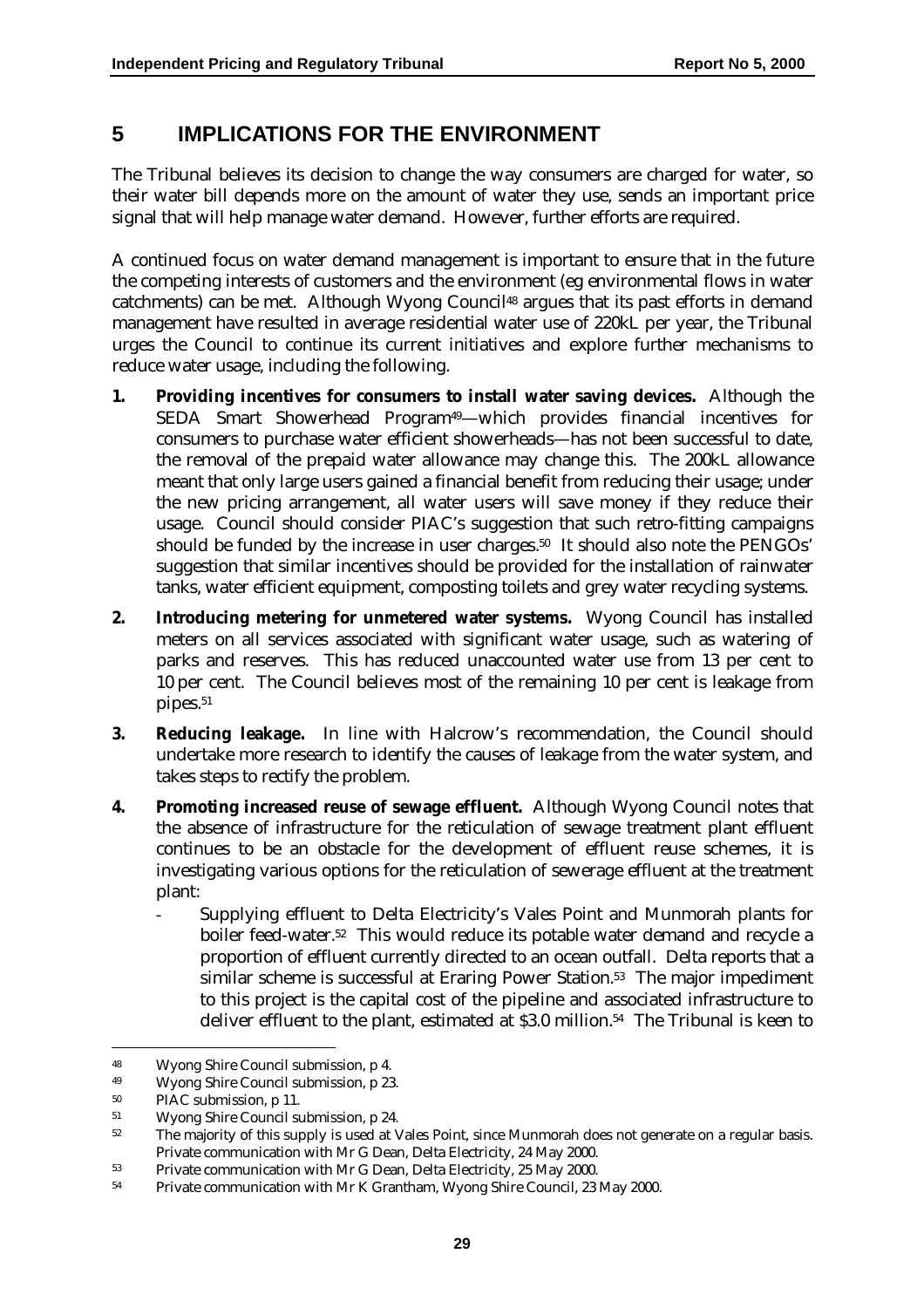see progress in this kind of scheme. It believes the Council could offset the infrastructure cost with an appropriate charge for the effluent. As Vales Point has a remaining life of more than 20 years<sup>55</sup>, the infrastructure could be financed through an annuity scheme similar to that used for developer charges, or as an asset contribution by Delta and maintained by Council.

Supplying effluent to Wyong's golf clubs for watering greens. Currently, potable water is supplied to the clubs at a reduced price under a Community Service Obligation (CSO) arrangement. The Council has offered to provide the pipeline infrastructure required to supply the clubs with effluent. The scheme is yet to be accepted by the neighbouring community.56 To provide an appropriate incentive for the clubs, the Tribunal believes Council should continue the CSO arrangement only for the reuse of effluent, and charge them the full price for potable water.

These recommendations are in line with those put forward by the PENGOs,<sup>57</sup> who also recommended that the Council introduce water audits for large users, and change the form in which it provides Community Service Obligations to clubs and sporting facilities, so it provides assistance to switch to reuse, rather than discounts usage prices.

Finally, the Tribunal has noted that Wyong Council believes that odour from sewage treatment plants could be a significant cost driver in the future, as it may have to acquire odour-affected land adjoining sewage treatment plants or implement expensive odour control measures. The Tribunal understands that extensive negotiation should precede any management plan for existing odour sources. It asks that Council provide it with an update on any negotiations and costed details of any regulatory requirements before the next determination.

 $\overline{a}$ 

<sup>&</sup>lt;sup>55</sup> Private communication with Mr G Dean, Delta Electricity, 24 May 2000.<br><sup>56</sup> Private communication with Mr K Crantham Wyong Shire Council 23

<sup>&</sup>lt;sup>56</sup> Private communication with Mr K Grantham, Wyong Shire Council, 23 May 2000.<br><sup>57</sup> PENCOs submission p. 13

PENGOs submission, p 13.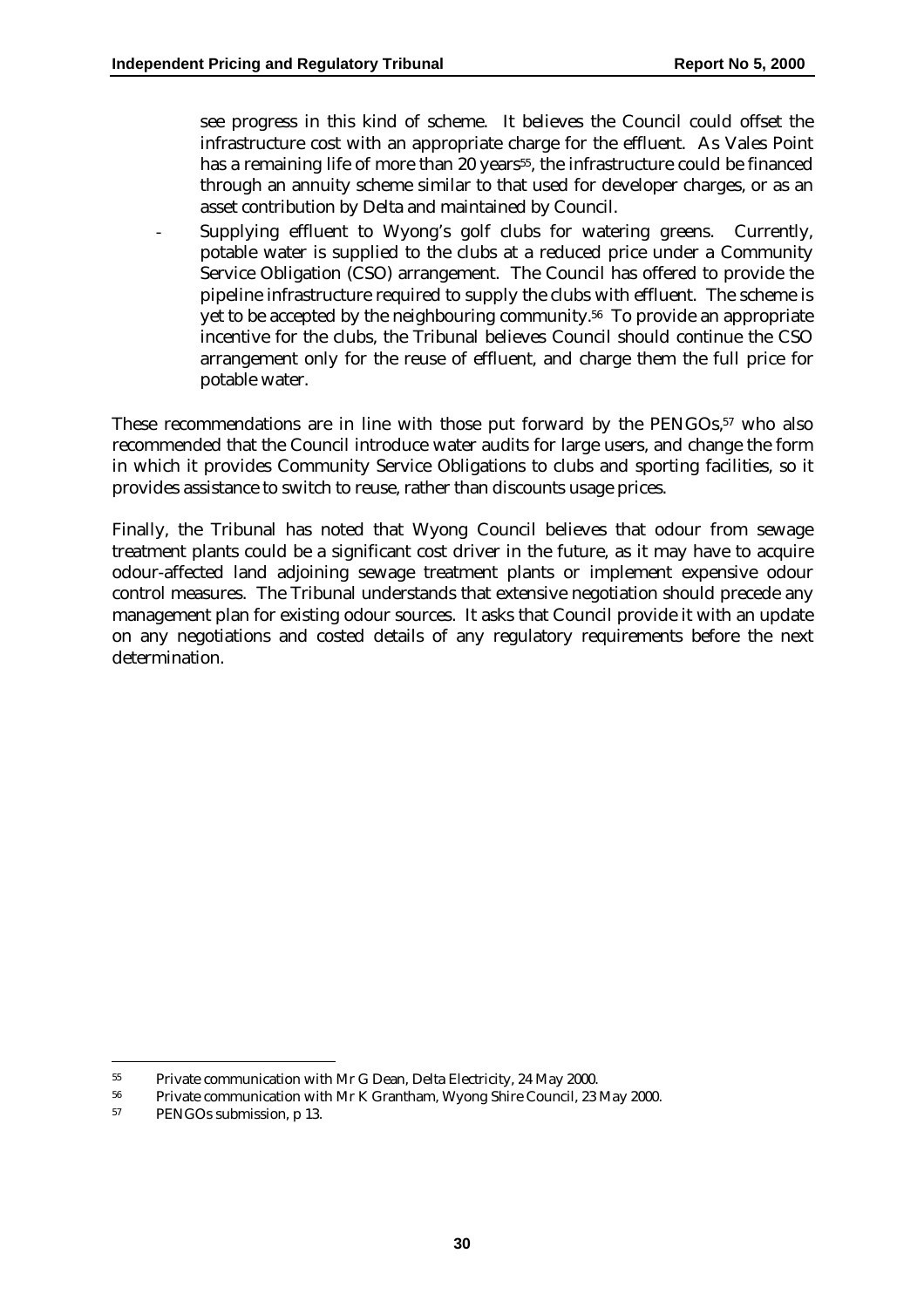### **6 IMPLICATIONS FOR STANDARDS**

In making this determination, the Tribunal has taken into account Wyong Council's need to meet a range of service, quality and environmental standards over the period of the determination. In particular, it is required to:

• meet environmental standards imposed by the NSW Environment Protection Authority (EPA), NSW Fisheries and the Healthy Rivers Commission.

In addition Wyong Council has elected to:

 $\overline{a}$ 

- meet 1996 National Health and Medical Research Council (NHMRC) Water Quality Standards
- meet specific service standards (water reliability, continuity, and supply adequacy see attachment 7).

Unlike Sydney Water and Hunter Water, Wyong Council does not have an operating licence that establishes appropriate service standards. Rather Council has set these service standards internally. In some instances it is not clear what is required under these standards. For example, Wyong Council has set for itself the following water continuity standard:

Unprogrammed supply disruption per year not to exceed 4 hours per individual property 90% of the time.

The Tribunal is concerned that customers are unlikely to understand what this means for them. Halcrow's view<sup>58</sup> was that service standards generally appear to have been chosen to reflect the capability of the system rather than consideration of customer expectations.

Although the Tribunal's role is not to set or regulate standards, it has a legitimate interest in this area. The prices it sets for a particular service should be based on a clear understanding of the service standards to be delivered for that price. This is important as there is generally a trade-off between price and service levels, and the Tribunal needs to balance incentives to reduce costs with incentives to maintain and improve service standards.

In particular, the Tribunal believes a common regulatory framework that specifies clear, unambiguous standards, and requires the agencies to track and report their performance against these standards needs to developed. This would help to overcome several shortcomings in the current situation, including:

- **Fragmented responsibility for setting standards.** For example, Wyong Council does not have an operating licence which sets out the operating standards it must achieve (as do Sydney Water and Hunter Water). It uses the NHMRC Drinking Water Guidelines as a basis for its water quality standards, and the EPA is responsible for regulating discharges to the environment.
- **Different service standards and performance targets among the four water agencies.** Halcrow found59 that it was difficult to compare the four agencies in NSW and that

<sup>58</sup> Halcrow Management Sciences Limited, *New South Wales Water Agencies' Review – Summary*, December 1999, p 19.

<sup>59</sup> Halcrow Management Sciences Limited, *New South Wales Water Agencies' Review – Summary*, December 1999, p 20.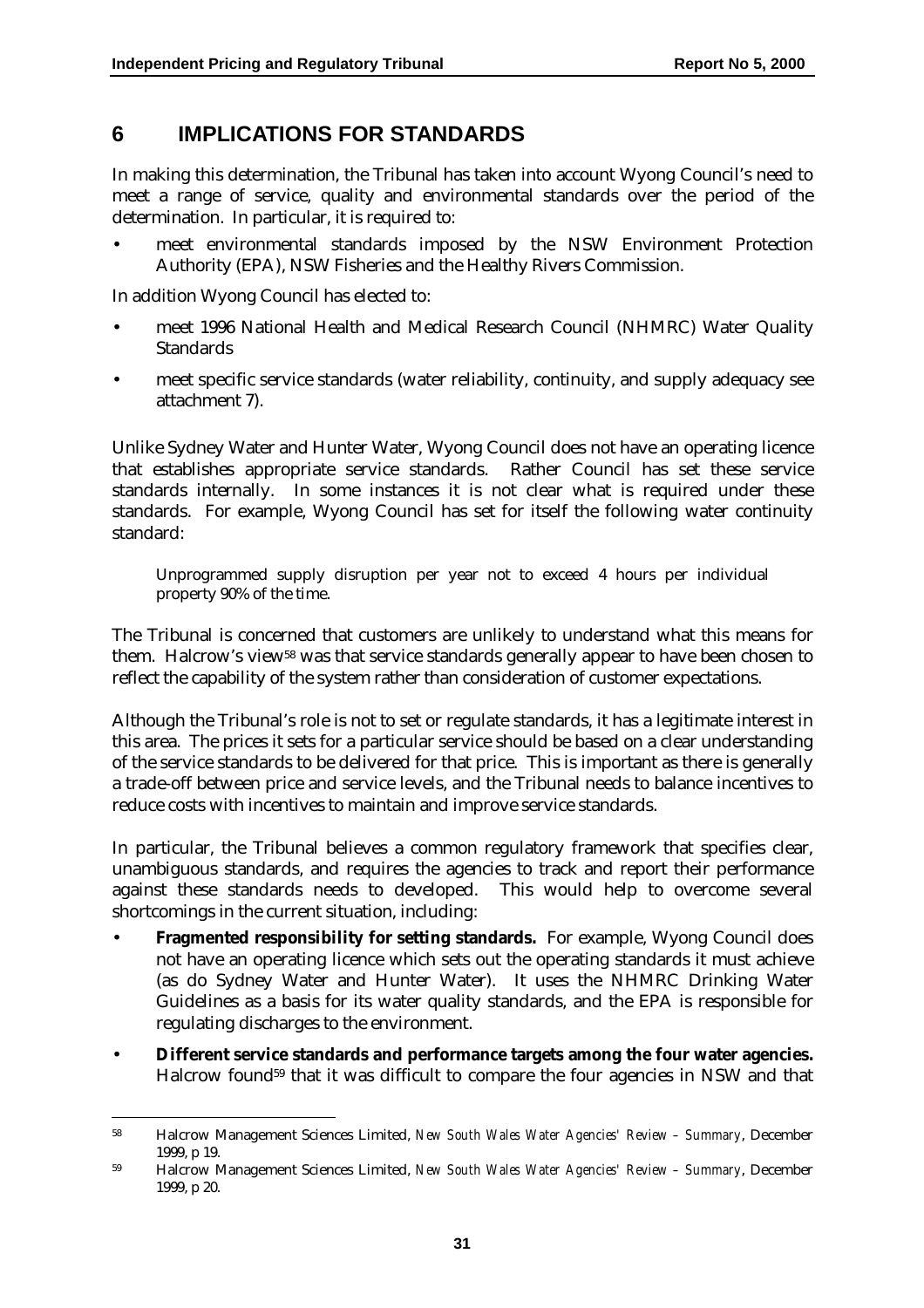there are wide variations in their service standards and performance targets (see Attachment 7).

• No mechanism for ensuring the standards the agencies aim to meet are appropriate, and based on their customers' expectations and willingness to pay. Halcrow observed60 that each agency's service levels seem to have been chosen to reflect the capability of the system rather than their customers' expectations.

If such a framework was in place, the Tribunal would consider introducing financial incentives for the agencies to provide and maintain service standards in excess of minimum standards. Examples of such incentives include an adjustment to price limits in the first year of the regulatory period to reflect the overall standard provided to customers, $61$  and an allowed adjustment to prices to reflect the difference between actual and target reliability levels.62

The Tribunal believes the prices it has set for water and sewerage services are sufficient for Council to meet its service standards. Further, it expects Wyong Council to achieve the cost reductions implied in the determination through greater efficiency, not reduced service levels. The Tribunal will examine the extent to which the Council has met these requirements when it makes its next determination. In addition, it is keen to see Wyong Council (and the other water agencies it regulates) make significant improvements to the way they set and specify the standards they will meet, and track and report their performance against these standards.

 $\overline{a}$ 

<sup>60</sup> Halcrow Management Sciences Limited, *New South Wales Water Agencies' Review – Summary*, December 1999, p 19.

<sup>&</sup>lt;sup>61</sup> This incentive was introduced by the UK Office of Water Services in its most recent determination, Final Determinations, *Future water and sewerage charges*, 2000-05, pp 99-101.

<sup>62</sup> Such a mechanism was proposed by the Office of the Regulator General in Victoria, in its report, *2001 Electricity Distribution Price Review, Draft Decision*, Chapter 3 and Appendix E.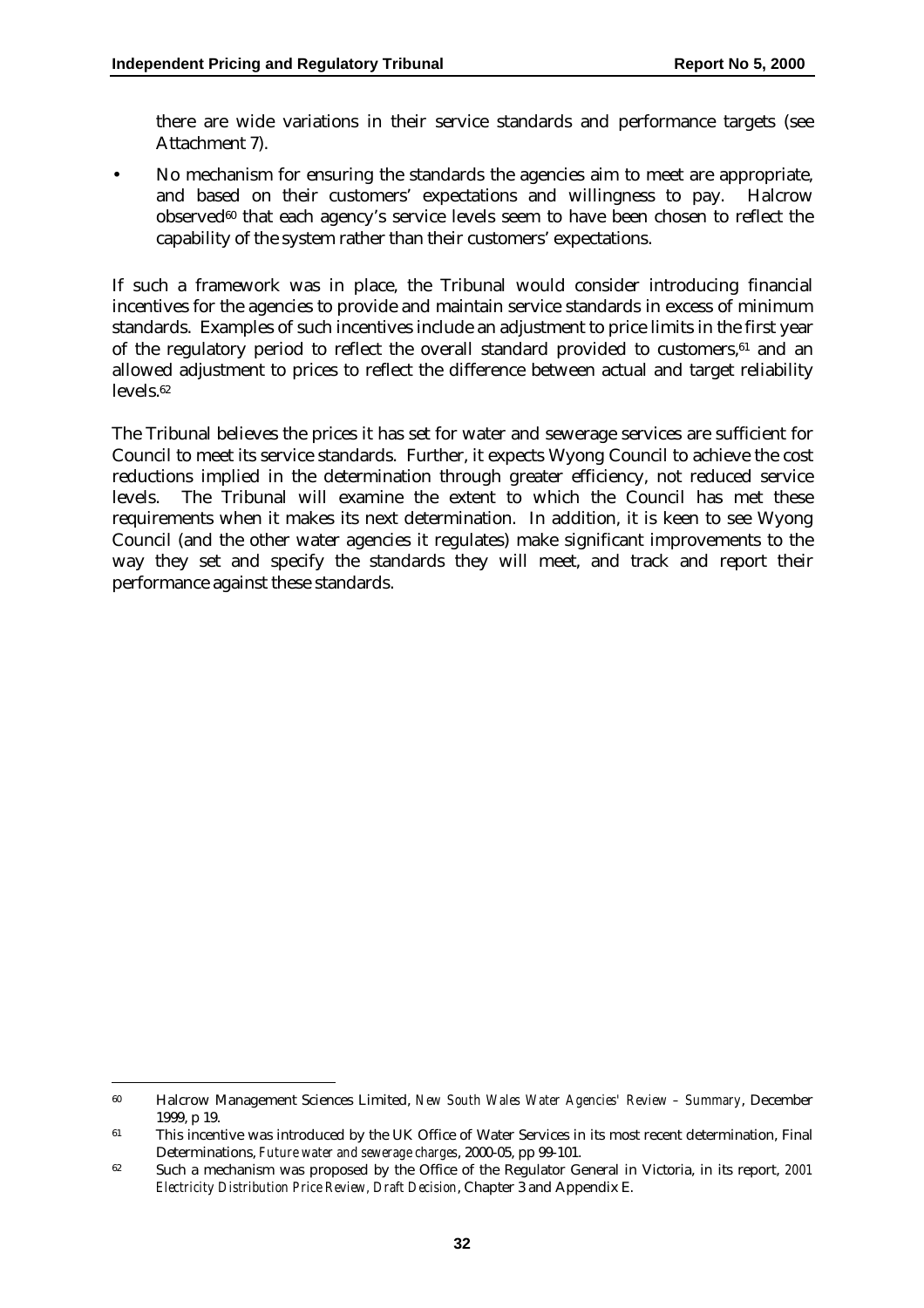# **ATTACHMENT 1 LIST OF SUBMISSIONS**

Submissions were received from the following organisations in regard to Wyong Shire Council:

Central Coast Community Environment Network Central Coast Regional Catchment Committee Council of Social Services of New South Wales NSW Environment Protection Authority Peak Environmental Non-Government Organisations Public Interest Advocacy Centre Wyong Shire Council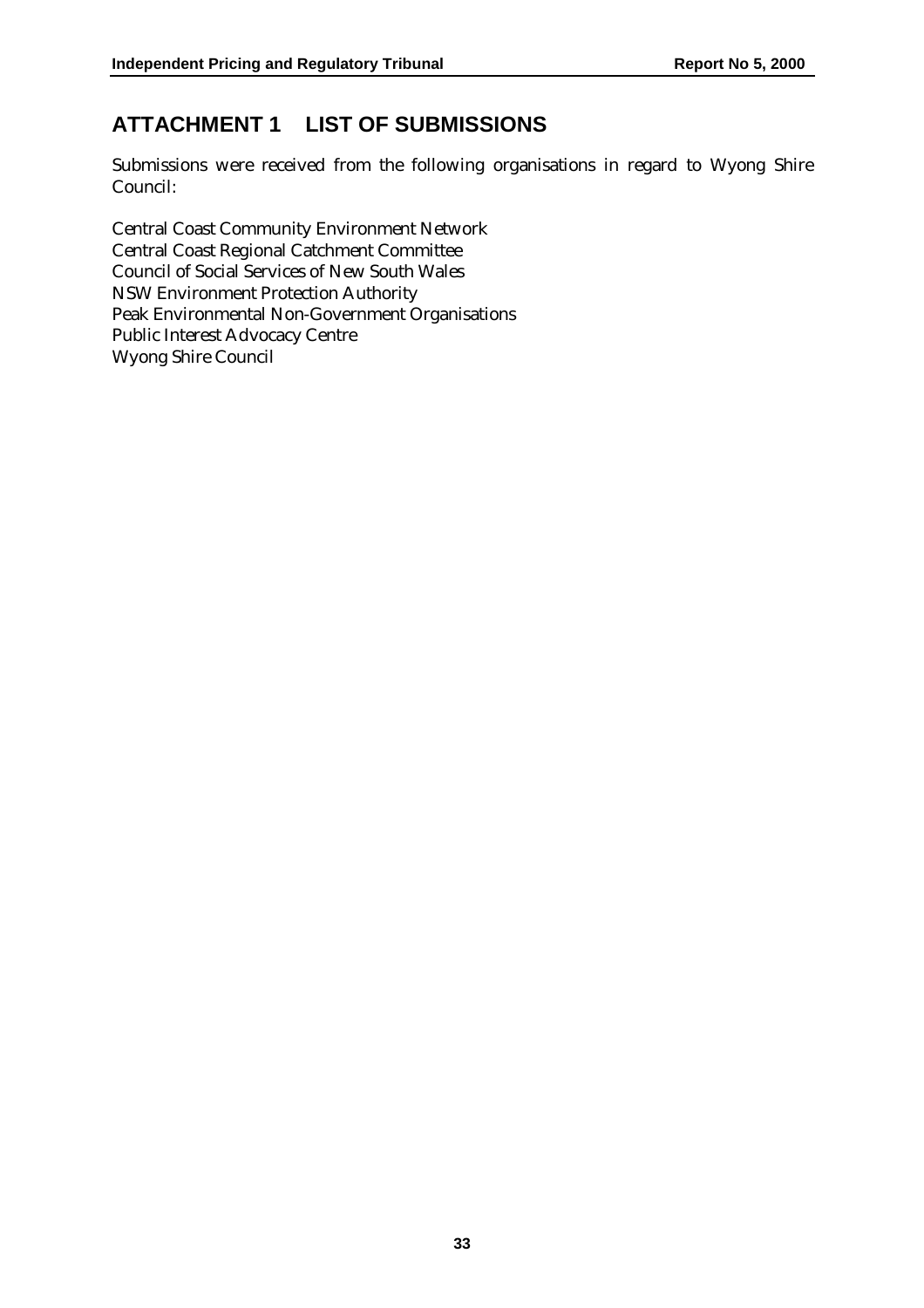# **ATTACHMENT 2 PRESENTERS AT PUBLIC HEARING**

The list of presenters at the public hearing on 10 March 2000 were:

Mr Peter Wilson, General Manager of Gosford City Council Mr Terry Bowditch, Manager Water and Sewerage Services, Gosford City Council Mr John Dawson, General Manager of Wyong Shire Council Mr Greg Ashe, Manager Finance Resources, Wyong Shire Council Mr Ken Grantham, Water and Waste, Wyong Shire Council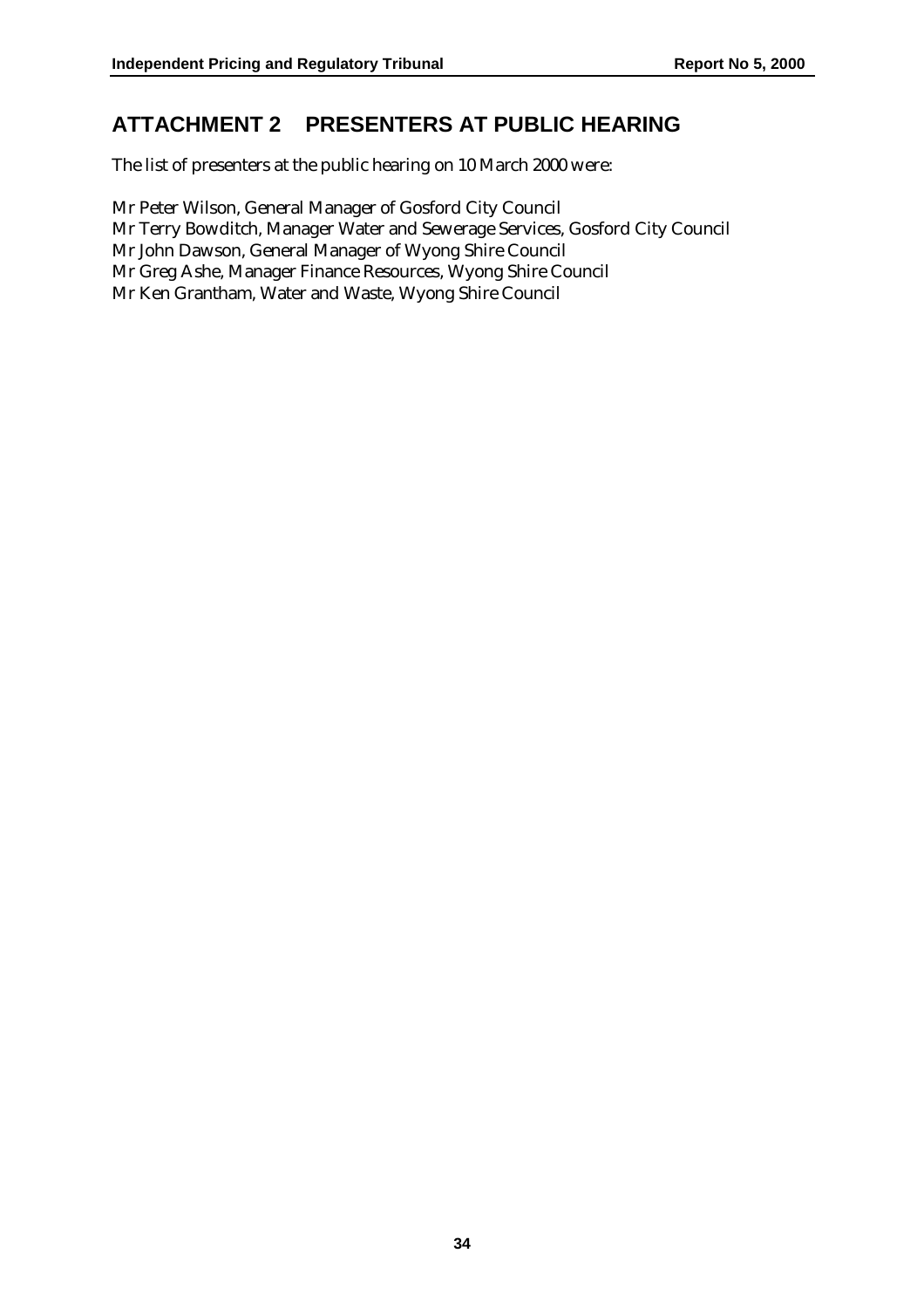# **ATTACHMENT 3 IPART ACT REQUIREMENTS**

# **Section 15 compliance**

| <b>Section</b>                                                                                                                                                                                                                                                                                        | Reference                                                                                                                                                                                                                                                                                                                                                                                                                                                                                                                                                                                                                                                                   |
|-------------------------------------------------------------------------------------------------------------------------------------------------------------------------------------------------------------------------------------------------------------------------------------------------------|-----------------------------------------------------------------------------------------------------------------------------------------------------------------------------------------------------------------------------------------------------------------------------------------------------------------------------------------------------------------------------------------------------------------------------------------------------------------------------------------------------------------------------------------------------------------------------------------------------------------------------------------------------------------------------|
| s15(1)(a) the cost of providing the services<br>concerned                                                                                                                                                                                                                                             | The costs of providing water services to<br>customers are discussed in Chapter 3.                                                                                                                                                                                                                                                                                                                                                                                                                                                                                                                                                                                           |
| s15(1)(b) the protection of consumers from<br>the abuses of monopoly power in terms of<br>prices, pricing policies and standard<br>оf                                                                                                                                                                 | Chapter 4 discusses how the Tribunal has<br>managed the transition from a prepaid water<br>allowance to a two part tariff.                                                                                                                                                                                                                                                                                                                                                                                                                                                                                                                                                  |
| services                                                                                                                                                                                                                                                                                              | Chapter 4 also addresses price changes over the<br>regulatory period. In general the Tribunal has<br>increased prices by CPI-X.                                                                                                                                                                                                                                                                                                                                                                                                                                                                                                                                             |
| s15(1)(c) the appropriate rate of return on<br>public sector assets, including appropriate<br>payment of dividends to the Government for<br>the benefit of the people of New South Wales                                                                                                              | <b>Chapter 3</b> discusses appropriate profit margins<br>and rates of return for Wyong Council.                                                                                                                                                                                                                                                                                                                                                                                                                                                                                                                                                                             |
| s15(1)(d) the effect on general price inflation<br>over the medium term                                                                                                                                                                                                                               | Constraints on the movement of individual tariffs<br>for customers are detailed in Chapter 4. These<br>will ensure that the impact of the Tribunal's<br>determination will have a negligible impact on<br>general price inflation over the medium term.                                                                                                                                                                                                                                                                                                                                                                                                                     |
| s15(1)(e) the need for greater efficiency in the<br>supply of service so as to reduce the cost for<br>the benefit of consumers and tax payers                                                                                                                                                         | Efficient operating costs and capital expenditure<br>are discussed in Chapter 3.                                                                                                                                                                                                                                                                                                                                                                                                                                                                                                                                                                                            |
| s15(1)f the need to maintain ecologically<br>sustainable development (within the meaning<br>of section 6 of the Protection of the<br>Environment Administration Act 1991) by<br>appropriate pricing policies that take account<br>of all the feasible options available to protect<br>the environment | <b>Chapter 5</b> discusses issues relating to the<br>environment.                                                                                                                                                                                                                                                                                                                                                                                                                                                                                                                                                                                                           |
| S15(1)(g) the impact on pricing policies of<br>borrowing, capital and dividend requirements<br>of the government agency concerned and, in<br>particular, the impact of any need to renew or<br>increase relevant assets                                                                               | Chapter 3 discusses appropriate profit margins<br>for Wyong Council. In making this determination,<br>Tribunal<br>has<br>considered<br>the<br>dividend<br>requirements. However, the Tribunal has noted<br>the legal position put forward by the Department<br>of Local Government on the payment of<br>dividends to the council. Legal advice provided<br>to the Tribunal suggests that payment of<br>dividends may be possible.<br>Due to the<br>uncertainties the Tribunal has taken the view that<br>rather than increasing prices so that a dividend<br>could be made, excess funds should be used to<br>reduce the impact of removing the prepaid water<br>allowance. |
| s15(1)(h) the impact on pricing policies of any<br>arrangements that the government agency<br>concerned has entered into for the exercise of<br>its functions by some other person or body                                                                                                            | Not applicable                                                                                                                                                                                                                                                                                                                                                                                                                                                                                                                                                                                                                                                              |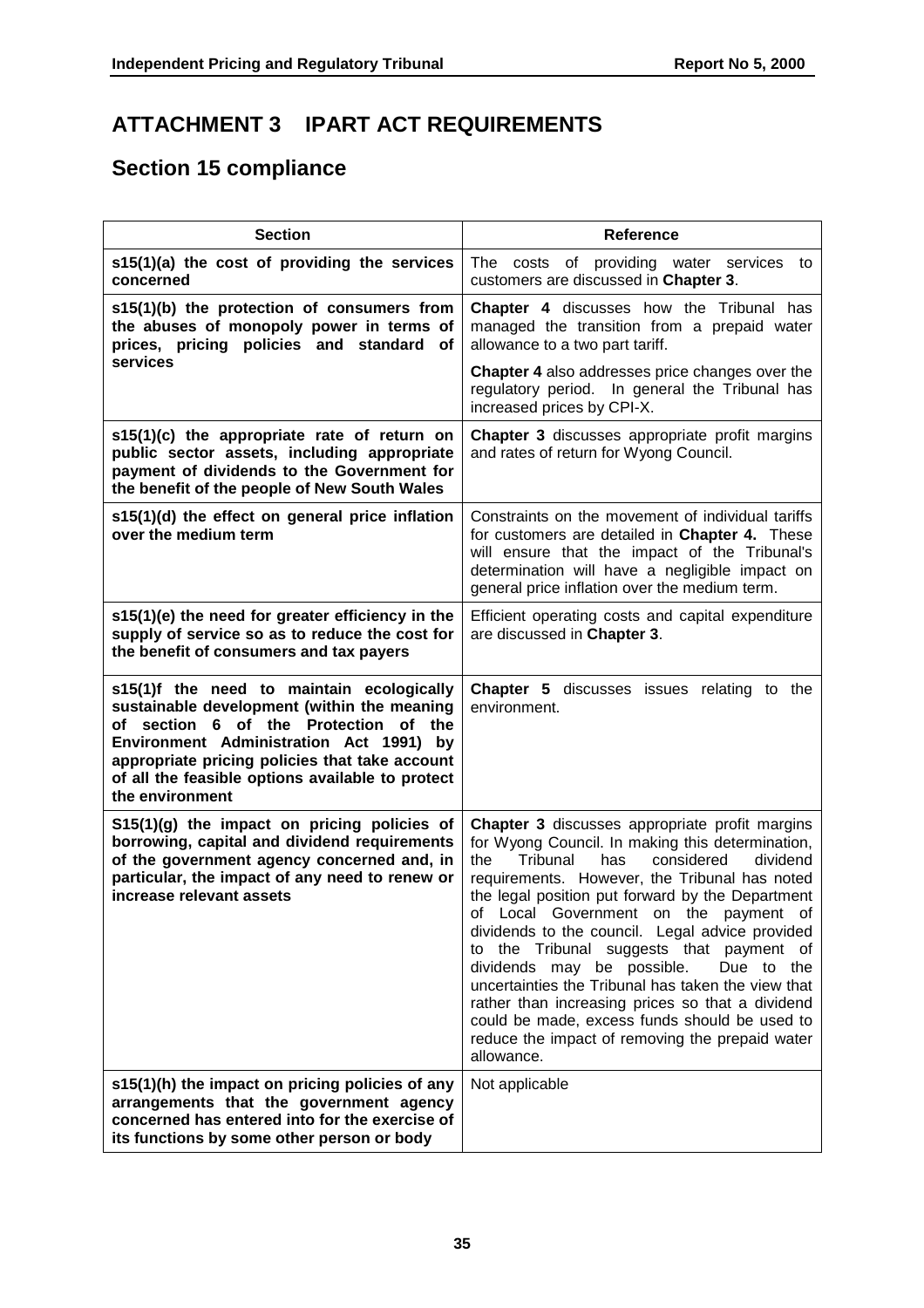| <b>Section</b>                                                                                                                                                            | Reference                                                                                                                                                                                                                                      |
|---------------------------------------------------------------------------------------------------------------------------------------------------------------------------|------------------------------------------------------------------------------------------------------------------------------------------------------------------------------------------------------------------------------------------------|
| $s15(1)(l)$ the need to promote competition in<br>the supply of the services concerned                                                                                    | The Government has not created any provision<br>for the establishment of competition in the supply<br>of water and sewerage services                                                                                                           |
| s15(1)(j) consideration of<br>demand<br>management (including levels of demand) and<br>least cost planning                                                                | <b>Chapter 5</b> addresses the impact on demand<br>management practices.                                                                                                                                                                       |
| s15(1)(k) the social<br>impact<br>оf<br>the<br>determinations and recommendations                                                                                         | <b>Chapter 4</b> sets the constraints in movements of<br>individual tariffs. This determination has been<br>designed to minimise price increases.                                                                                              |
|                                                                                                                                                                           | Chapter 4 outlines the maximum price Wyong<br>can charge for a limited number of miscellaneous<br>services.                                                                                                                                    |
| s15(1)(I) standards of quality, reliability and<br>safety of the services concerned (whether<br>those standards are specified by legislation,<br>agreement or otherwise). | In making the determination the Tribunal has<br>been mindful of the need to maintain existing<br>levels of service and the potential for increases in<br>some service levels. In Chapter 6 the Tribunal<br>discusses the standards of service. |

# **Section 16 requirements**

As Wyong Council does not contribute to Consolidated Revenue there will be no impact.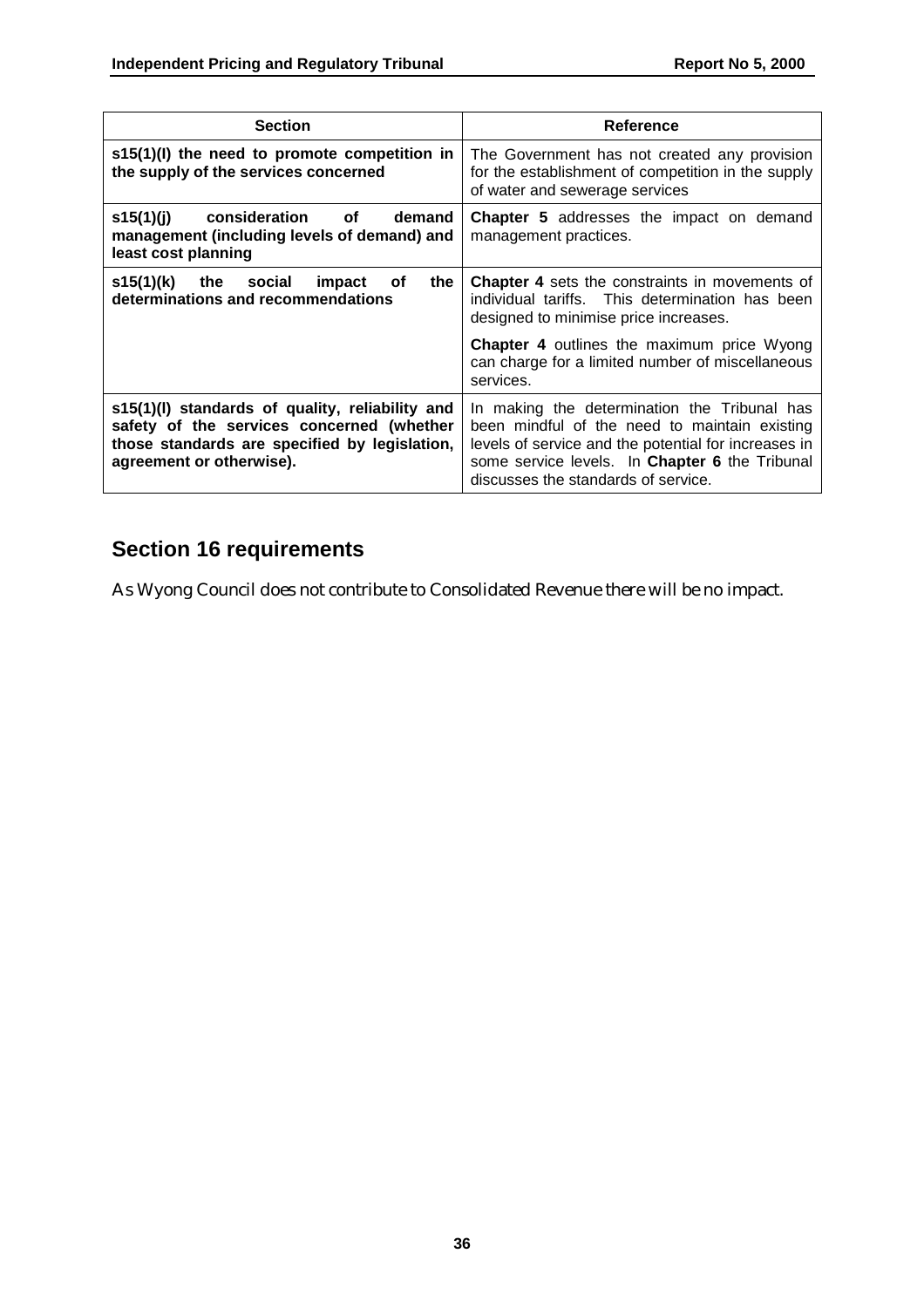# **ATTACHMENT 4 REGULATORY ASSET BASE AND RATE OF RETURN**

| Financial year ending 30 June      | 2000  | 2001  | 2002  | 2003  |
|------------------------------------|-------|-------|-------|-------|
| Opening fixed asset value          |       | 183.5 | 201.7 | 219.2 |
| plus net capital expenditure       |       | 15.0  | 14.1  | 14.5  |
| less depreciation                  |       | (2.5) | (2.7) | (3.0) |
| less disposals                     |       | ۰     |       |       |
| plus indexation                    |       | 5.7   | 6.2   | 6.7   |
| Closing fixed asset value          | 183.5 | 201.7 | 219.2 | 237.4 |
| Working capital (closing balance)  | 2.5   | 4.5   | 4.3   | 4.5   |
| Total regulatory asset base        | 186   | 206   | 224   | 242   |
| Operating expenditure              | 16.5  | 16.4  | 16.3  | 16.3  |
| Depreciation                       | 2.4   | 2.5   | 2.7   | 3.0   |
| Expected return on assets          | 12    | 10.6  | 12.0  | 13.0  |
| Expected revenue                   | 31    | 29.5  | 31.0  | 32.2  |
| Return on assets (%, real pre-tax) | 6.8%  | 5.4%  | 5.6%  | 5.6%  |

Note: Columns may not add due to rounding.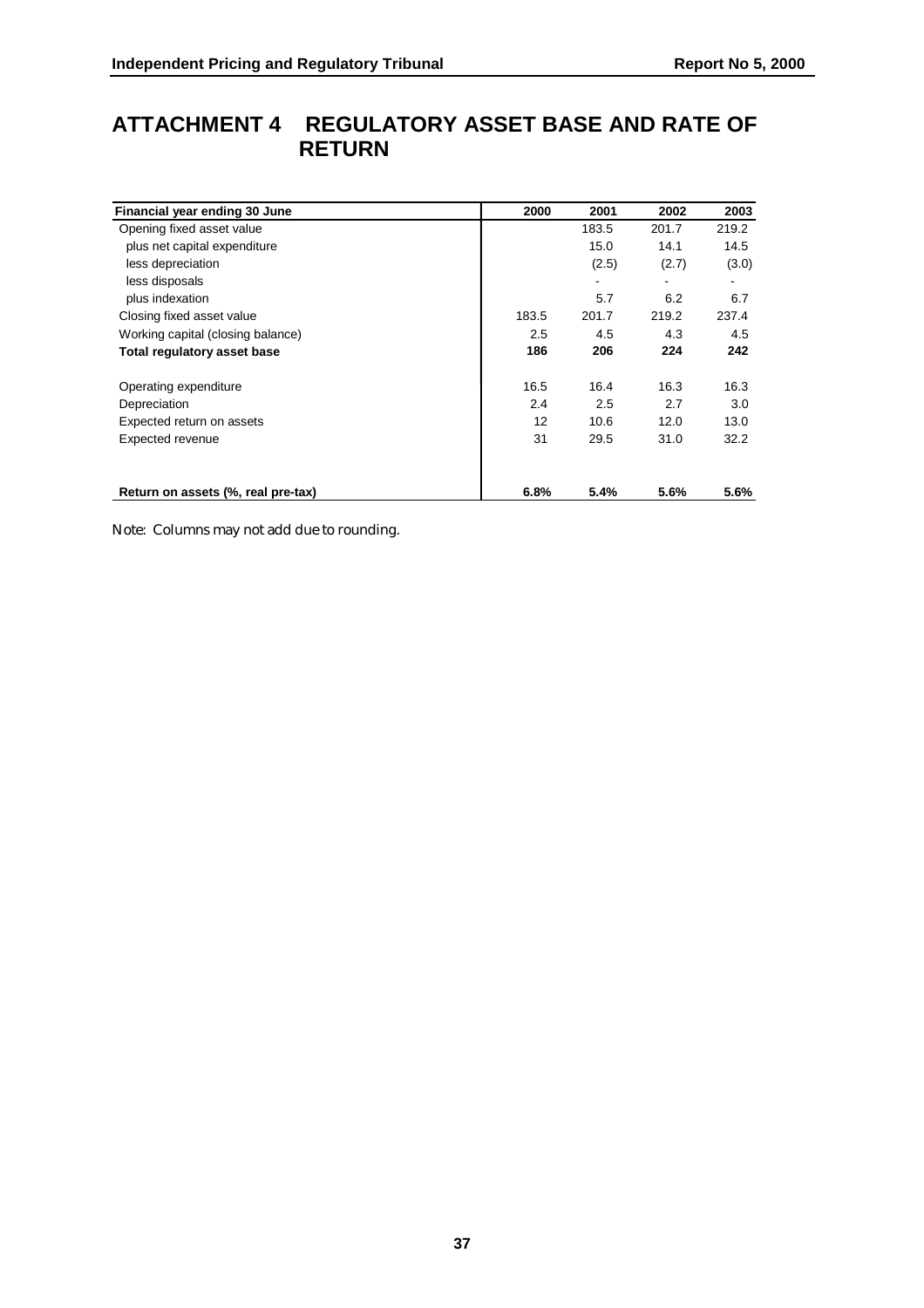| <b>Parameter</b>                   | Value           |
|------------------------------------|-----------------|
| Nominal risk-free rate             | 6.41%           |
| Real risk-free rate                | 3.52%           |
| CPI                                | 2.8%            |
| Market risk premium                | 5.0% to 6.0%    |
| Debt margin                        | $0.8\%$ to 1.0% |
| Debt to total assets               | 60%             |
| Dividend imputation factor (Gamma) | $0.5$ to $0.3$  |
| Tax rate                           | 30%             |
| Asset Beta                         | 0.30 to 0.45    |
| <b>Equity Beta</b>                 | 0.65 to 1.02    |
| Cost of equity (nominal post tax)  | 9.7% to 12.5%   |
| Cost of debt (nominal pre tax)     | 7.2% to 7.4%    |
| WACC (nominal post tax)            | 6.2% to 7.6%    |
| WACC (real pre tax) <sup>63</sup>  | 4.8% to 7.8%    |

 $\overline{a}$ <sup>63</sup> The lower bound of 4.8 per cent is estimated by applying the so called 'reverse transformation' approach to the lower range of the parameters listed. The upper bound is estimated by applying the 'market' or 'vanilla' transformation to the upper range of the parameters listed.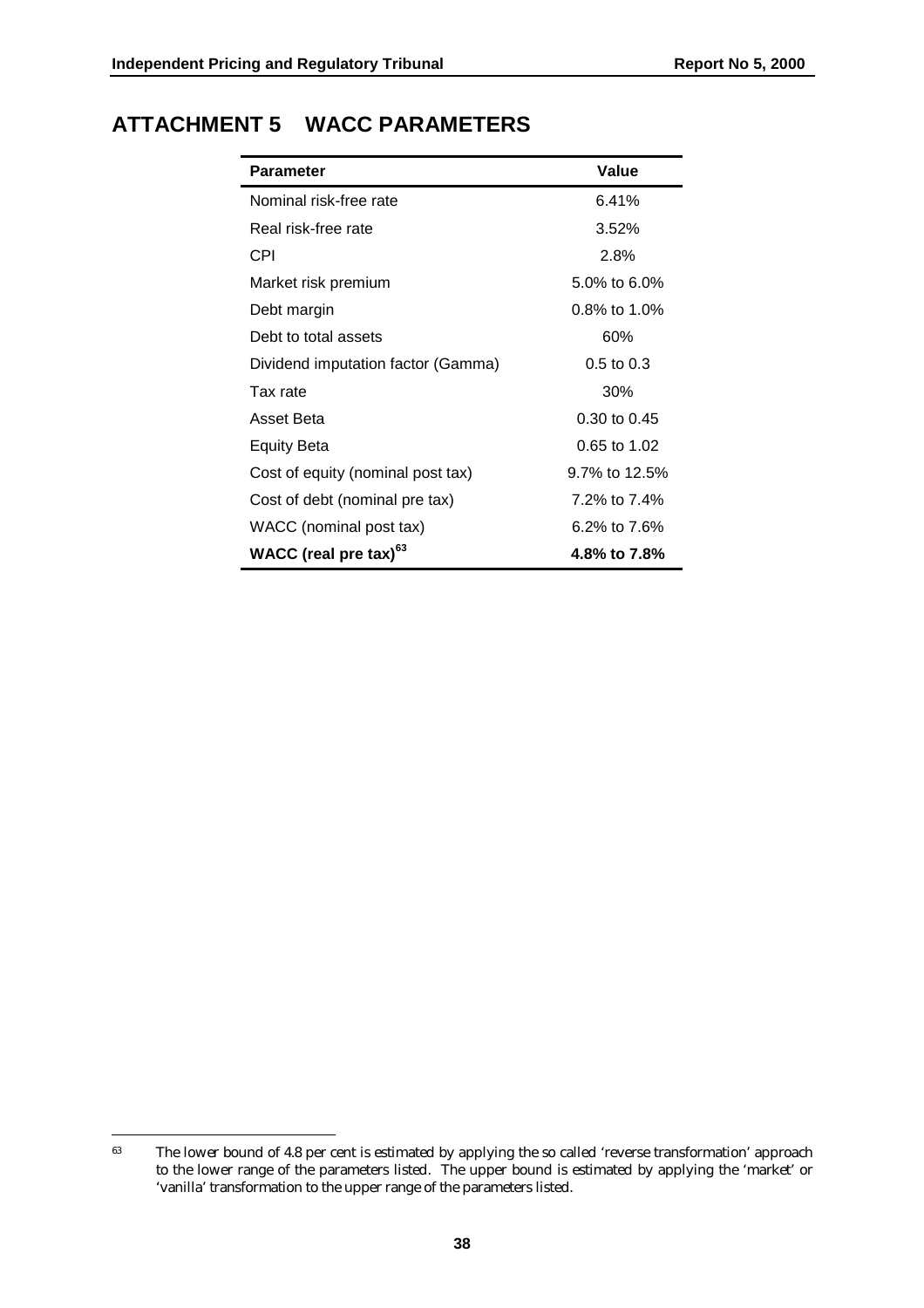# **ATTACHMENT 6 FINANCIAL INFORMATION**

|                                                                                                                      |                             |                             | <b>Historical values</b>     |                              | <b>Budget</b><br>Year            |                            | <b>Regulatory Period</b>     |                              |
|----------------------------------------------------------------------------------------------------------------------|-----------------------------|-----------------------------|------------------------------|------------------------------|----------------------------------|----------------------------|------------------------------|------------------------------|
|                                                                                                                      | 1996                        | 1997                        | 1998                         | 1999                         | 2000                             | 2001                       | 2002                         | 2003                         |
| Ability to service debt<br>1b. Funds flow interest coverage                                                          |                             | 4.46                        | 6.79                         | 7.47                         | 10.20                            | 12.7<br>9                  | 10.78                        | 12.57                        |
| NSW Treasury (1994)<br>S&P - US Utilities (1995)                                                                     |                             | <b>AAA</b><br>AA            | <b>AAA</b><br>AA             | <b>AAA</b><br>AA             | <b>AAA</b><br>AA                 | <b>AAA</b><br>AA           | <b>AAA</b><br>AA             | <b>AAA</b><br>AA             |
| 2b. Pre-tax interest coverage<br>S&P - US Utilities (1995)                                                           | 1.74<br><b>BBB</b>          | 1.35<br><b>BBB</b>          | 2.03<br><b>BBB</b>           | 3.08<br>AA                   | 4.33<br>AA                       | 5.01<br>AA                 | 4.41<br>AA                   | 5.61<br>AA                   |
| Ability to repay debt<br>3. Funds flow net debt payback<br>NSW Treasury (1994)                                       | $\blacksquare$              | 2.8<br>AAA                  | 1.6<br><b>AAA</b>            | 1.2<br><b>AAA</b>            | 1.2<br><b>AAA</b>                | 1.7<br><b>AAA</b>          | 1.1<br><b>AAA</b>            | 0.9<br><b>AAA</b>            |
| 4. Funds from operations/total debt<br>S&P - US Utilities (1995)                                                     |                             | 0.26<br>AA                  | 0.42<br>AA                   | 0.44<br>AA                   | 0.44<br>AA                       | 0.46<br>AA                 | 0.62<br>AA                   | 0.66<br>AA                   |
| 5b. Total debt/total capital (regulatory<br>value)                                                                   | 37%                         | 31%                         | 27%                          | 21%                          | 19%                              | 13%                        | 12%                          | 11%                          |
| S&P - US Utilities (1995)                                                                                            | AA                          | AA                          | AA                           | AA                           | AA                               | AA                         | AA                           | AA                           |
| <b>Reliance on debt</b><br>6. Internal financing ratio<br>NSW Treasury (1994)<br>S&P - US Utilities (1995)           |                             | 742.7<br><b>AAA</b><br>AA   | 449.4<br><b>AAA</b><br>AA    | 119.3<br><b>AAA</b><br>AA    | 105.8<br><b>AAA</b><br><b>AA</b> | 82.3<br>AA<br>AA           | 120.0<br><b>AAA</b><br>AA    | 122.8<br><b>AAA</b><br>AA    |
| <b>Funds flow adequacy</b><br>7. Funds from operations/(dividends +<br>net capex)                                    |                             | 7.43                        | 4.49                         | 1.19                         | 1.06                             | 0.82                       | 1.20                         | 1.23                         |
| Net debt<br>8. Total debt less cash, ST and LT<br>investments                                                        | 46                          | 36                          | 29                           | 20                           | 19                               | 22                         | 19                           | 15                           |
| Net debt as % expected revenue                                                                                       | 152%                        | 122%                        | 93%                          | 64%                          | 61%                              | 73%                        | 60%                          | 48%                          |
| 8a. EBIT / total revenue<br>9a. EBITDA / total revenue<br>11. EBIT (\$m)<br>12. EBITDA (\$m)<br>13. Profit after tax | 34%<br>56%<br>13<br>22<br>9 | 29%<br>54%<br>11<br>21<br>8 | 29%<br>53%<br>12<br>21<br>13 | 43%<br>65%<br>20<br>30<br>19 | 30%<br>56%<br>11<br>21<br>10     | 25%<br>54%<br>9<br>19<br>8 | 30%<br>57%<br>11<br>22<br>10 | 31%<br>59%<br>12<br>24<br>11 |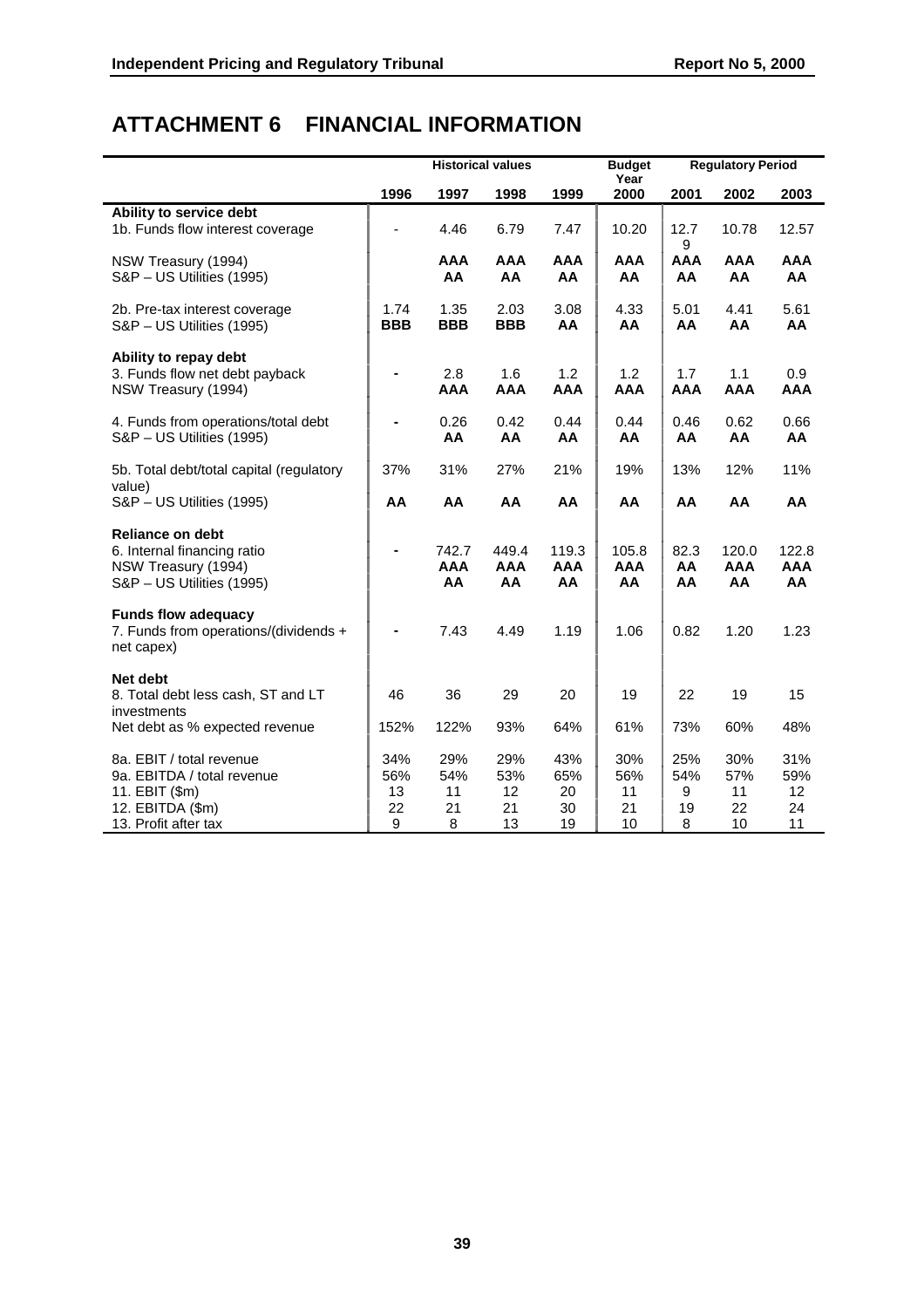| <b>FINANCIAL INDICATORS</b>                   | <b>GENERAL DESCRIPTION</b>                                          | <b>DEFINITION/COMPONENTS</b>                          |
|-----------------------------------------------|---------------------------------------------------------------------|-------------------------------------------------------|
| <b>Funds Flow Interest</b><br>Coverage        | How many times funds from<br>operations covers interest<br>payments | (Pre-tax funds flow + net interest) / net<br>interest |
| <b>Pre-tax Interest Coverage</b>              | How many times profit before tax<br>covers interest payments        | (EBIT – capital contributions) / net interest         |
| <b>Funds Flow Net Debt Pay</b><br><b>Back</b> | How many years will it take to<br>payback total debt                | Net debt / funds from operations                      |
| <b>Funds from operations /</b><br>total debt  | Proportion of funds from<br>operations to total debt                | Funds from operations / total debt                    |
| <b>Total Debt / Total Capital</b>             | Proportion of debt to equity capital                                | Total Debt / (Total Debt + Total Equity)              |
| <b>Internal Financing Ratio</b>               | Funds retained as a proportion of<br>capital expenditure            | (Net cash flow / net capital expenditure)<br>$x$ 100  |
| <b>Net Debt or (Cash</b><br>holdings)         | The amount of net debt or cash<br>holdings                          | See definitions below                                 |

Where:

Capital contributions = cash and non-cash contributions of/towards physical assets

Capital expenditure = purchase of property, plant and equipment

 $Cash holdings = cash + short term investments$ 

EBIT = earnings before (net) interest, tax abnormal items, but after capital contributions

Funds from operations = Profit after tax + depreciation and amortisation – capital contributions +movements in provisions + cost of assets sold + change in working capital – non-cash abnormal items

Net cash flow = funds from operations – dividends paid in year

Net interest = interest payable – net interest

Net debt = (total debt – cash –LT&ST investments)

Pre-tax funds flow = funds from operations + tax expense

Total debt = all interest bearing debt

Total equity = retained profits + reserves + share capital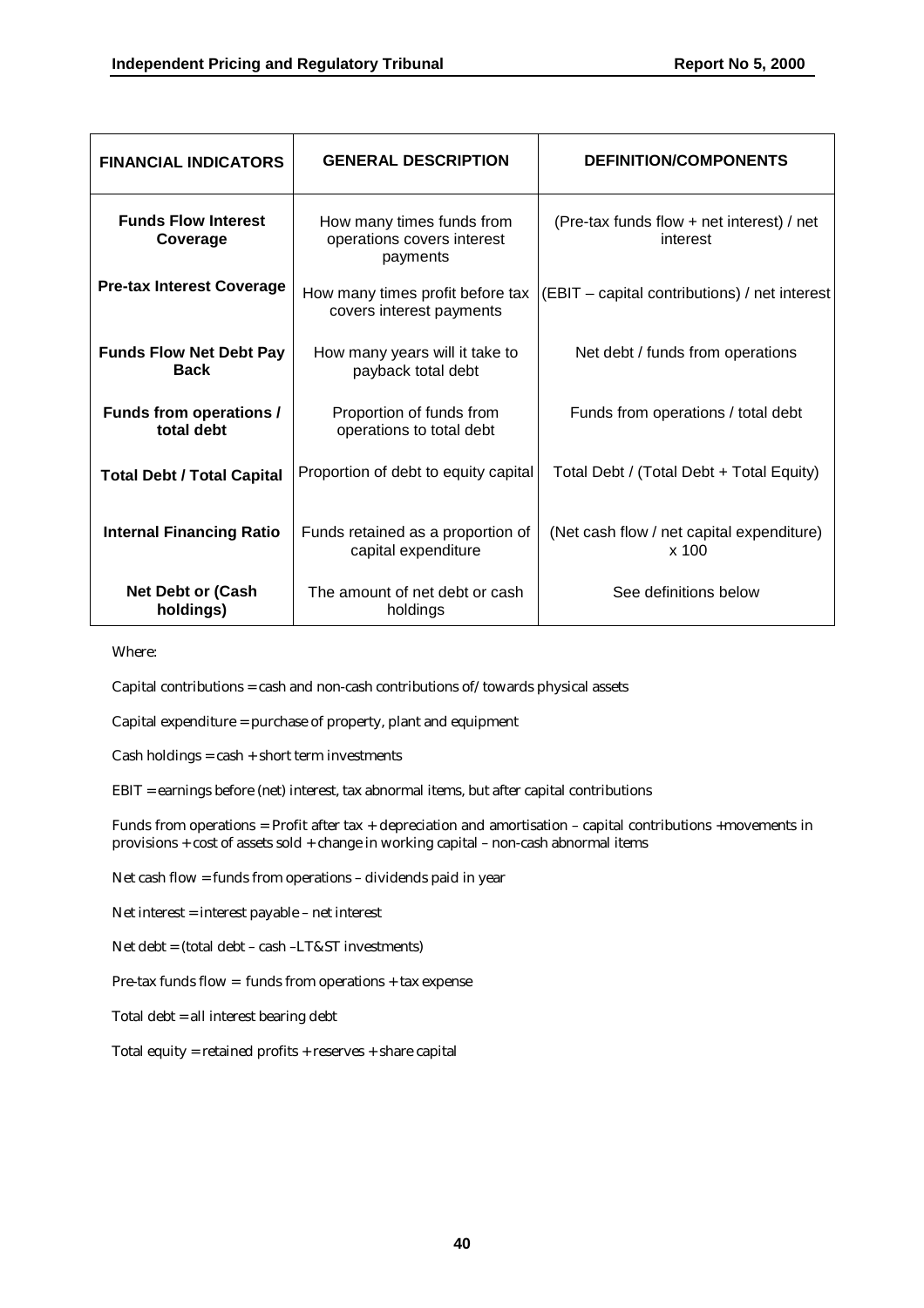# **ATTACHMENT 7 WATER SERVICE STANDARDS**

| Standard             | Agency                                      | Standards of Service (1999)                                                                              |
|----------------------|---------------------------------------------|----------------------------------------------------------------------------------------------------------|
|                      | Sydney Water<br>Corporation                 | Not published                                                                                            |
| Water reliability    | <b>Hunter Water</b><br>Corporation          | Imposition of water restrictions at no less than 10 yearly<br>intervals                                  |
|                      | Gosford City<br>Council <sup>1</sup>        | Storage capacity sufficient to meet demand without<br>restriction 95% of the time                        |
|                      | <b>Wyong Shire</b><br>Council <sup>1</sup>  | Meet unrestricted demand requirements unless operating<br>under restricted conditions                    |
|                      | <b>Sydney Water</b><br>Corporation          | 95% of customers will not experience a discontinuity<br>>6hrs (each event)                               |
| Water continuity     | <b>Hunter Water</b><br>Corporation          | 92% of customers will not experience a discontinuity ><br>5hrs (cumulative for year)                     |
|                      | <b>Gosford City</b><br>Council <sup>1</sup> | 6 hrs per property. per annum max (unprogrammed)<br>12 hrs per property per annum max (programmed)       |
|                      | <b>Wyong Shire</b><br>Council <sup>1</sup>  | Unprogrammed supply disruption per year not to exceed<br>4 hours per individual property 90% of the time |
|                      | Sydney Water<br>Corporation                 | 98% of customers to receive pressure > 15m at main tap<br>(excluding low pressure areas)                 |
| Supply               | Hunter Water<br>Corporation                 | 95% of customers to receive pressure > 20m at the<br>service meter (throughout whole of geographic area) |
| adequacy             | <b>Gosford City</b><br>Council <sup>1</sup> | Minimum of 12m head                                                                                      |
|                      | <b>Wyong Shire</b><br>Council <sup>1</sup>  | Maintain 15m pressure in distribution mains                                                              |
|                      | Sydney Water<br>Corporation                 | Meet health related aspects of 1987 (1996 proposed in<br>new licence) NHMRC Drinking Water Guidelines    |
| <b>Water Quality</b> | <b>Hunter Water</b><br>Corporation          | Meet 1994 draft NHMRC Australian Drinking Water<br>Guidelines in full                                    |
|                      | Gosford City<br>Council <sup>1</sup>        | Meet 1991 NHMRC Health Guidelines 95% of the time                                                        |
|                      | <b>Wyong Shire</b><br>Council <sup>1</sup>  | Meet 1996 NHMRC health and quality Drinking Water<br>Guidelines                                          |
|                      | <b>Sydney Water</b><br>Corporation          | 96% of customers will not experience a surcharge on<br>their property                                    |
| Sewer                | <b>Hunter Water</b><br>Corporation          | 96% of customers will not experience a surcharge on<br>their property                                    |
| Surcharge            | <b>Gosford City</b><br>Council <sup>1</sup> | 800 recorded sewage discharges per year                                                                  |
|                      | <b>Wyong Shire</b><br>Council <sup>1</sup>  | Operate sewerage system in a manner consistent with<br>EPA requirements.                                 |

### **Comparison of water agencies service standards**

1 Internally set standards

Source: Halcrow Review p 20.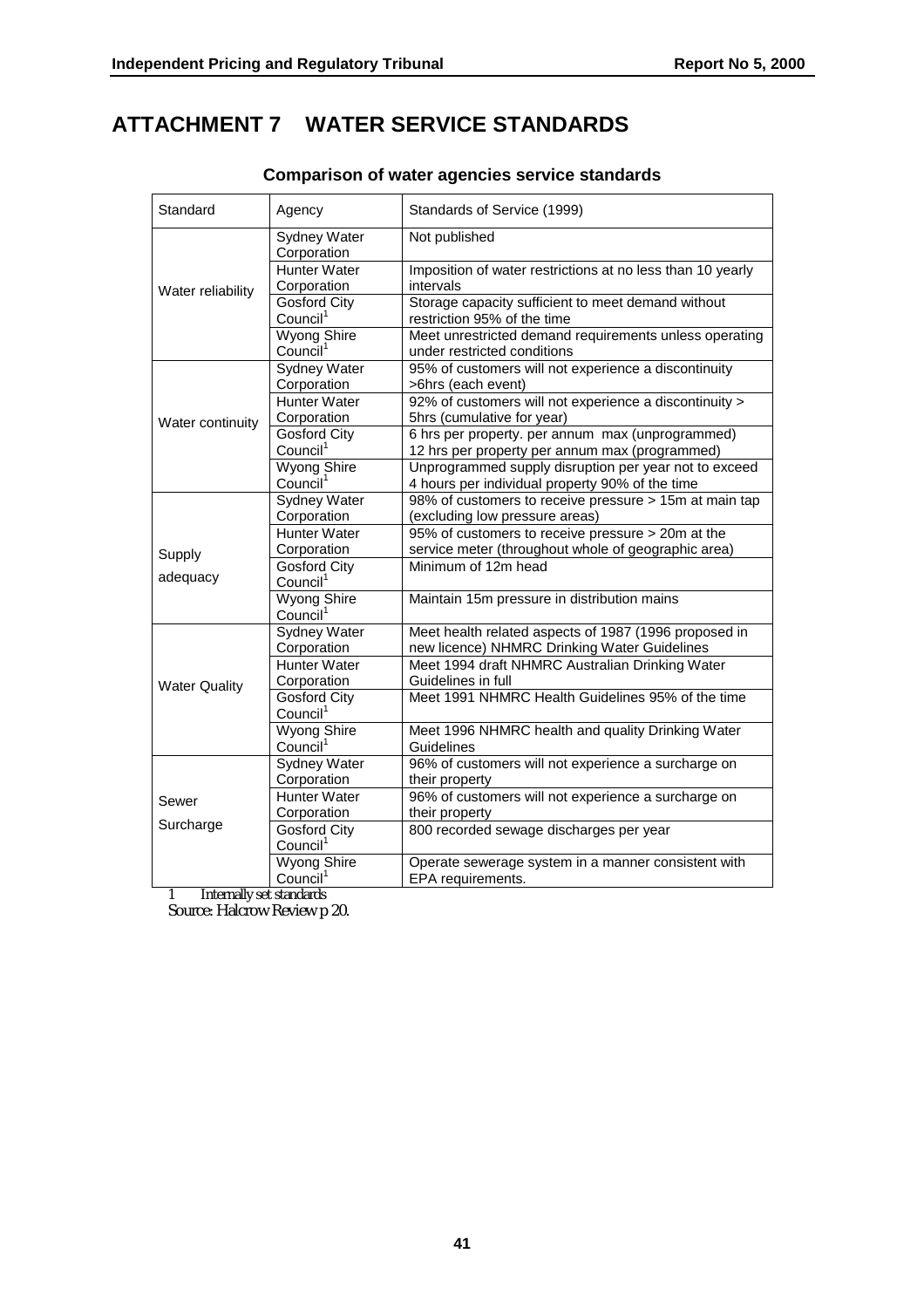

#### **INDEPENDENT PRICING AND REGULATORY TRIBUNAL O F N EW S OUTH W ALES**

#### **DETERMINATION UNDER SECTION 11 (1) OF THE INDEPENDENT PRICING AND REGULATORY TRIBUNAL ACT, 1992**

**Reference No:** 99/178

**Determination:** No 5, 2000

**Agency:** Wyong Shire Council

**Services:** The following services are declared to be government monopoly services:

- (a) water supply services,
- (b) sewerage services,
- (c) stormwater drainage services (being, in the case of a Council, stormwater drainage services supplied by the Council in its capacity as a Water Supply Authority),
- (d) trade waste services,
- (e) services supplied in connection with the provision or upgrading of water supply and sewerage facilities for new developments and, if required, drainage facilities for such developments,
- (f) ancillary and miscellaneous customer services for which no alternative supply exists and which relate to the supply of services of a kind referred to in paragraphs (a) to (e),
- (g) other water supply, sewerage and drainage services for which no alternative supply exists.

The Government monopoly services were declared by the Independent Pricing and Regulatory Tribunal (Water, Sewerage and Drainage Services) Order 1997, made on 5 February 1997 and published in Gazette No. 18 dated 14 February 1997 at page 558.

The maximum prices listed or calculated under sections 1 to 8 of this Determination are to apply from 1 July 2000 to 30 June 2003. The maximum prices for developer charges listed or calculated under section 9 are to apply from 1 July 2000 until replaced.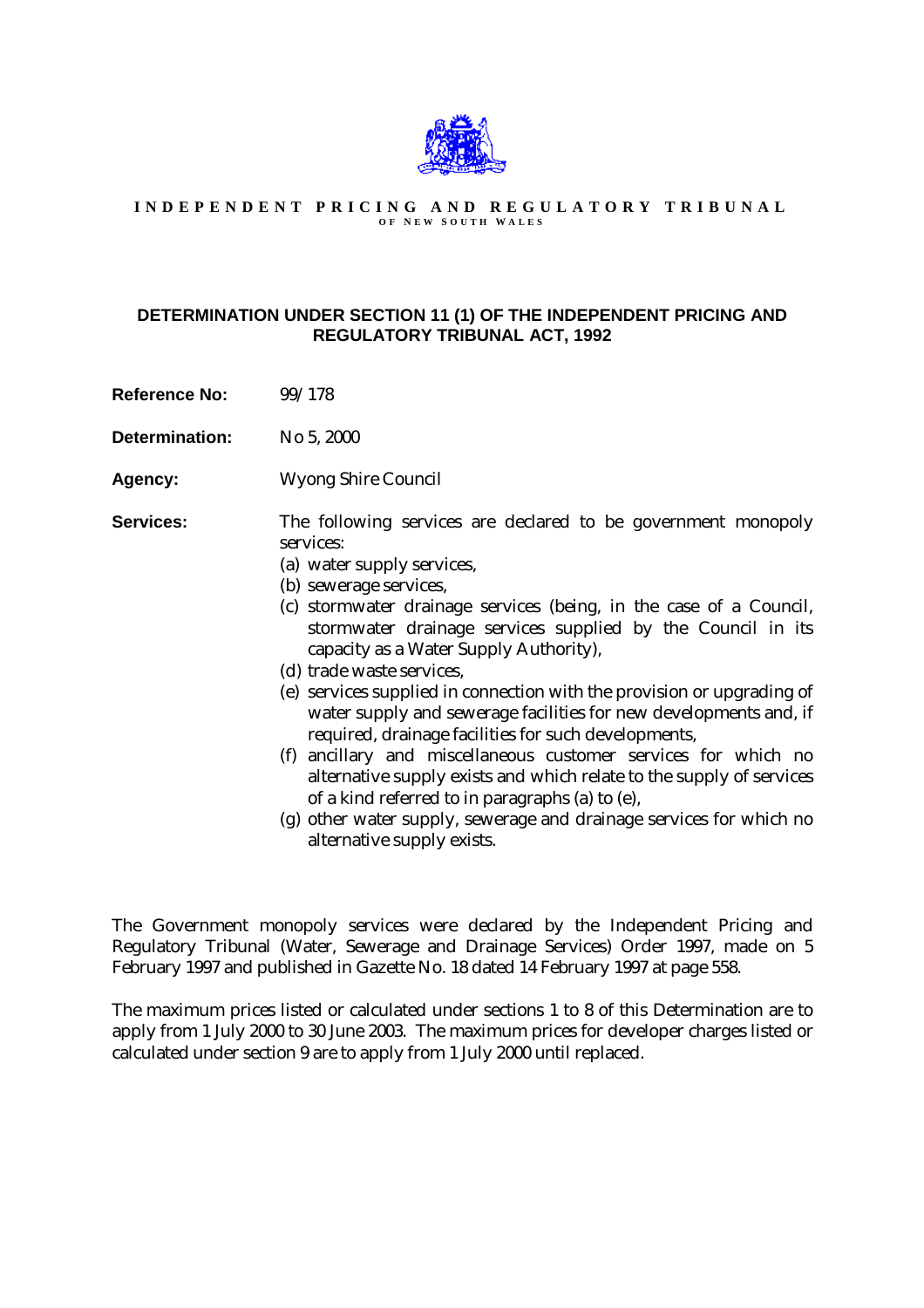# **1 DEFINITIONS AND INTERPRETATION**

# **1.1 Definitions**

In this Determination:

**Category A premises** means those non-residential properties defined as Category A under the Trade Waste Policy. These premises may discharge high strength or high volume wastes with the potential to have a significant adverse impact on the sewerage system if Agreement standards are not maintained.

**Category B premises** means those non-residential properties defined as Category B under the Trade Waste Policy. These premises may discharge wastes with the potential to have an adverse impact on the sewerage system if agreement standards are not maintained. Some examples of these premises include restaurants and cafes, butcher shops, garages and workshops and concrete batching plants.

**community title property** means community property as defined in the *Community Land Development Act, 1989*.

**CPI** means the consumer price index, All Groups index number for the weighted average of eight capital cities as published by the Australian Bureau of Statistics, or if the Australian Bureau of statistics does not or ceases to publish the index, then CPI will mean an index determined by the Tribunal that is its best estimate of the index.

**CPI-GST** means the CPI exclusive of the net impact of:

- a) the GST*;* and
- b) changes to any other Commonwealth, State or Territory taxes or charges, consequent upon the introduction of the GST,

as calculated and published by the Australian Bureau of Statistics from time to time. If the Australian Bureau of Statistics does not, or ceases to, calculate and publish it then CPI-GST will mean:

- (i) an index published by Commonwealth Treasury which is its best estimate of CPI-GST; or
- (ii) if Commonwealth Treasury does not, or ceases to, publish an index then an index published by the Reserve Bank of Australia which is its best estimate of CPI-GST; or
- (iii) if the Reserve Bank of Australia does not, or ceases to, publish an index, then at the Tribunal's discretion, either:
	- (A) an index published by a person appointed by the Tribunal which is that person's best estimate of CPI-GST; or
	- (B) an index published by the Tribunal that is its best estimate of the CPI-GST.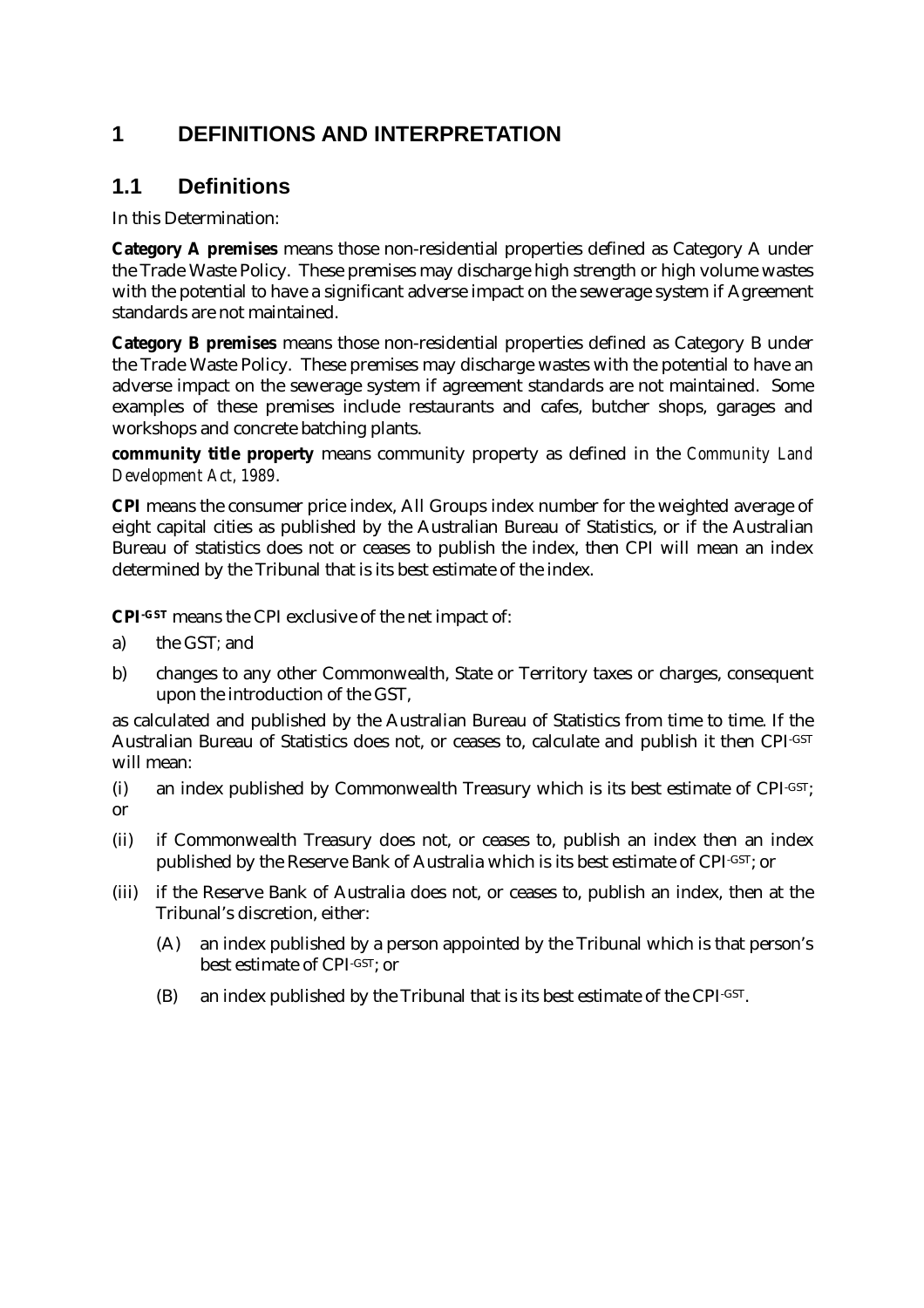**CPI1-GST** means the number derived from the application of the following formula:

$$
CPI_1^{-GST} = \left(\frac{CPI_{Jun\,2000} + CPI_{Sep\,2000}^{-GST} + CPI_{Dec\,2000}^{-GST} + CPI_{Mar\,2001}^{-GST}}{CPI_{Jun\,1999} + CPI_{Sep\,1999} + CPI_{Dec\,1999} + CPI_{Dec\,1999} + CPI_{Mar\,2000}} - 1 \right) \times 100\%
$$

where:

- CPI is as defined and where the corresponding subtext (for example,  $I_{\text{un}2000}$ ) means the CPI for the quarter of the year indicated (in the example, the June quarter for the year 2000);
- CPI-GST is as defined and where the corresponding subtext (for example,  $_{\text{Dec2000}}$ ) means the CPI-GST for the quarter of the year indicated (in the example, the December quarter for the year 2000).

**CPI2-GST** means the number derived from the application of the following formula:

$$
CPI_{2}^{\ -GST} = \left(\frac{CPI_{Jun2001}^{\ -GST} + CPI_{Sep2001}^{\ -GST} + CPI_{Dec2001}^{\ -GST} + CPI_{Mar2002}^{\ -GST}}{CPI_{Jun2000}^{\ -} + CPI_{Sep2000}^{\ -GST} + CPI_{Dec2000}^{\ -GST} + CPI_{Mar2001}^{\ -GST}} - 1\right) \times 100\%
$$

where:

- CPI is as defined and where the corresponding subtext (for example  $_{Jun2000}$ ) means the CPI for the quarter of the year indicated (in the example the June quarter for the year 2000);
- CPI-GST is as defined and where the corresponding subtext (for example,  $J_{1112001}$ ) means the CPI for the quarter of the year indicated (in the example, the June quarter for the year 2001).

discharge factor means the percentage of metered water, as assessed by Wyong Shire Council, which is discharged to sewer.

**exempt properties** are those properties exempt from service charges under Schedule 6 of the *Water Supply Authorities Act, 1987*.

**GST** means GST as defined in *A New Tax System (Goods and Services Tax) Act, 1999*.

**IPART Act** means the *Independent Pricing and Regulatory Tribunal Act, 1992*.

#### **land belonging to religious bodies or schools** means either:

- (a) Land which belongs to a religious body and which is occupied and used in connection with:
	- (i) any church or other building used or occupied for public worship;
	- (ii) any building used or occupied solely as the residence of a minister of religion in connection with any such church or building;
	- (iii) any building used or occupied for the purposes of religious teaching or training; or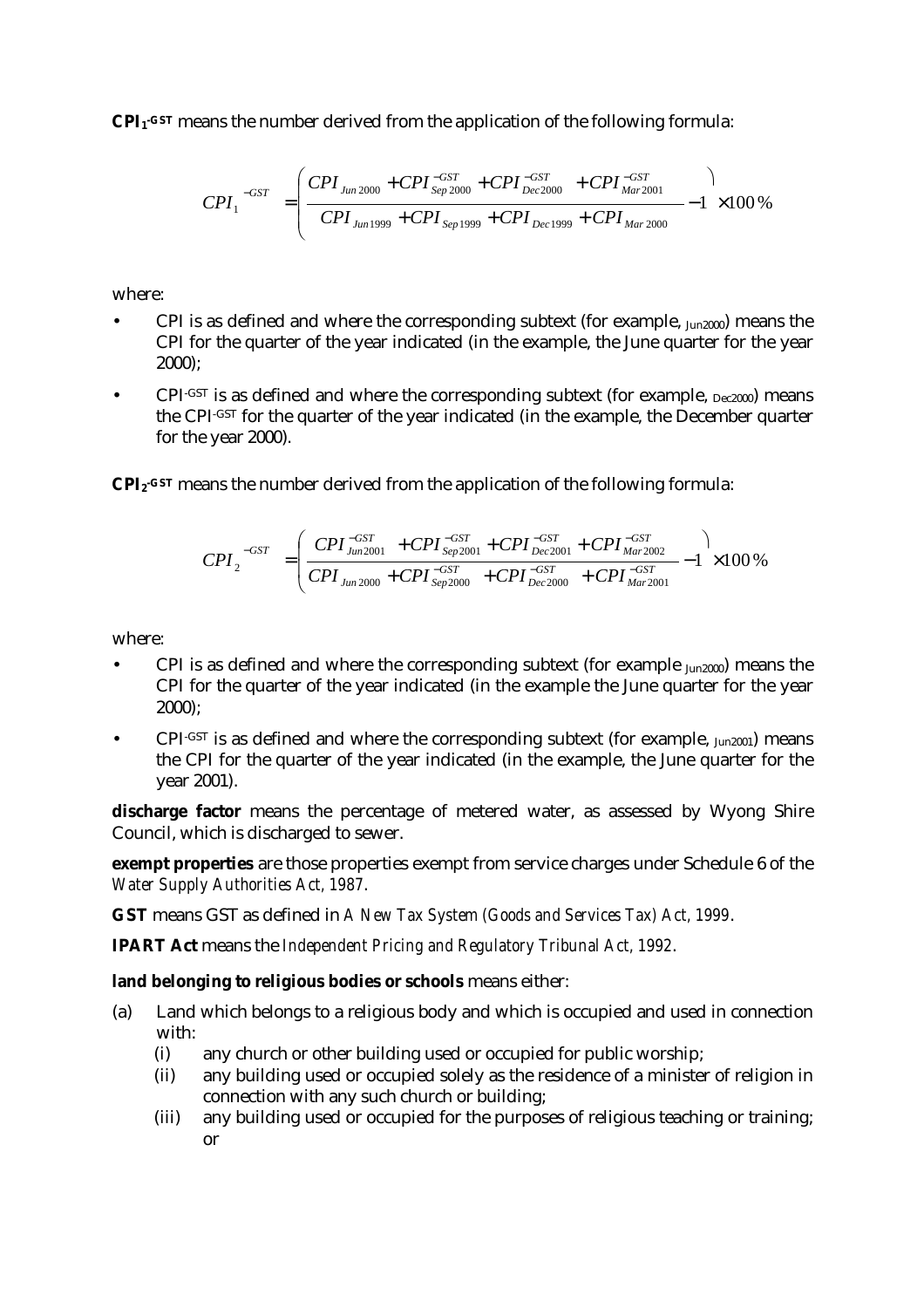- (iv) any building used or occupied solely as the residence of the official head or the assistant official head, or both, of any religious body in the State or in any Diocese in the State.
- (b) Land which belongs to and which is occupied and used in connection with any school including any playground which belongs to and is used in connection with any such school, and any building occupied as a residence by a caretaker, servant or teacher of any such school which belongs to and is used in connection with the school.

**non-rateable land belonging to religious bodies or the Crown** means land belonging to religious bodies or the Crown which is non-rateable but excludes land defined as "land belonging to religious bodies or schools".

**non-residential property** means a property that is not classified as a residential property and may include commercial and industrial properties. Non-residential properties may be classified as Category A or B premises under the Trade Waste Policy.

**recoverable works** means those works undertaken by Wyong Shire Council at the request of individuals or organisations, which are not for the purpose of establishing a new connection to the system. An example is the relocation of assets on a customer's property at the request of the customer.

**residential property** means a property that is used for a residential purpose and includes:

- a) single residential dwellings
- b) a residential dwelling plus one flat which is not strata title property
- c) residential units which are strata title property.

**strata title property** means property that is registered under the *Strata Schemes (Freehold Development) Act, 1973.*

**Trade Waste Policy** means the Wyong Shire Council's Trade Waste Policy (September 1999) as amended from time to time.

**Tribunal** means the Independent Pricing and Regulatory Tribunal of New South Wales established under the IPART Act.

**vacant land** means those properties with no capital improvements and to which there is no service connection but where services are reasonably available for connection.

**Year** means a period commencing on 1 July and ending on 30 June in the ensuing calendar year.

### **1.2 Interpretation**

- 1.2.1 If there is any inconsistency between this Determination of the Tribunal and a previous determination of the Tribunal, this Determination will prevail to the extent of the inconsistency.
- 1.2.2 In the interpretation of this Determination a construction that would promote the purpose or object underlying the IPART Act (whether or not that purpose or object is expressly stated in the IPART Act) is to be preferred to a construction that would not promote that purpose or object.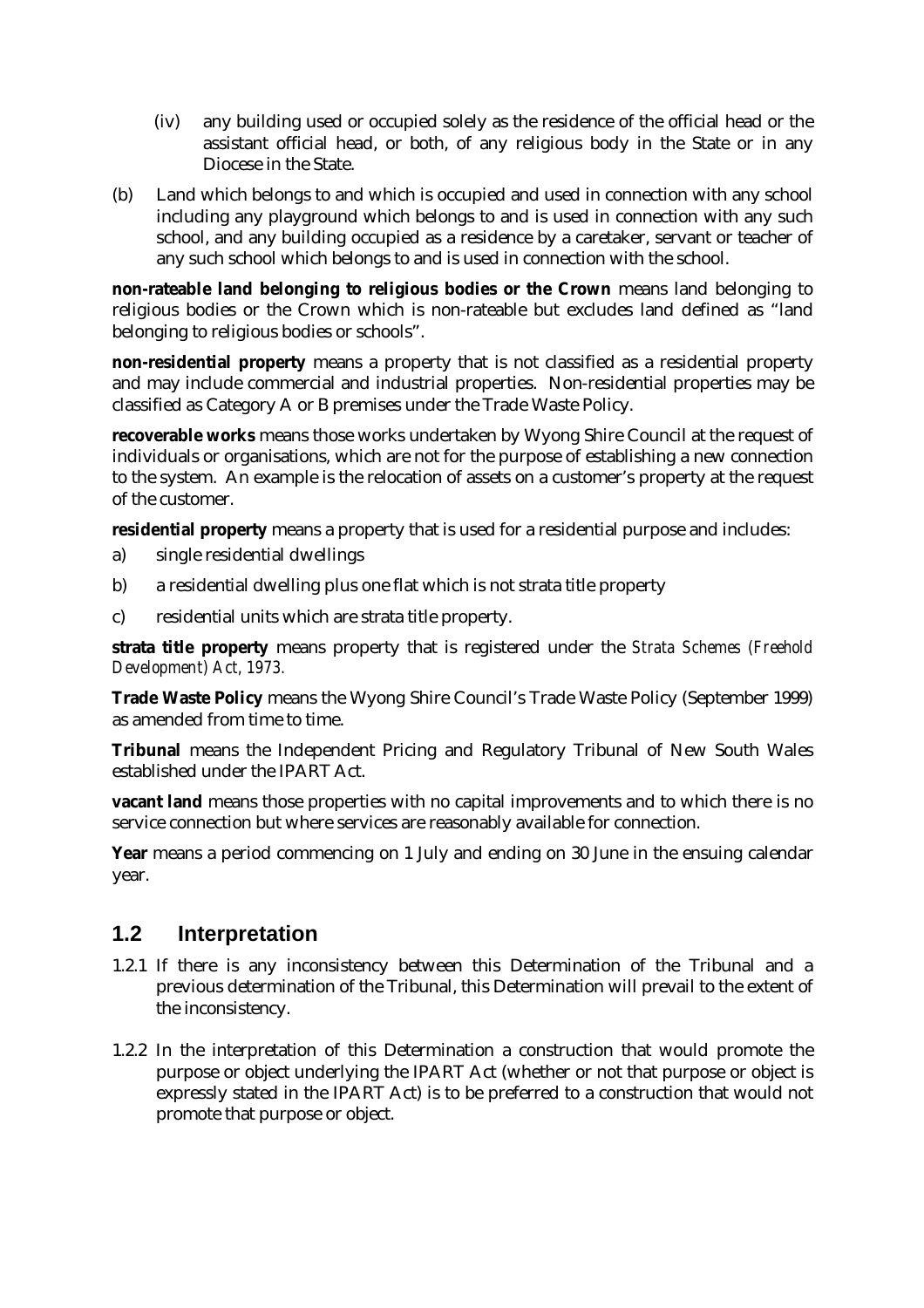# **2 WATER SERVICES**

Every residential and non-residential property must pay a water service charge and a water usage charge calculated under this Determination.

# **2.1 Water service charge**

The maximum water service charge for the year 2000/01 for residential, non-residential, and exempt properties is the water service charge corresponding to the relevant service connection in Table 1 below. The maximum water service charge for the year 2000/01 for fire services, not metered for water consumption, is the fire service charge corresponding to the relevant service connection in Table 1. The maximum water service charge for the year 2000/01 for vacant land is \$80.

| <b>Service connection</b><br>(nominal diameter) | Water service charge<br>\$    | Fire service charge<br>\$ |  |
|-------------------------------------------------|-------------------------------|---------------------------|--|
| 20mm                                            | 80                            | 40                        |  |
| 25 <sub>mm</sub>                                | 125                           | 63                        |  |
| 40 <sub>mm</sub>                                | 320                           | 160                       |  |
| 50 <sub>mm</sub>                                | 500                           | 250                       |  |
| 80 <sub>mm</sub>                                | 1,280                         | 640                       |  |
| 100 <sub>mm</sub>                               | 2,000                         | 1,000                     |  |
| 150 <sub>mm</sub>                               | 4,500                         | 2,250                     |  |
| 200 <sub>mm</sub>                               | 8,000                         | 4,000                     |  |
| $>200$ mm                                       | (service size) $2$ x \$80/400 | Half service charge       |  |

### **Table 1 Water and fire service charges in 2000/01**

In the years 2001/02 and 2002/03, the maximum water service, fire service and vacant land charges are to be calculated in accordance with Table 2.

| Charge                    | 2000/01        | 2001/02                                 | 2002/03                                     |
|---------------------------|----------------|-----------------------------------------|---------------------------------------------|
| Water service             | Table 1 charge | Table 1 charge x                        | Table 1 charge $x(1+CPI1-GST-3%)$           |
| (per year)                |                | $(1+{\sf CPI}_1^{\cdot {\sf GST}}$ -3%) | x (1+ $\text{CPI}_2^{\text{-GST}}$ -3%)     |
| Fire service              | Table 1 charge | Table 1 charge x                        | Table 1 charge $x(1+CPI1-GST-3%)$           |
| (per year)                |                | $(1+{\rm CPI}_1^{\text{-GST}}-3\%)$     | x (1+ CPI <sub>2</sub> <sup>-GST</sup> -3%) |
| Vacant land<br>(per year) | \$80           | \$80                                    | \$80                                        |

**Table 2 Water service, fire service and vacant land charges in 2001/02 and 2002/03**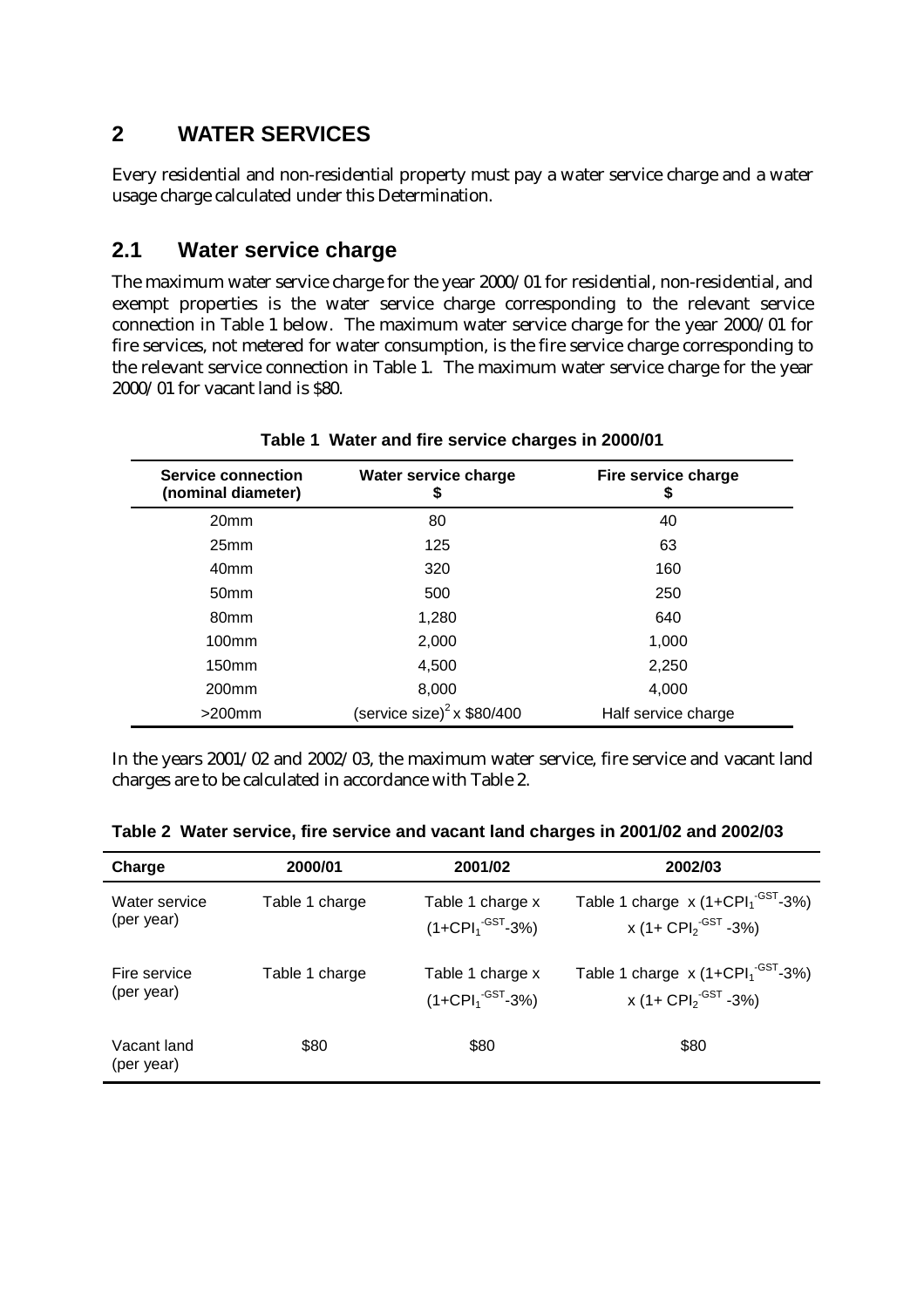#### *Strata title properties*

The maximum water service charge for each unit within a strata title property must not exceed \$80 in the year 2000/01. For the years 2001/02 and 2002/03 this maximum charge is to be calculated each year in accordance with Table 2 above.

#### *Community title properties*

The water service charge for a lot in a community title plan is the relevant water service charge in Table 1 apportioned between the lots in the community title plan in accordance with that plan's schedule of unit entitlements. For the years 2001/02 and 2002/03 this charge is to be calculated each year in accordance with the water service charge in Table 2 above.

### **2.2 Water usage charge**

In the case of residential property and non-residential property the maximum water usage charge for the year 2000/01 must not exceed \$0.60 per kilolitre of water consumed. In the years 2001/02 and 2002/03 the maximum water usage charge is to be calculated each year in accordance with Table 3.

| Charge                         | 2000/01 | 2001/02                                              | 2002/03                                                                                |
|--------------------------------|---------|------------------------------------------------------|----------------------------------------------------------------------------------------|
| Water usage<br>(per kilolitre) | \$0.60  | $$0.675 \times (1+{\text{CPI}_1}^{\text{-GST}}$ -3%) | $$0.70 \times (1 + \text{CPI}_1^{\cdot \text{GST}} - 3\%) \times$<br>$(1+CPI2-GST-3%)$ |

#### **Table 3 Water usage charges in 2000/01 to 2002/03**

# **3 SEWERAGE SERVICES**

Residential properties are charged a sewer service charge only. Non-residential are charged a sewer service charge and a sewer usage charge.

For any non-residential property, the maximum combined sewerage charge (namely sewer service charges together with sewer usage charges) for the year 2000/01 is the sum of the fixed service and usage charges (as determined below) or \$347, whichever is the greater. In the years 2001/02 and 2002/03 the maximum charge is to be calculated each year in accordance with Table 4 (\$347) or Table 6 and Table 8 (the combined fixed and usage charge).

### **3.1 Sewer service charge**

#### **3.1.1 Residential**

The sewer service charge for residential property must not exceed \$347 in the year 2000/01. In the years 2001/02 and 2002/03 the maximum charge is to be calculated each year in accordance with Table 4.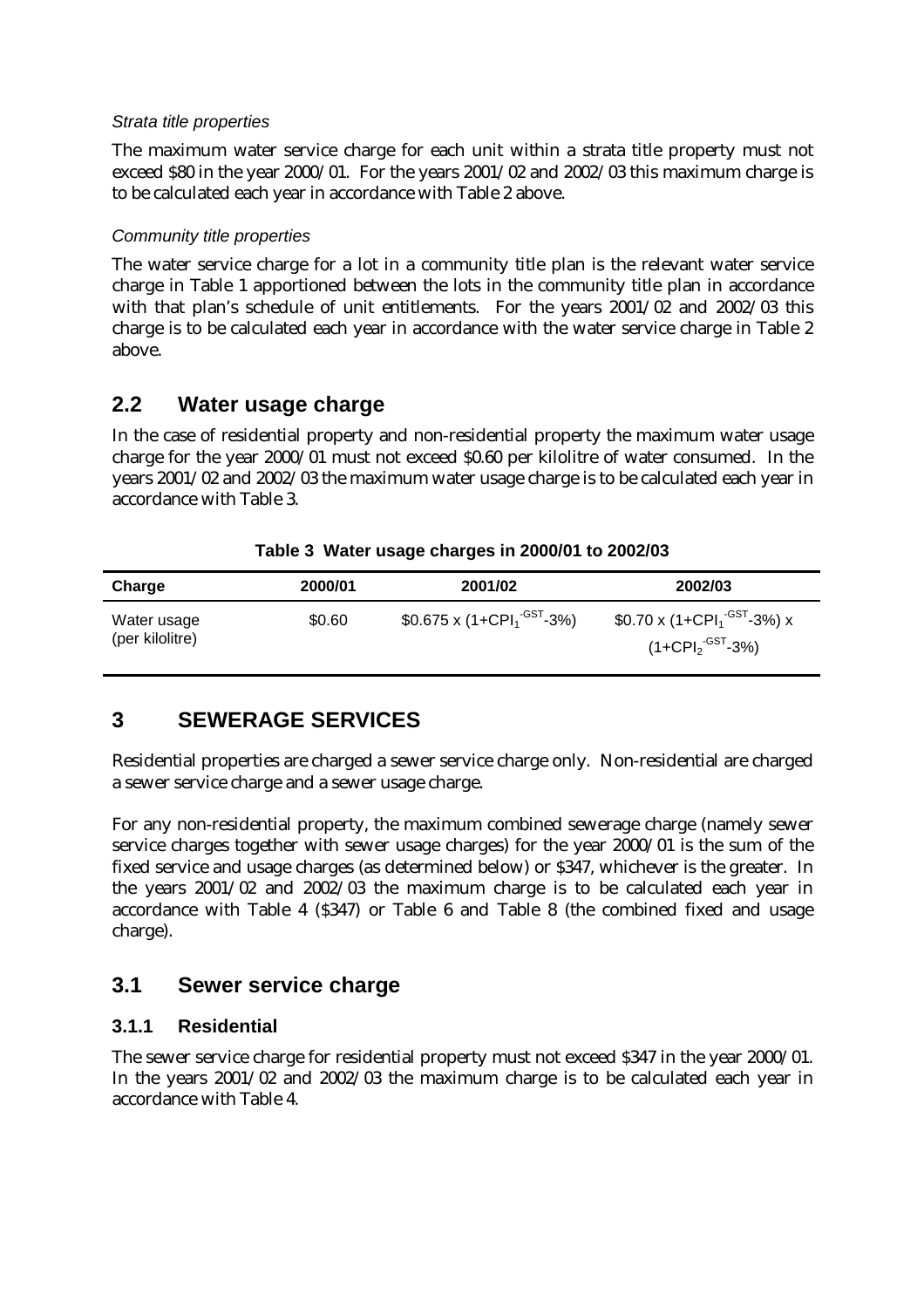| Charge                             | 2000/01 | 2001/02                                                     | 2002/03                                                                                        |
|------------------------------------|---------|-------------------------------------------------------------|------------------------------------------------------------------------------------------------|
| Sewer service<br>charge (per year) | \$347   | $$347 \times (1 + \text{CPI}_{1}^{\cdot \text{GST}} - 3\%)$ | \$347 x (1+СРІ <sub>1</sub> <sup>-GST</sup> -3%) x<br>(1+CPI <sub>2</sub> <sup>-GST</sup> -3%) |

#### **Table 4 Residential sewer service charge in 2000/01 to 2002/03**

#### **3.1.2 Non-residential**

The maximum sewer service charges for non-residential properties for the year 2000/01 is the charge corresponding to the relevant service connection in Table 5. The maximum sewer service charge for the year 2000/01 for vacant land is \$347.

| <b>Service connection</b><br>(nominal diameter) | Charge<br>5                           |
|-------------------------------------------------|---------------------------------------|
| 20 <sub>mm</sub>                                | 125                                   |
| 25 <sub>mm</sub>                                | 195                                   |
| 40 <sub>mm</sub>                                | 500                                   |
| 50 <sub>mm</sub>                                | 781                                   |
| 80 <sub>mm</sub>                                | 2,000                                 |
| 100 <sub>mm</sub>                               | 3,125                                 |
| 150 <sub>mm</sub>                               | 7,031                                 |
| 200 <sub>mm</sub>                               | 12,500                                |
| $>$ 200 $mm$                                    | (service size) <sup>2</sup> x 125/400 |

#### **Table 5 Non-residential sewer service charges in 2000/01**

In the years 2001/02 and 2002/03, the maximum sewer service charges for non-residential properties and for vacant land are to be calculated in accordance with Table 6.

| Charge                      | 2000/01                   | 2001/02                               | 2002/03                                                   |
|-----------------------------|---------------------------|---------------------------------------|-----------------------------------------------------------|
| Sewer service<br>(per year) | Charges as<br>per Table 5 | Table 5 charge x<br>$(1+CPI1-GST-3%)$ | Table 5 charge x $(1+CPI1-GST-3%)$<br>x $(1+CPI2-GST-3%)$ |
| Vacant land<br>(per year)   | \$347                     | \$347                                 | \$347                                                     |

**Table 6 Non-residential sewer service charges in 2001/02 and 2002/03**

*Non-strata titled units and retirement villages*

A retirement village or a unit complex (whether such complex is a residential or nonresidential property) which is not strata title property is to be rated as a single nonresidential property.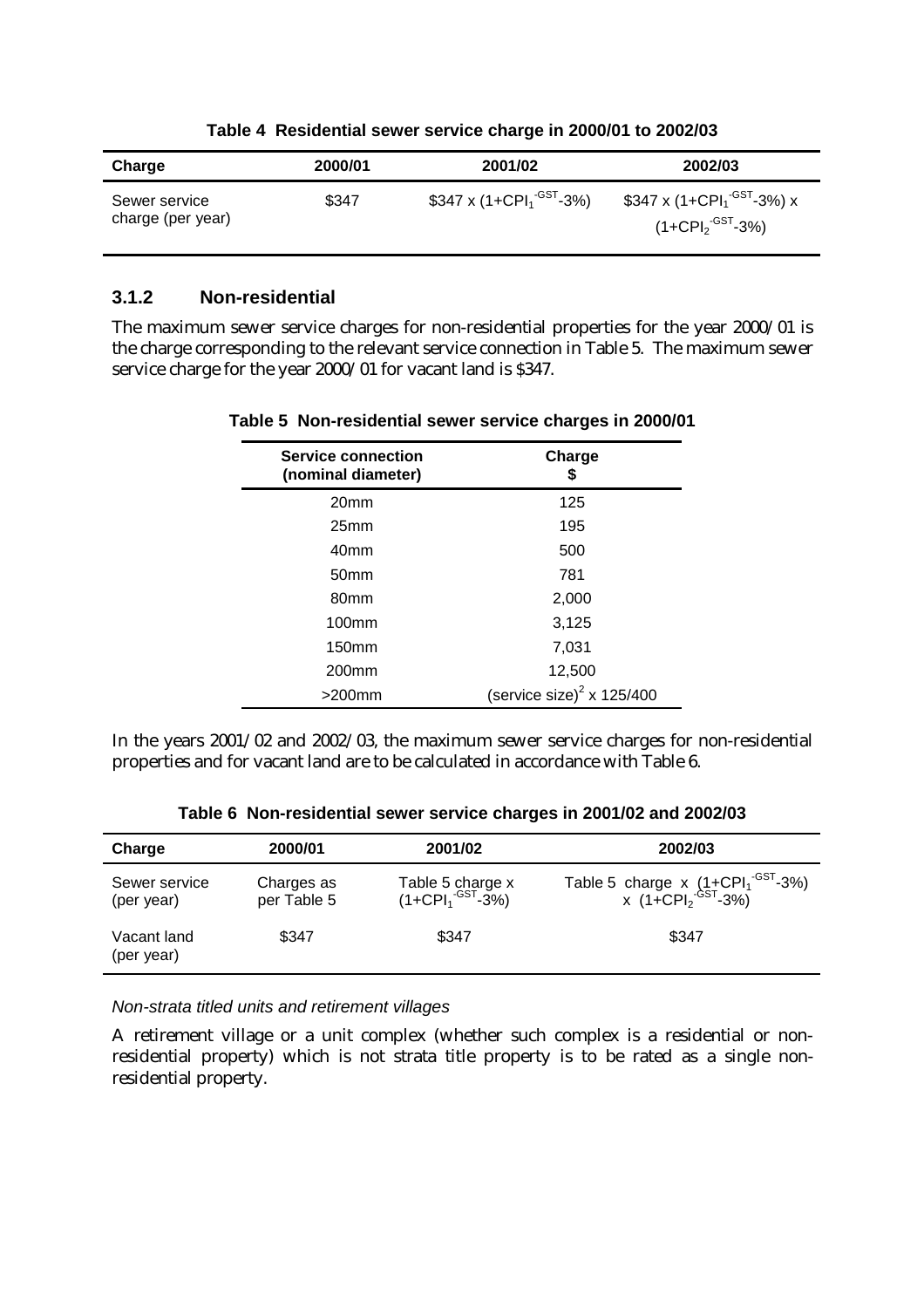### **3.2 Sewer usage charge**

### **3.2.1 Residential**

A sewer usage charge does not apply to residential properties.

### **3.2.2 Non-residential**

A sewer usage charge applies to non-residential properties. The charge is calculated on the estimated volume of water discharged into the sewerage system and the strength of waste discharged. Metered water usage is multiplied by a discharge factor (based on the type of premises) in order to estimate the volume of water discharged.

Non-residential properties which are not classified as trade waste dischargers are subject only to a volume charge. The maximum charges for the year 2000/01 are set out in Table 7.

Non-residential properties which are classified as trade waste dischargers are subject to volume and strength charges according to their classification as Category A or Category B premises under the Trade Waste Policy. The maximum charges for the year 2000/01 are set out in Table 7.

| <b>Type of premises</b>                                                     | <b>Parameter</b>                   | Charge      |
|-----------------------------------------------------------------------------|------------------------------------|-------------|
| Non-residential customers<br>not classified as a Trade<br>Waste dischargers | Volume                             | \$0.60/kL   |
| Category A                                                                  | Volume                             | \$0.35/kL   |
| Trade Waste Discharger                                                      | <b>Biological Oxygen Demand</b>    | \$0.59/kg   |
|                                                                             | <b>Suspended Solids</b>            | $$0.48$ /kg |
|                                                                             | Oil and grease                     | \$1.19/kg   |
| Category B                                                                  | Volume                             | \$0.60/kL   |
| Trade Waste Discharger                                                      | Excess Biological Oxygen<br>Demand | \$0.59/kg   |
|                                                                             | <b>Excess Suspended Solids</b>     | \$0.48/kg   |
|                                                                             | Excess Oil and grease              | \$1.19/kg   |

**Table 7 Non-residential sewer usage charges in 2000/01**

The maximum sewer usage charges for non-residential premises for the years 2001/02 and 2002/03 are to be calculated each year in accordance with Table 8.

| Charge                                   | 2000/01                  | 2001/02                                              | 2002/03                                                                                        |
|------------------------------------------|--------------------------|------------------------------------------------------|------------------------------------------------------------------------------------------------|
| Non-residential<br>sewer usage<br>charge | Charge as per<br>Table 7 | Table 7 charge x<br>(1+CPI $_1$ <sup>-GST</sup> -3%) | Table 7 charge x $(1+CPI1$ <sup>-GST</sup> -3%)<br>x (1+CPI <sub>2</sub> <sup>-GST</sup> – 3%) |

**Table 8 Non-residential sewer usage charges in 20001/02 and 2002/03**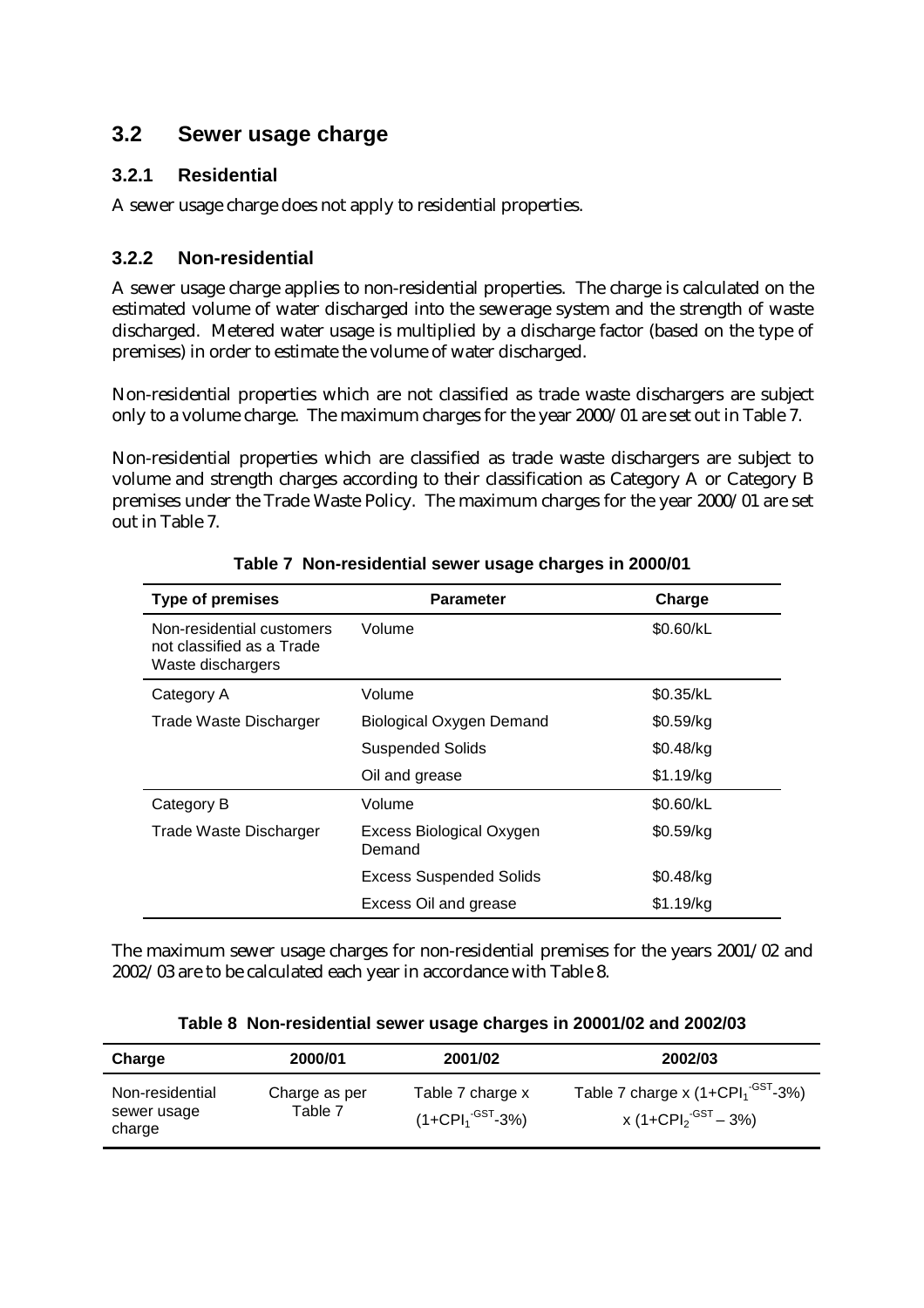### **3.3 Other sewerage services**

### **3.3.1 Sewerage Services**

For the years 2000/01 to 2002/03 inclusive the following charges will apply to land belonging to religious bodies or schools:

- \$23 per year for each water closet on the premises
- where a urinal is installed, an additional charge of \$17 per year for each cistern servicing the urinal may be levied.

For the years 2000/01 to 2002/03 inclusive the following charges will apply to non-rateable land belonging to religious bodies or the Crown:

- \$47.00 per year for each water closet on the premises
- where a urinal is installed, an additional charge of \$17 per year for each cistern servicing the urinal may be levied.

These charges are to remain constant, without adjustment for inflation, for the years 2000/01 to 2002/03 inclusive.

### **3.3.2 Effluent removal**

For the years 2000/01 to 2002/03 inclusive maximum charges for effluent removal must not exceed those set out in Table 9.

| <b>Type of service</b>                                      | <b>Cost of service</b> |
|-------------------------------------------------------------|------------------------|
| Fortnightly service (per year)                              | \$712                  |
| Requested special service (per visit)                       | \$32                   |
| Commercial service (per kL)                                 | \$12                   |
| Routine maintenance of septic tanks (per visit)             | \$180                  |
| Final cleanout of septic tank & collection well (per visit) | \$180                  |

#### **Table 9 Effluent removal charges in 2000/01 to 2002/03**

These charges are to remain constant, without adjustment for inflation, for the years 2000/01 to 2002/03 inclusive.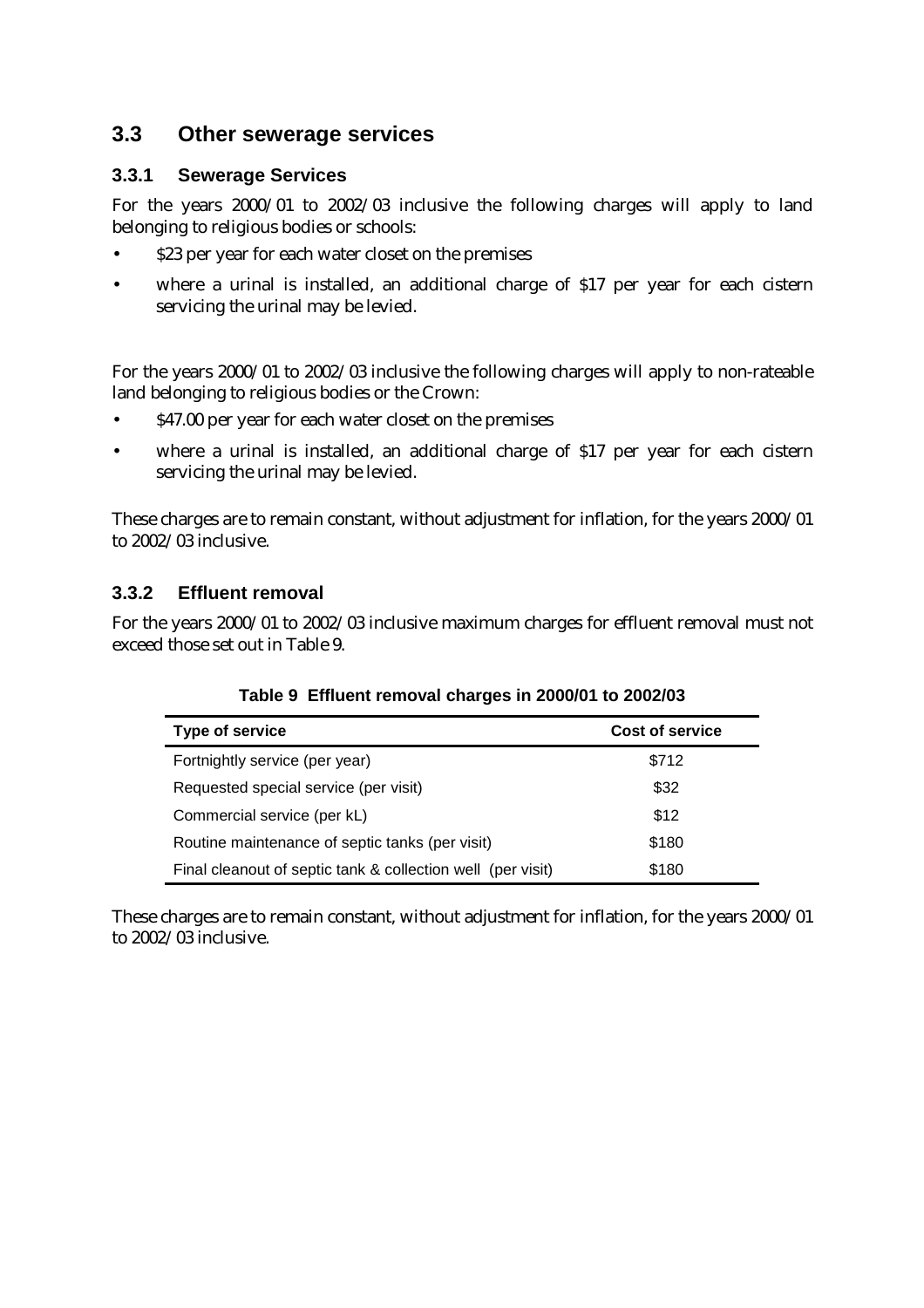### **3.3.3 Chemical closet**

For the years 2000/01 to 2002/03 inclusive maximum charges for each chemical closet must not exceed those set out in Table 10.

| Type of service                              | <b>Cost of service</b> |
|----------------------------------------------|------------------------|
| Fortnightly service (per year)               | \$1,129                |
| Requested weekly special service (per visit) | \$22                   |

**Table 10 Chemical closet charges in 2000/01 to 2002/03**

These charges are to remain constant, without adjustment for inflation, for the years 2000/01 to 2002/03 inclusive.

### **4 TRADE WASTE**

Charges for trade waste depend upon whether the premises are classified as Category A or Category B under the Trade Waste Policy. Trade waste charges comprise a sewer access charge, a sewer usage charge, a yearly licence fee and re-inspection fees if required. Maximum charges and fees for the year 2000/01 must not exceed those set out in Table 11.

| Type of charge                     | Charge        | Comment                                                                                                                         |
|------------------------------------|---------------|---------------------------------------------------------------------------------------------------------------------------------|
| Sewer service                      | As in Table 5 | The charge depends on meter size.                                                                                               |
| Sewer usage                        | As in Table 7 | Category A dischargers pay a volume charge<br>and a strength charge for all discharges.                                         |
|                                    |               | For Category B dischargers, the excess<br>strength charges only apply to discharges<br>that exceed normal acceptance standards. |
| Annual licence fee<br>(Category A) | \$272         | Includes inspection fee                                                                                                         |
| Re-inspection fee                  | \$38          | Per visit                                                                                                                       |
| Annual licence fee<br>(Category B) | \$38          | Includes inspection fee                                                                                                         |

**Table 11 Trade waste charges in 2000/01**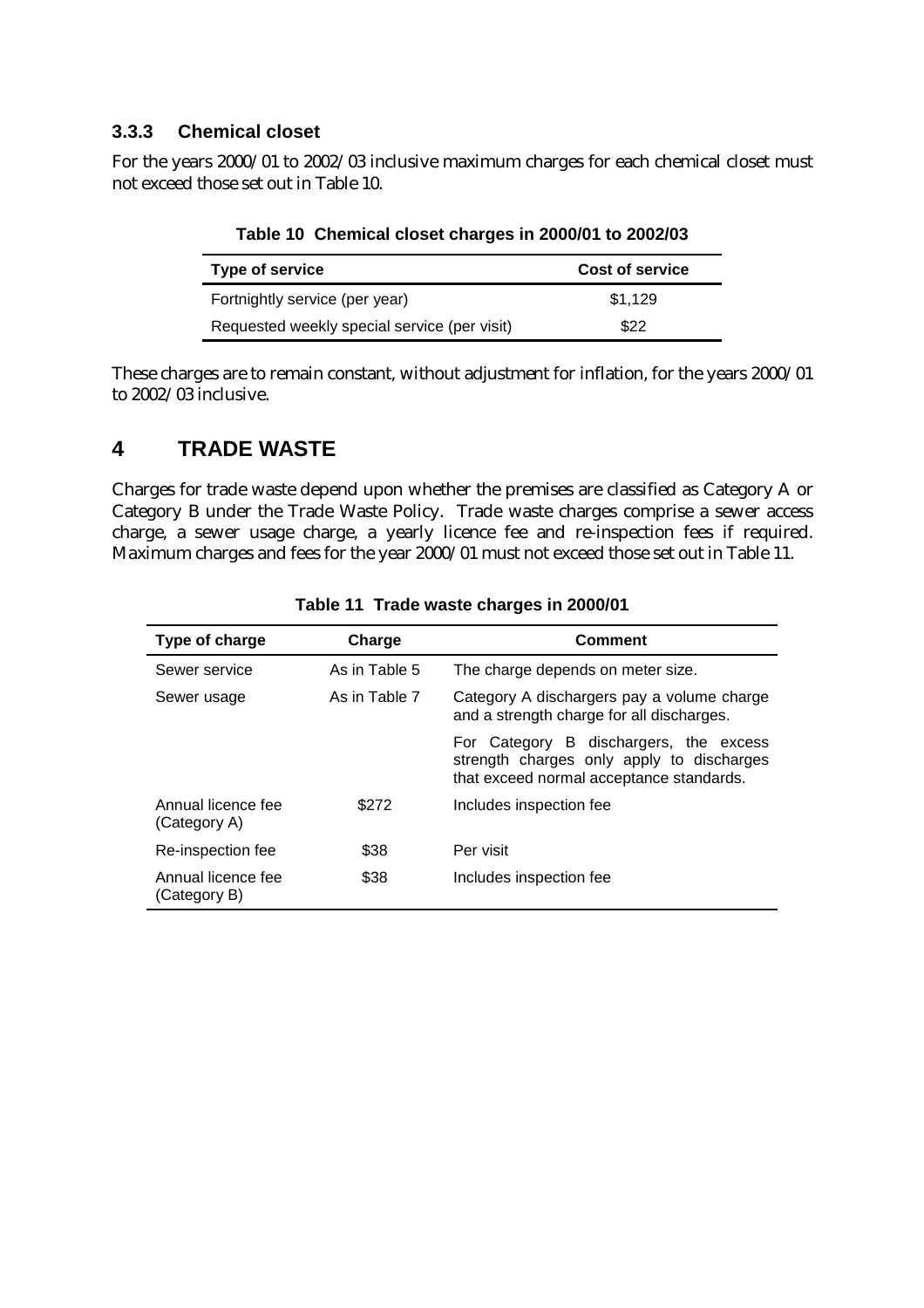In the years 2001/02 and 2002/03 the maximum trade waste charges in 2001/02 and 2002/03 are to be calculated each year in accordance with Table 12.

| Type of charge                     | 2001/02                                          | 2002/03                                                                             |
|------------------------------------|--------------------------------------------------|-------------------------------------------------------------------------------------|
| Sewer service                      | As in Table 6                                    | As in Table 6                                                                       |
| Sewer usage                        | As in Table 8                                    | As in Table 8                                                                       |
| Yearly licence fee<br>(Category A) | \$272 x (1+CPI <sub>1</sub> <sup>-GST</sup> -3%) | \$272 x (1+CPI <sub>1</sub> <sup>-GST</sup> -3%) x<br>$(1+CPI2-GST-3%)$             |
| Re-inspection fee                  | \$38 x (1+CPI <sub>1</sub> <sup>-GST</sup> -3%)  | \$38 x (1+CPI <sub>1</sub> <sup>-GST</sup> -3%) x<br>$(1+CPI2$ <sup>-GST</sup> -3%) |
| Yearly licence fee<br>(Category B) | \$38 x (1+CPI <sub>1</sub> <sup>-GST</sup> -3%)  | \$38 x (1+CPI <sub>1</sub> <sup>-GST</sup> -3%)x<br>$(1+CPI2-GST-3%)$               |

**Table 12 Trade waste charges in 2001/02 and 2002/03**

# **5 RECOVERABLE WORKS**

The maximum amount chargeable for recoverable works is the direct cost plus internal overheads in accordance with the charge out rates published annually by Wyong Shire Council.

# **6 NEW OR ADDITIONAL CHARGES**

Wyong Shire Council must not levy any new or additional charges for water, sewerage and drainage services other than in accordance with this Determination, or with the approval of the Tribunal in future determinations.

# **7 ANCILLARY AND MISCELLANEOUS CUSTOMER SERVICES**

For the years 2000/01 to 2002/03 inclusive the maximum charges for miscellaneous services are those set out in Table 13.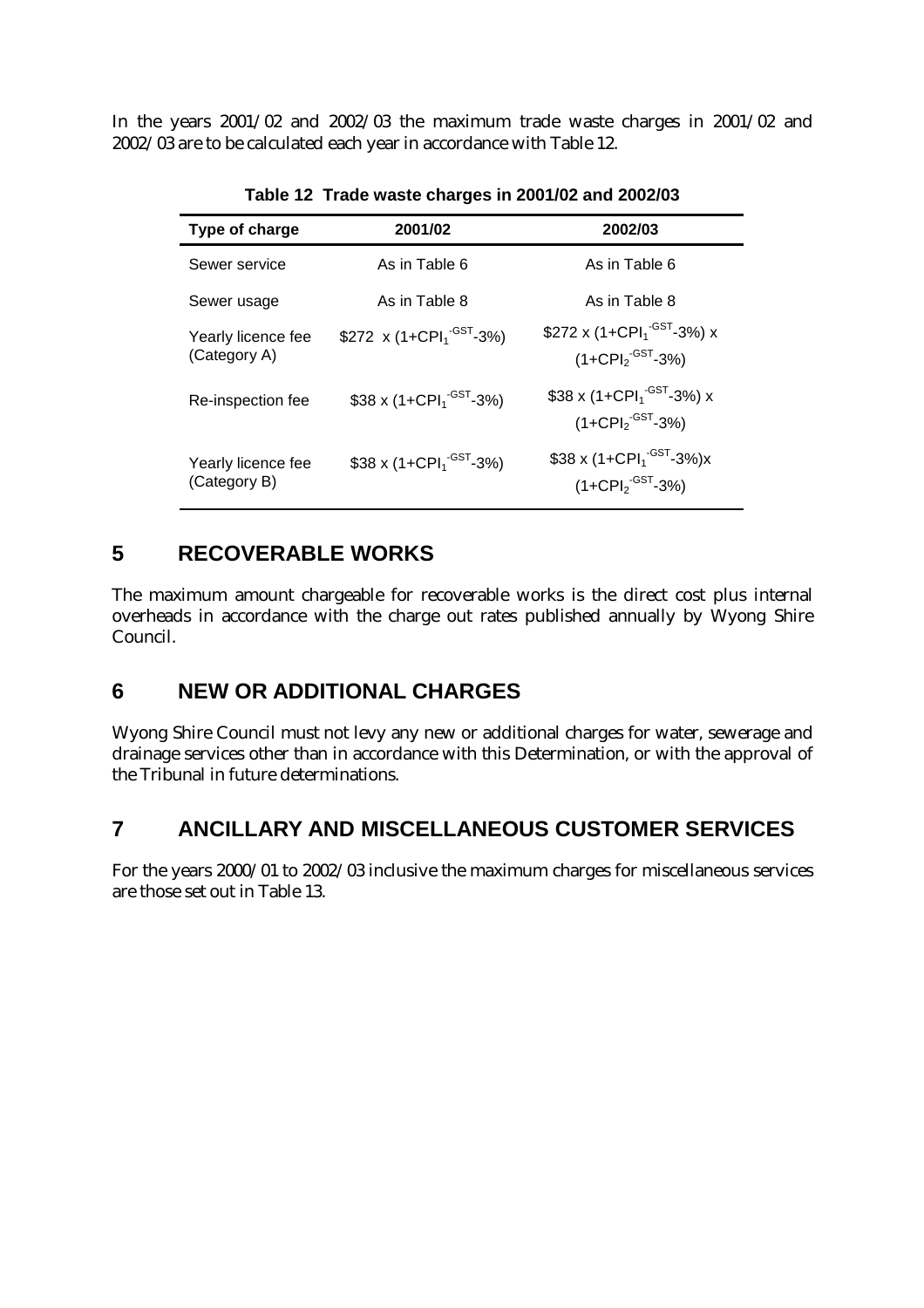|         | <b>Nature of Service</b>                                                                                                                                                                                    | Fee $($)$                                                                                                   |  |  |  |  |
|---------|-------------------------------------------------------------------------------------------------------------------------------------------------------------------------------------------------------------|-------------------------------------------------------------------------------------------------------------|--|--|--|--|
|         | 1 Sewerage                                                                                                                                                                                                  |                                                                                                             |  |  |  |  |
|         | 1.1 Sewerage drainage arrestor - approval<br>Yearly Inspection                                                                                                                                              | 82.00<br>25.00                                                                                              |  |  |  |  |
|         | 1.2 Sewerage Junction Repairs/Additional<br>150mm only:                                                                                                                                                     |                                                                                                             |  |  |  |  |
|         | Junction cut-in only - no excavation, no concrete encasement<br>removal, no sideline, junction within property. Excavation provided<br>by customer.                                                         | 225.00                                                                                                      |  |  |  |  |
|         | Junction cut-in with sideline less than 3m, no excavation, no<br>concrete encasement removal, junction outside property.<br>Excavation provided by customer.                                                | 235.00                                                                                                      |  |  |  |  |
|         | 225mm only:                                                                                                                                                                                                 |                                                                                                             |  |  |  |  |
|         | Junction cut-in only - no excavation, no sideline, no concrete<br>encasement removal, junction within property. Excavation provided<br>by customer.                                                         | 525.00                                                                                                      |  |  |  |  |
|         | Junction cut-in with sideline less than 3m, no excavation, no<br>concrete encasement removal, junction outside property,<br>excavation provided by customer. Excavation provided by customer                | 555.00                                                                                                      |  |  |  |  |
|         | Greater than 225mm:<br>Greater than 225mm or where excavation or removal of concrete<br>encasement required by Council                                                                                      | By quotation                                                                                                |  |  |  |  |
|         | 1.3 Plumbing and drainage inspection (Maximum of 2 Inspections)<br>Single dwelling/villas & units. Commercial & industrial<br>Alterations/caravan parks & mobile homes for 1 unit<br>Additional inspections | 121.00<br>61.00<br>45.00                                                                                    |  |  |  |  |
|         | 1.4 Concrete Pipeline Encasement<br>Provided by owner to Council's specification<br>Encasement - Inspection fee<br>Provided by Council                                                                      | 76.00<br>By quotation                                                                                       |  |  |  |  |
|         | 1.5 Sewer Drainage<br>Diagram (external)<br>Diagram (external) - uncertified<br>Sewer long section<br>Sewer long section - uncertified                                                                      | 15.00<br>15.00<br>15.00<br>15.00                                                                            |  |  |  |  |
|         | 1.6 Sewer Connection<br>Diagram (internal)<br>Diagram (internal) - uncertified                                                                                                                              | 15.00<br>15.00                                                                                              |  |  |  |  |
|         | 1.7 Sewer advance scheme - administration charge                                                                                                                                                            | 198.00                                                                                                      |  |  |  |  |
|         | 1.8 Sewer Underground Plant Locations<br>Provision of uncertified plan showing location of underground<br>sewerage mains<br>Council assists in on-site physical location                                    | No charge<br>\$60/hr for 1st hour or part thereof,                                                          |  |  |  |  |
|         | Council undertakes on-site physical location                                                                                                                                                                | then \$15.00 per 1/4 hr or part thereof<br>\$100/hr for 1st hour, then \$25 per 1/4<br>hour or part thereof |  |  |  |  |
|         | 1.9 Raise & Lower Sewer Manholes<br>Raise manhole up to 300mm<br>Raise manhole greater than 300mm<br>Lower Manhole                                                                                          | No charge<br>By quotation<br>By quotation                                                                   |  |  |  |  |
| 2 Water |                                                                                                                                                                                                             |                                                                                                             |  |  |  |  |
| 2.1     | Standpipe charge (per standpipe)<br>2.2 Standpipe Bond - 25mm<br>Standpipe Bond - 63mm                                                                                                                      | As per water tariff<br>309.00<br>595.00                                                                     |  |  |  |  |

# **Table 13 Miscellaneous charges in 2000/01 to 2002/03**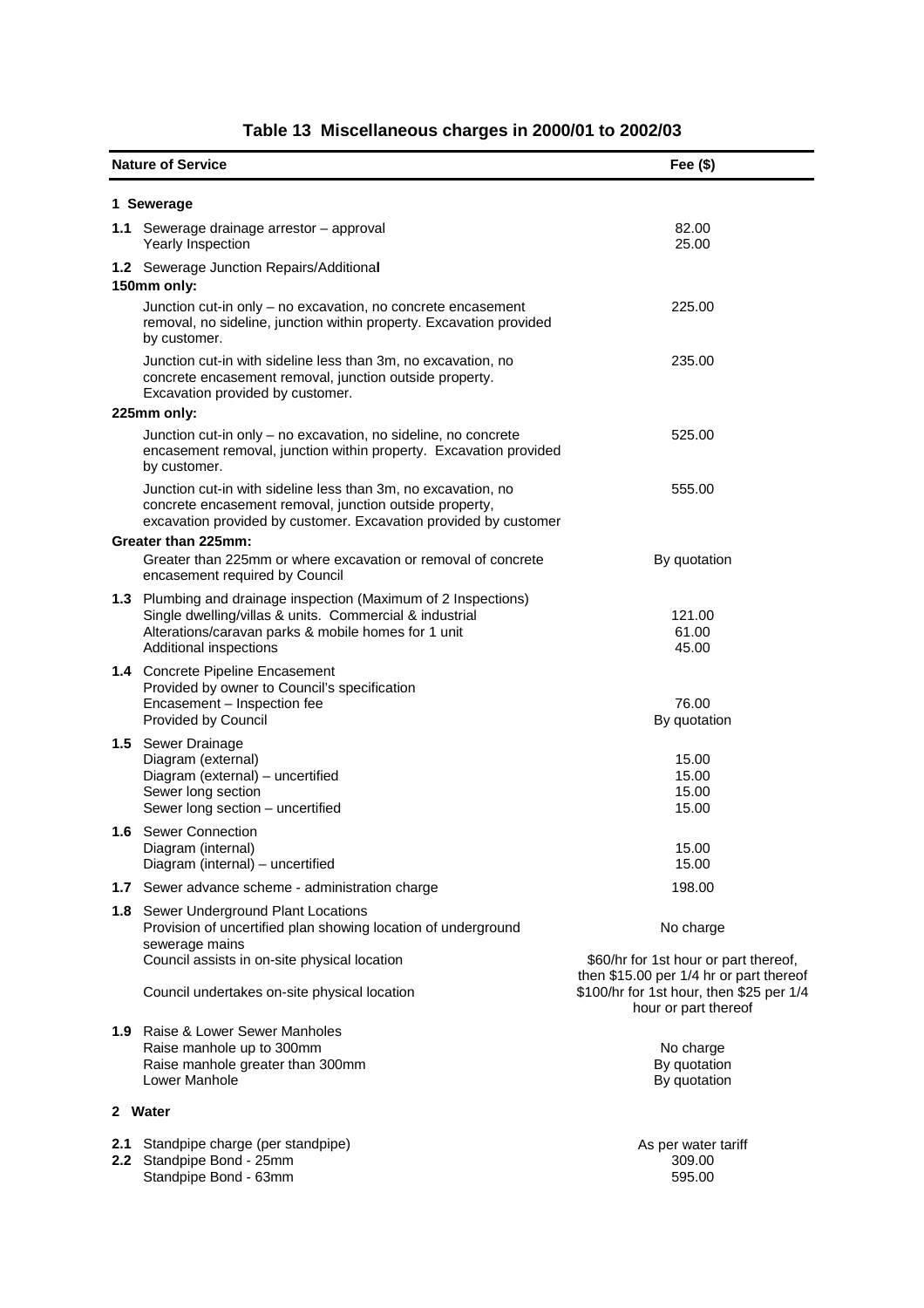| <b>Nature of Service</b>                                                                                      |                                                                                                                                                         | Fee $($)$                                                                                                |
|---------------------------------------------------------------------------------------------------------------|---------------------------------------------------------------------------------------------------------------------------------------------------------|----------------------------------------------------------------------------------------------------------|
| Bonds refundable in part or full after deducting costs for damages,<br>replacements and other costs incurred. |                                                                                                                                                         |                                                                                                          |
|                                                                                                               | 2.3 Water pressure & flow test                                                                                                                          | 61.00                                                                                                    |
|                                                                                                               | 2.4 Water charges certificates (s. 41) - on application                                                                                                 | 15.00                                                                                                    |
|                                                                                                               | 2.5 Special reading fee                                                                                                                                 | 45.00                                                                                                    |
| 2.6                                                                                                           | Meter testing fee                                                                                                                                       | 150.00                                                                                                   |
|                                                                                                               | 2.7 Water sample analysis - for water quality testing private supplies                                                                                  | 61.00                                                                                                    |
| 2.8                                                                                                           | Raise/lower/adjust existing service - 20mm service only (no<br>materials)                                                                               | 101.00                                                                                                   |
|                                                                                                               | Larger services                                                                                                                                         | By quotation                                                                                             |
|                                                                                                               | 2.9 Alteration from dual service to single service - 20mm service only                                                                                  | 304.00                                                                                                   |
|                                                                                                               | 2.10 Relocate existing service<br>Short - 20mm<br>Long - 20mm<br>Larger Services                                                                        | 254.00<br>395.00<br>By quotation                                                                         |
|                                                                                                               | <b>2.11</b> Reconnection of existing service - During business hours<br>Reconnection of existing service - Outside business hours                       | 30.00<br>125.00                                                                                          |
|                                                                                                               | 2.13 Water Backflow Prevention - Registration Fee                                                                                                       | 52.00                                                                                                    |
|                                                                                                               | 2.14 Water Underground Plant Locations<br>Provision of uncertified plan showing location of underground water<br>mains                                  | No charge                                                                                                |
|                                                                                                               | Council assists in on-site physical location                                                                                                            | \$60/hr for 1st hour or part thereof,                                                                    |
|                                                                                                               | Council undertakes on-site physical location                                                                                                            | then \$15 per 1/4 hr or part thereof<br>\$100/hr for 1st hour, then \$25 per 1/4<br>hour or part thereof |
|                                                                                                               | <b>2.15 Relocate water fitting from driveways</b><br><b>Existing water services</b>                                                                     | as per fee for relocation of existing<br>service (above)                                                 |
|                                                                                                               | Existing stop valve or hydrant                                                                                                                          | By quotation                                                                                             |
|                                                                                                               | 2.12 Water service applications (other than residential allotments;<br>includes meter)<br><b>Connection Fee</b><br><b>Short Service</b><br>20mm<br>25mm | 25.00<br>521.00<br>633.00                                                                                |
|                                                                                                               | 40mm                                                                                                                                                    | 1,189.00                                                                                                 |
|                                                                                                               | 50mm<br>Long Service                                                                                                                                    | 1,696.00                                                                                                 |
|                                                                                                               | 20mm<br>25mm<br>40mm<br>50mm<br><b>Larger Services</b><br>New subdivisions extended service                                                             | 521.00<br>633.00<br>1,541.00<br>2,091.00<br>By quotation<br>86.00                                        |
|                                                                                                               | 3 Compliance certificates and subdivision/development works                                                                                             |                                                                                                          |
|                                                                                                               | 3.1 Water supply - all developments other than rural (per metre)<br>- rural developments (per metre)                                                    | \$3.60/m<br>\$2.60/m                                                                                     |
|                                                                                                               | 3.2 Sewerage reticulation (per metre)                                                                                                                   | \$4.20/m                                                                                                 |
|                                                                                                               | 4 Other charges<br>Billing record search<br>Building over sewer main letter                                                                             | \$15.00 plus time costs in excess of 15<br>minutes, \$10 per 15 minutes<br>thereafter<br>Nil             |
|                                                                                                               |                                                                                                                                                         |                                                                                                          |